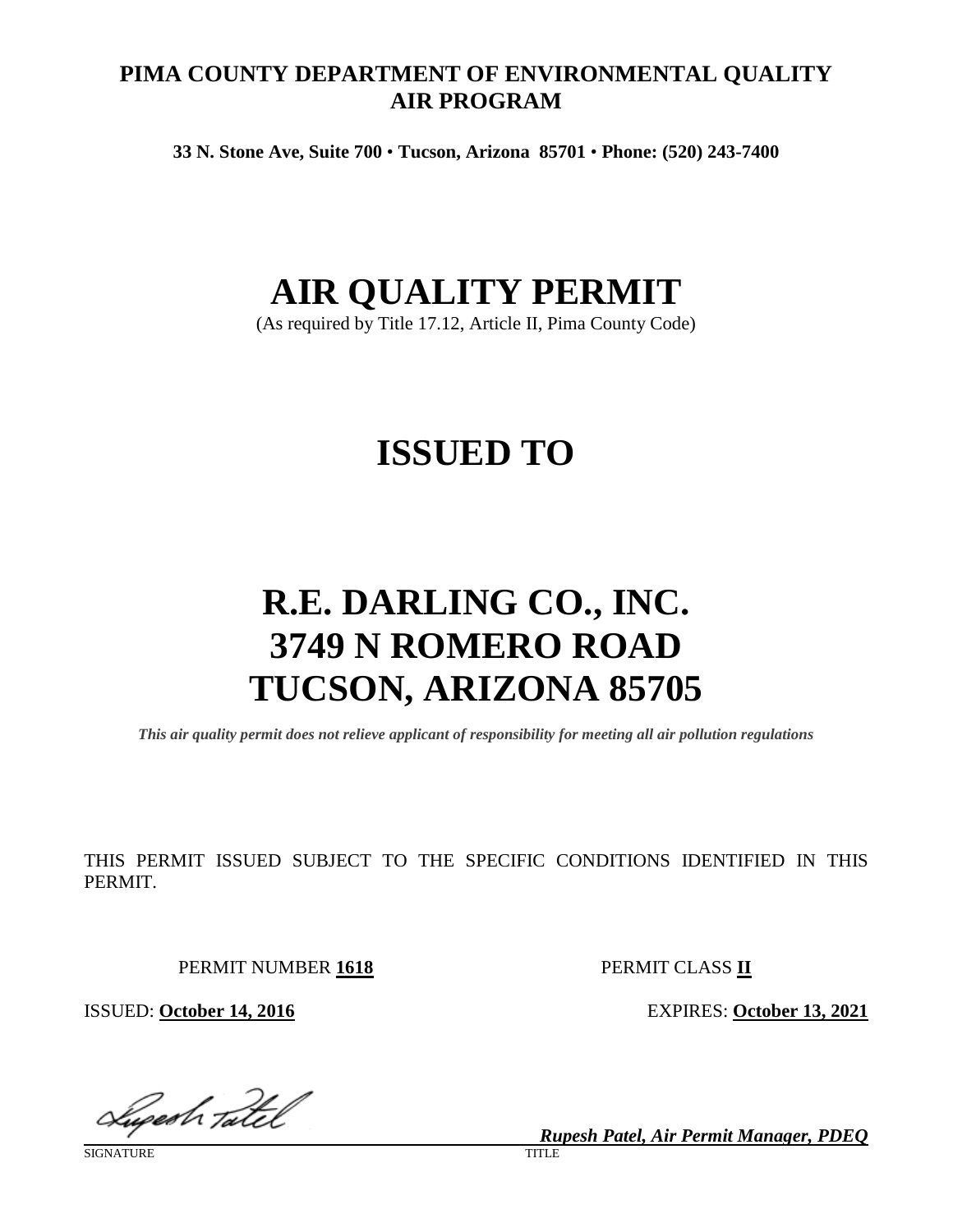# **TABLE OF CONTENTS**

| <b>Specific Conditions</b> |                                                                                                                                                                                                                                |    |
|----------------------------|--------------------------------------------------------------------------------------------------------------------------------------------------------------------------------------------------------------------------------|----|
| <b>Category 1</b>          | Applicability 5                                                                                                                                                                                                                |    |
| $\mathbf{I}$ .             |                                                                                                                                                                                                                                |    |
| II.                        |                                                                                                                                                                                                                                |    |
| Ш.                         |                                                                                                                                                                                                                                |    |
| IV.                        |                                                                                                                                                                                                                                |    |
| <b>Category 2</b>          | <b>Facility-Wide Operations</b>                                                                                                                                                                                                |    |
| $I_{\cdot}$                | Emission Limitations and Standards Manual Manual Manual Manual Manual Manual Manual Manual Manual Manual Manua                                                                                                                 |    |
| II.                        | Monitoring Requirements <b>Monitoring</b> Requirements <b>Monitoring</b> O                                                                                                                                                     |    |
| III.                       |                                                                                                                                                                                                                                |    |
| IV.                        |                                                                                                                                                                                                                                |    |
| V.                         |                                                                                                                                                                                                                                |    |
| VI.                        | Testing Requirements 2000 and 2000 and 2000 and 2000 and 2000 and 2000 and 2000 and 2000 and 2000 and 2000 and 2000 and 2000 and 2000 and 2000 and 2000 and 2000 and 2000 and 2000 and 2000 and 2000 and 2000 and 2000 and 200 |    |
| <b>Category 3</b>          | National Emission Standard for Hazardous Air Pollutants (NESHAP) Subpart T -                                                                                                                                                   |    |
| $\mathbf{I}$ .             |                                                                                                                                                                                                                                |    |
| II.                        |                                                                                                                                                                                                                                |    |
| III.                       |                                                                                                                                                                                                                                |    |
| IV.                        |                                                                                                                                                                                                                                |    |
| V.                         |                                                                                                                                                                                                                                |    |
| VI.                        |                                                                                                                                                                                                                                |    |
| VII.                       |                                                                                                                                                                                                                                |    |
| VIII.                      |                                                                                                                                                                                                                                |    |
| IX.                        |                                                                                                                                                                                                                                |    |
| X.                         | Equivalent Methods of Control 25 and 25 and 25 and 25 and 25 and 25 and 25 and 25 and 25 and 25 and 26 and 26 and 26 and 26 and 26 and 26 and 26 and 26 and 26 and 26 and 26 and 26 and 26 and 26 and 26 and 26 and 26 and 26  |    |
| XI.                        | Implementation and Enforcement [111] Marshall and Enforcement [11] Marshall and Enforcement [11] Marshall and Enforcement [11] Marshall and Enforcement [11] Marshall and Enforcement [11] Marshall and Enforcement [11] Marsh |    |
| XII.                       |                                                                                                                                                                                                                                |    |
|                            | Appendix A to Subpart T of Part 63 [Solvent Cleaning Procedures (Questions and Answers)] 37                                                                                                                                    |    |
| <b>Category 4</b>          | New and Existing Stationary Source Performance Standards for Surface Coating and                                                                                                                                               |    |
|                            | Solvent Degreasing Activities <b>Manual Activities</b> 28                                                                                                                                                                      |    |
| I.                         |                                                                                                                                                                                                                                |    |
| Π.                         |                                                                                                                                                                                                                                |    |
| Category 5                 | <b>Fossil Fuel Fired Industrial and Commercial Equipment (Boilers &amp; Heaters) (971)</b>                                                                                                                                     |    |
| I.                         | Emission Limitations and Standards Manual Manual Manual Manual Manual Manual Manual Manual Manual Manual Manua                                                                                                                 |    |
| Π.                         |                                                                                                                                                                                                                                |    |
| III.                       |                                                                                                                                                                                                                                | 41 |

R.E. Darling Co., Inc. (2016) 2016 14, 2016<br>Air Quality Permit #1618

IV. Testing Requirements 41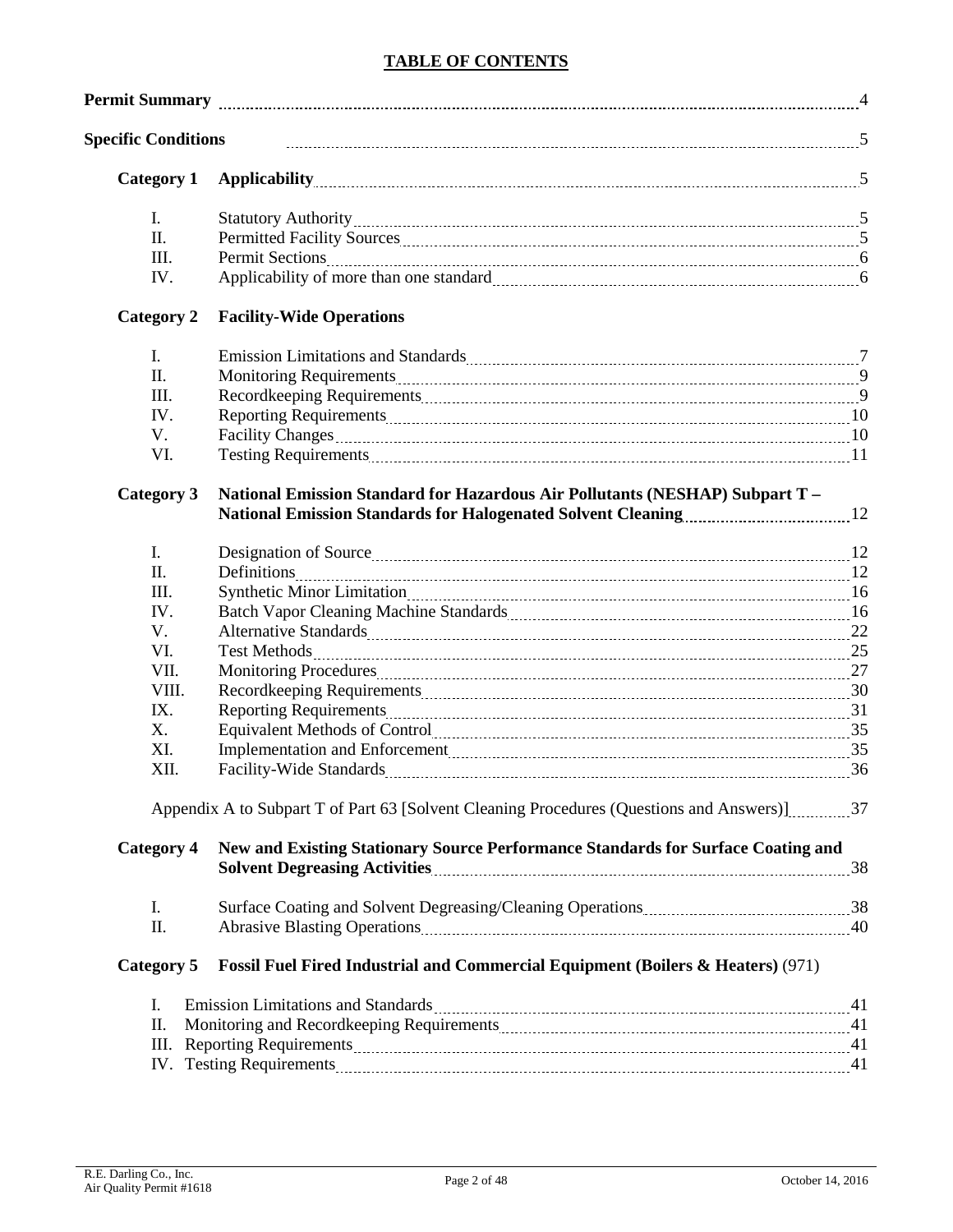# **Category 6 – Specific Applicability Provisions**

| I. |                                                                                                                                                                                                                                             |  |
|----|---------------------------------------------------------------------------------------------------------------------------------------------------------------------------------------------------------------------------------------------|--|
|    | А.                                                                                                                                                                                                                                          |  |
|    | Fossil Fuel Fired Industrial and Commercial Equipment (Boilers and Heaters) [101] The Fired Industrial and Commercial Equipment (Boilers and Heaters) [101] The Fired Industrial and Commercial Equipment (Boilers and Heaters<br><b>B.</b> |  |
|    | C.                                                                                                                                                                                                                                          |  |
|    | D.                                                                                                                                                                                                                                          |  |
|    |                                                                                                                                                                                                                                             |  |
| I. | Compliance with Permit Conditions [100] (2008) 42 Compliance with Permit Conditions [2008] (2008) 42                                                                                                                                        |  |
| П. |                                                                                                                                                                                                                                             |  |
|    | III. Duty to provide information <i>maturematics</i> and the provide information and the set of the set of the set of the set of the set of the set of the set of the set of the set of the set of the set of the set of the set of         |  |
|    | IV. Severability Clause 242                                                                                                                                                                                                                 |  |
|    |                                                                                                                                                                                                                                             |  |
|    |                                                                                                                                                                                                                                             |  |
|    |                                                                                                                                                                                                                                             |  |
|    |                                                                                                                                                                                                                                             |  |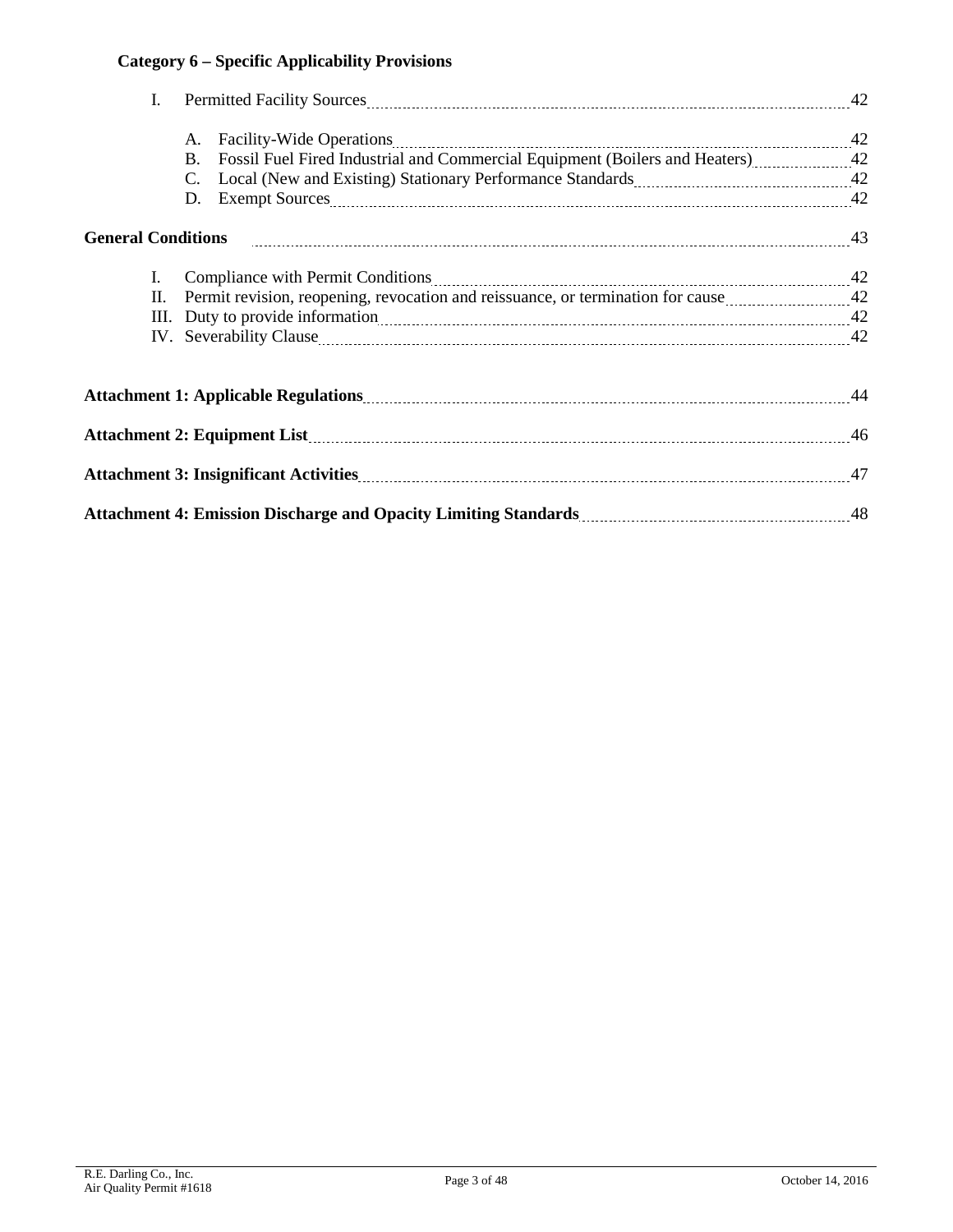## **SUMMARY**

The R. E. Darling Co., Inc. facility is located at 3749 North Romero Road, Tucson, Arizona. The Company supplies specialty fabricated rubber and composite products mainly to the aerospace and defense industry. The primary product lines of the Company are rocket motor insulation and exhaust components, oxygen breathing hose and related life support equipment, custom mixed rubber compounds, compression molded rubber components, and non-destructive testing services. Some of the products have structural metal rocket motor/ aircraft parts incorporated into them.

The facility has fuel-fired natural gas boilers and surface coating operations where the rubber moldings and metal parts are coated with adhesives. There are two Batch solvent vapor degreasers in operation and an abrasive blasting operation where the components are blasted in preparation for adhesive bonding operations. The vapor degreaser is used to clean the miscellaneous structural metal rocket motor/aircraft parts. For the surface coating operations, the company primarily applies the adhesives by hand with brushes. On rare occasions depending on contract requirements, the company may apply adhesive coatings with spray equipment.

The potential pollution producing processes at the facility are surface coating operations, abrasive blasting, and halogenated solvent cleaning. The primary potential air pollutants emitted from the source are Volatile Organic Compounds (VOCs) and Hazardous Air Pollutants (HAPs) from the halogenated solvent cleaning operations and surface coating operations. The pollutants of concern are solvents used in the cleaning operations, as well as, adhesives, thinners and reducers from the surface coating operations.  $PM_{10}$  is emitted from the abrasive blasting operations and spray adhesive operations. Control devices include a cooling tower for fume control, bag house, and enclosed abrasive blasting equipment.

This is a five-year permit for a Class II synthetic minor, stationary source. The source is a synthetic minor for HAPs and a true minor for all other pollutants.

R.E. Darling's annual potential to emit amounts from all operations are given in the table below. These numbers are for reference purposes only and are not intended for direct enforcement unless specified otherwise in the permit.

| <b>Pollutant</b>              | <b>Potential Plant</b><br><b>Emissions</b><br>(tons/yr) | <b>Actual Plant</b><br><b>Emissions</b><br>(tons/yr) |
|-------------------------------|---------------------------------------------------------|------------------------------------------------------|
| Individual HAPs<br>(TCE only) | 9.90                                                    | 9.90                                                 |
| HAPs (Total)                  | 33.88                                                   | 18.74                                                |
| VOC (Total)                   | 33.93                                                   | 18.83                                                |

| <b>Potential Emissions from Fuel Burning Equipment (Natural Gas)</b> |           |      |        |                      |                 |             |             |
|----------------------------------------------------------------------|-----------|------|--------|----------------------|-----------------|-------------|-------------|
| $PM_{2.5}$                                                           | $PM_{10}$ | PМ   | CO     | $\rm\mathbf{NO_{X}}$ | SO <sub>2</sub> | <b>VOCs</b> | <b>HAPS</b> |
| 0.14                                                                 | 0.14      | 0.14 | . . 53 | l.82                 | 0.01            | 0.10        | 0.03        |

Affected Emission Source or Process: Class II, Synthetic Minor Source for HAPs and a True Minor Source for all other pollutants.

#### **All terms and conditions of this permit are Federally Enforceable by the Administrator of the United States Environmental Protection Agency (U.S.EPA) under the Clean Air Act, except as otherwise noted**.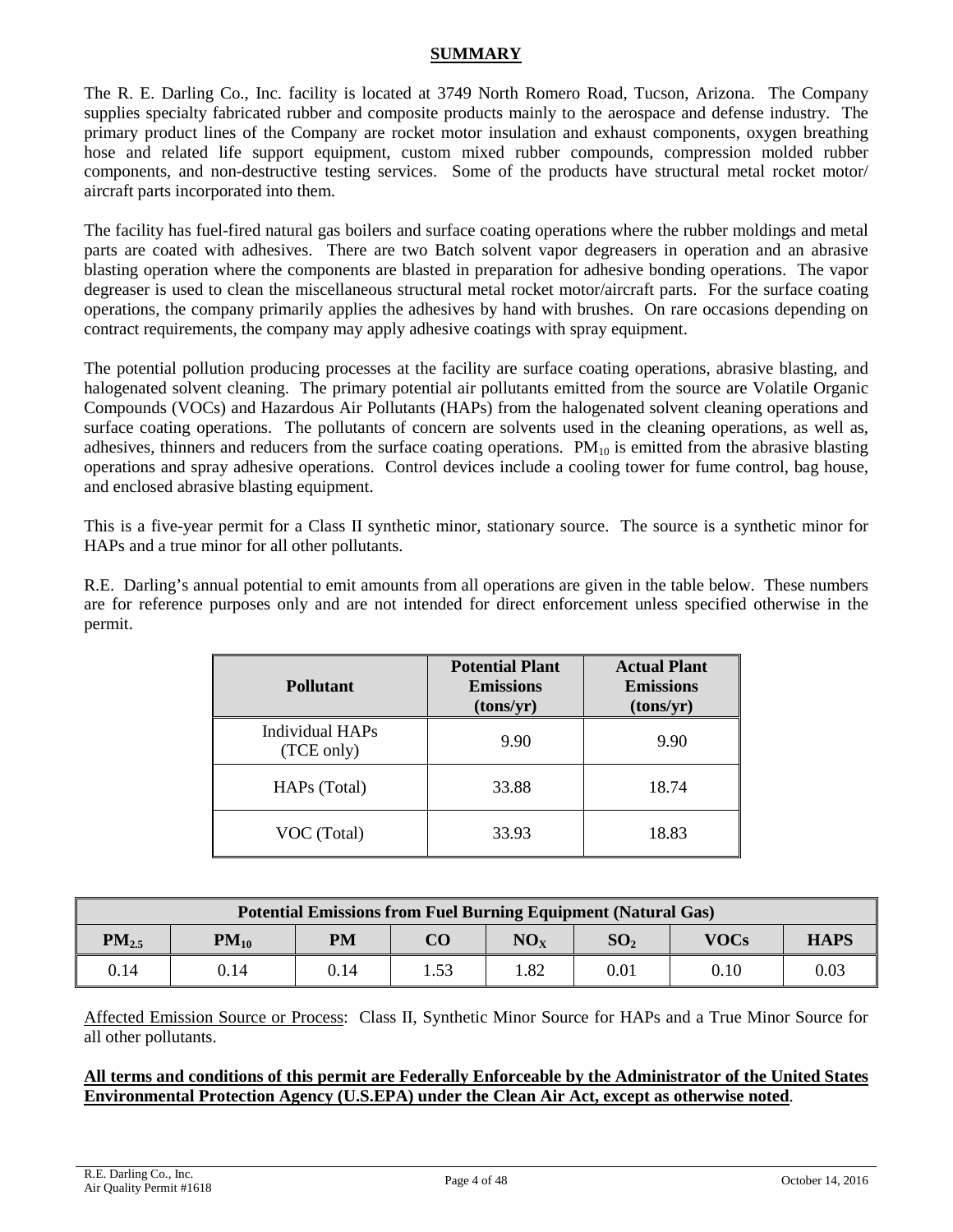#### **SPECIFIC CONDITIONS**

[References are to Title 17 of the Pima County Code [PCC] unless otherwise noted]

# **CATEGORY 1**

# **APPLICABILITY**

#### **Section I. Statutory Authority**

The Specific Conditions contained in this air quality permit apply to the operations, equipment, and sources provided in the permit application and shall not relieve the Permittee or its subcontractors from compliance with all local, county, state, and federal laws, statutes, and codes or from obtaining permits for other operations or activities when required. [PCC 17.12.010.D & PCC 17.12.165]

#### <span id="page-4-0"></span>**Section II. Permitted Facility Sources**

The Specific Conditions apply to the following source categories, affected facilities, equipment, emission sources, installations, activities and operations at the facility.

A. National Emission Standard for Hazardous Air Pollutants (NESHAP) Subpart T – National Emission Standards for Halogenated Solvent Cleaning.

(Federally Enforceable Conditions, unless otherwise stated).

- 1. The provisions of this regulation apply to each each individual batch vapor, in-line vapor, in-line cold, and batch cold solvent cleaning machine that uses any solvent containing methylene chloride (CAS No. 75-09-2), perchloroethylene (CAS No. 127-18-4), **trichloroethylene** (CAS No. 79-01- 6), 1,1,1-trichloroethane (CAS No. 71-55-6), carbon tetrachloride (CAS No. 56-23-5) or chloroform (CAS No. 67-66-3), or any combination of these halogenated HAP solvents, in a total concentration greater than 5 percent by weight, as a cleaning and/or drying agent. Wipe cleaning activities, such as using a rag containing halogenated solvent or a spray cleaner containing halogenated solvent are not covered under the provisions of this regulation. [40 CFR 63.460(a)]
- 2. Except as noted in the general provisions to subpart T, the general provisions of subpart T apply to owners or operators of any solvent cleaning machine meeting the applicability criteria of I.A.1 of  $\frac{1}{40}$  CFR 63.460(b)]  $\frac{1}{40}$  CFR 63.460(b)]
- 3. Each solvent cleaning machine subject to this regulation that commenced construction or reconstruction after November 29, 1993 shall have achieved compliance with the provisions of this regulation by December 2, 1994.  $[40 \text{ CFR } 63.460 \text{ (c)}]$
- B. New and Existing Stationary Source Performance Standards for Surface Coating and Solvent Degreasing Activities.

(Locally Enforceable Conditions, unless otherwise stated)

C. New and Existing Stationary Source Performance Standards for Fossil-Fuel Fired Industrial and Commercial Equipment (Boilers, Heaters, & Other Equipment, not subject to NSPS).

(Locally Enforceable Conditions, unless otherwise stated)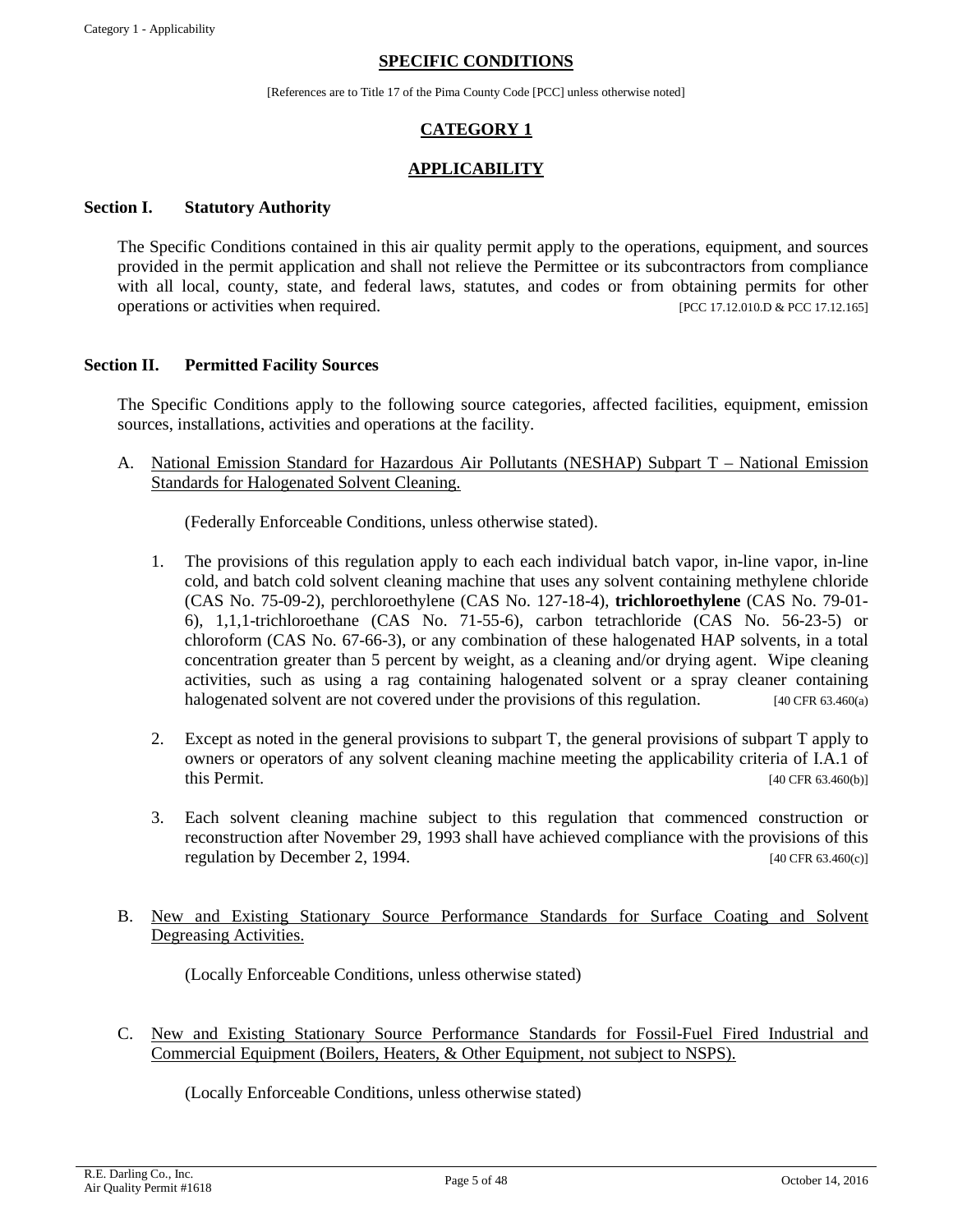## **Section III. Permit Sections**

The Specific Conditions have been organized into the following permit sections:

Category 1 - General Applicability (This Category)

Category 2 - Facility-Wide Operations

Category 3 - Halogenated Solvent Cleaning

- Category 4 Surface Coating and Solvent Degreasing Activities
- Category 5 Fossil Fuel Fired Industrial and Commercial Equipment (Boilers, Heaters, & Other Equipment)
- Category 6 Specific Applicability Provisions
- Category 7 Fugitive "Dust Control Plan

#### **Section IV. Applicability of More Than one standard**

If more than one emission limit or emission standard in this permit is applicable to the same source, the more stringent standard or emission limit shall apply. [PCC 17.16.010.B]

**[Locally Enforceable Condition]**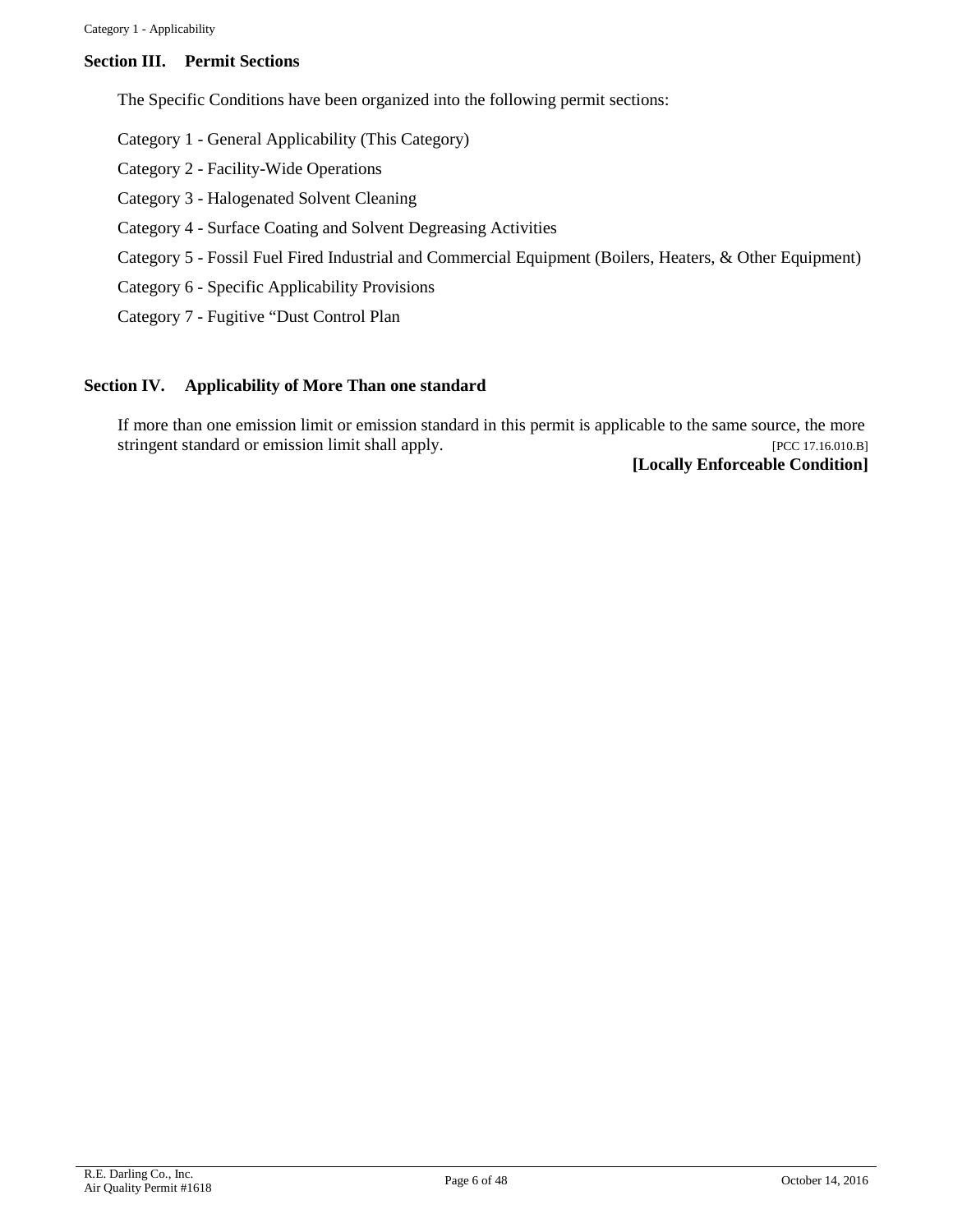# **CATEGORY 2**

## **FACILITY-WIDE OPERATIONS**

<span id="page-6-0"></span>The provisions of this Category apply to facility-wide operations and all sources of air contaminants. All provisions in this Category are locally enforceable unless otherwise noted.

[PCC 17.16.010.B]

# **Section I. EMISSION LIMITS AND STANDARDS**

#### **A. Operating Restrictions**

The Permittee shall comply with the limitations in Category 3, Category 4 and Category 5 of this permit. [PCC 17.12.350.A.3.a]

#### **B. General Control Standards**

- 1. The Permittee shall not cause or permit the planning, construction, installation, erection, modification, use or operation of an emission source which will cause or contribute to a violation of a performance standard in Title 17 of the Pima County Code. [PCC 17.12.020 & PCC 17.16.020.A]
- 2. The Permittee shall keep complete records of the materials used as fuel for any stationary or portable source of air pollution which burns any material except natural gas. [PCC 17.16.010.C]
- 3. The Permittee is prohibited from firing high sulfur oil in any stationary or portable source without submitting a revision, as provided in V. of this Category, demonstrating to the satisfaction of the Control Officer, both that sufficient quantities of low sulfur oil are not available for use by the Permittee, and that the Permittee has adequate facilities and contingency plans to ensure that the sulfur dioxide ambient air quality standards will not be violated. For purposes of this paragraph "high sulfur oil" means oil containing 0.90 percent or more by weight of sulfur. Notwithstanding the prohibition to use high sulfur oil, the Specific Conditions contained in this permit may prescribe lower fuel sulfur limits for specific stationary or portable sources.

[PCC 17.12.185.A.2 & PCC 17.12.190.B] **[Federally Enforceable Condition]**

4. Where a stack, vent or other outlet is at such a level that fumes, gas mist, odor, smoke, vapor or any combination thereof constituting air pollution are discharged to adjoining property, the Control Officer may require the installation of abatement equipment or the alteration of such stack, vent or other outlet by the Permittee thereof to a degree that will adequately reduce or eliminate the discharge of air pollution to adjoining property. [PCC 17.16.020.B]

#### **C. Materials Handling Standards**

- 1. The Permittee shall not transport or store VOC's without taking necessary and feasible measures to control evaporation, leakage, or other discharge into the atmosphere. [PCC 17.16.400.A]
- 2. Materials including solvents or other volatile compounds, paints, acids, alkalies, pesticides, fertilizers and manure shall be processed, stored, used and transported in such a manner and by such means that they will not evaporate, leak, escape or be otherwise discharged into the ambient air so as to cause or contribute to air pollution. Where means are available to reduce effectively the contribution to air pollution from evaporation, leakage or discharge, the installation and use of such control methods, devices, or equipment shall be mandatory. [PCC 17.16.430.F]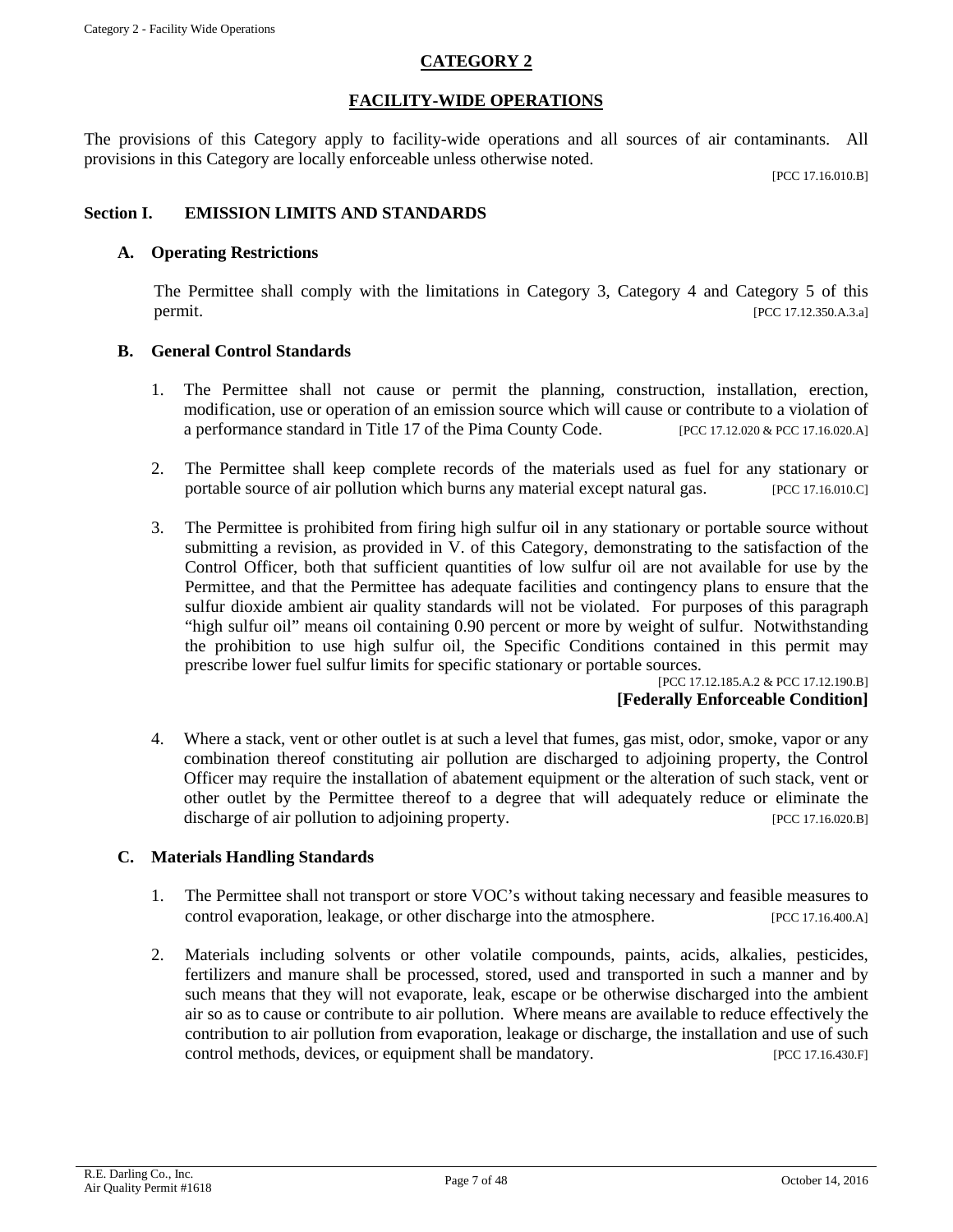## **D. Odor Limiting Standard**

The Permittee shall not emit gaseous or odorous materials from equipment, operations or premises under his control in such quantities or concentrations as to cause air pollution. [PCC 17.16.030]

#### **E. Opacity Standards**

Except as otherwise specified in the Specific Conditions of this permit and the Table in Attachment 4, the opacity of all plumes and effluents from all point, non-point, or fugitive emission sources shall not exceed 20% as determined by EPA Reference Method 9, Appendix A, 40 CFR Part 60.

[PCC 17.12.140.C.3, PCC 17.16.040, PCC 17.16.050.B, & PCC 17.16.130.B.1] *[This condition is Federally Enforceable when opacity is above 40%]*

- 1. Opacities (optical densities), as measured in accordance with Method 9, of an effluent shall be measured by a certified visible emissions evaluator with his natural eyes, approximately following the procedures which were used during his certification, or by an approved and precisely calibrated in-stack monitoring instrument.  $[PCC 17.16.040 \text{ A.1}]$
- 2. A violation of an opacity standard shall be determined by measuring and recording a set of consecutive, instantaneous opacities, and calculating the arithmetic average of the measurements within the set unless otherwise noted in this permit. The measurements shall be made at approximately fifteen-second intervals for a period of at least six minutes, and the number of required measurements shall be as specified in Attachment 4. Sets need not be consecutive in time, and in no case shall two sets overlap. If the average opacity of the set of instantaneous measurements exceeds the maximum allowed by any rule, this shall constitute a violation.

[PCC 17.16.040.A.2]

- 3. The use of air or other gaseous diluents solely for the purpose of achieving compliance with an opacity standard is prohibited. [PCC 17.16.040.A.3]
- 4. When the presence of uncombined water is the only reason for failure of a source to otherwise meet the requirements of sections I.E and I.F of this Category shall not apply.

[PCC 17.16.040.B]

#### **F. Visibility Limiting Standard Example 2018 EXAMPLE 2018 12:35 PCC 17.16.050**

- 1. The Permittee shall not cause, suffer, allow or permit operations or activities likely to result in excessive amounts of airborne dust without taking reasonable precautions to prevent excessive amounts of particulate matter from becoming airborne in accordance with the fugitive dust control plan in Section 5 of this permit.
- 2. The Permittee shall not cause, suffer, allow, or permit diffusion of visible emissions, including fugitive dust, beyond the property boundary line within which the emissions become airborne, without taking reasonably necessary and feasible precautions to control generation of airborne particulate matter in accordance with the fugitive dust control plan in Section 5 of this Permit. Sources may be required to cease temporarily the activity or operation which is causing or contributing to the emissions until reasonably necessary and feasible precautions are taken.
	- a. Section I.F.2 of this Category shall not apply when wind speeds exceed twenty-five (25) miles per hour (using the Beaufort Scale of Wind-Speed Equivalents, or as recorded by the National Weather Service). This exception does not apply if control measures have not been taken or were not commensurate with the size or scope of the emission source.
	- b. Section I.F.2 of this Category shall not apply to the generation of airborne particulate matter from undisturbed land.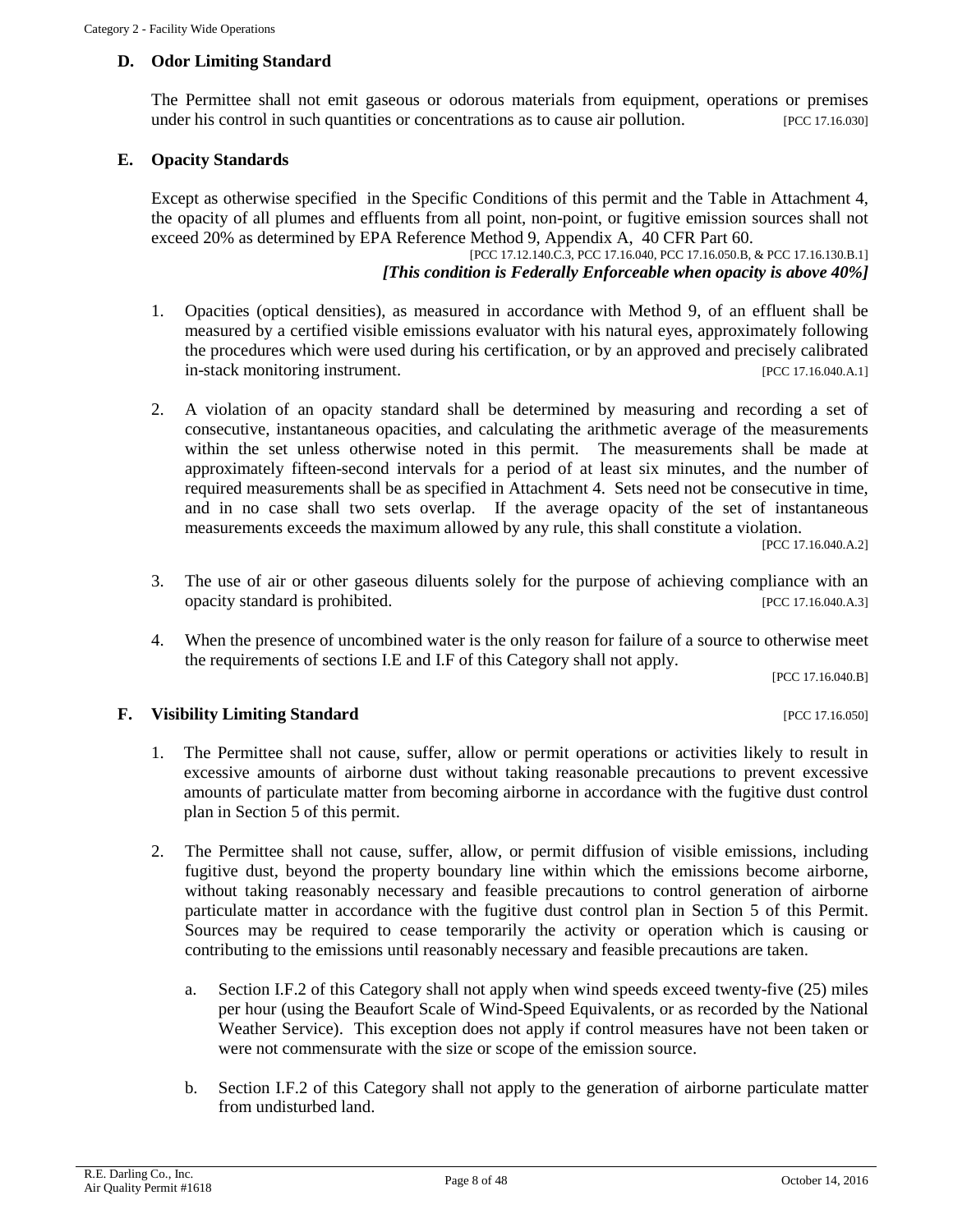#### **G. Asbestos Requirements for Demolition and Renovation Activities**

The Permittee shall not allow or commence demolition or renovation of any NESHAP facility, as defined in 40 CFR Part 61, Subpart M, National Emission Standards for Hazardous Air Pollutants – Asbestos, without first obtaining an activity permit from the Control Officer. Should this stationary source, pursuant to 40 CFR Part 61, Subpart M, become subject to asbestos regulations when conducting any renovation or demolition at this premises, then the Permittee or operator shall submit proper notification as described in 40 CFR Part 61, Subpart M and shall comply with all other applicable requirements of Subpart M. The Permittee shall keep a record of all relevant paperwork on **file.** [PCC 17.12.475.A & 40 CFR 61, Subpart M]

#### **Section II. MONITORING REQUIREMENTS** [PCC 17.12.185.A.3]

#### **A. Visible Emissions (VE)**

If at any time, or while conducting an opacity check required by the Specific Conditions of this permit, the Permittee sees any plume or effluent from a facility source, that on an instantaneous basis, appears to exceed the opacity limit, or diffuse beyond the property boundary line, the Permittee shall investigate the source of the emissions and take corrective action, if required. If the plume persists or the activity or operation which is causing or contributing to the emissions cannot be corrected or halted, the Permittee shall, when practicable, make a visual determination of the opacity in accordance with section I.E of this Category. If the VE determination exceeds the applicable opacity limit, or the emissions diffuse beyond the property boundary line, the Permittee shall report this as an excess emission in accordance with section IV.A of this Category. [PCC 17.16.040]

## **B. Additional Monitoring Requirement**

Except as otherwise contained in the Specific Conditions of this permit, additional monitoring for compliance with the facility-wide standards in sections I.A through G of this Category shall not be necessary. The Control Officer may require the Permittee to conduct additional monitoring if the Control Officer has reasonable cause to believe a violation of the standards has been committed.

#### **Section III. RECORDKEEPING REQUIREMENTS**

#### **A. Monitoring Records**

The Permittee shall maintain records of required monitoring information. Records shall include at a minimum: [PCC 17.12.184.A.4.a]

- 1. The date, time, and the place defined in the permit requiring the measurement, sampling, inspection, or observation;
- 2. The name of the person conducting the measurement, sampling, inspection or observation;
- 3. The particular piece of equipment, process, or area being measured, sampled, inspected or observed including a description of the operating conditions and monitoring techniques or methods used as applicable; and,
- 4. The results of the measurement, sampling, inspection or observation including any discrepancy or excess emissions. If there are any monitoring discrepancies or excess emissions, the record shall include the corrective action taken.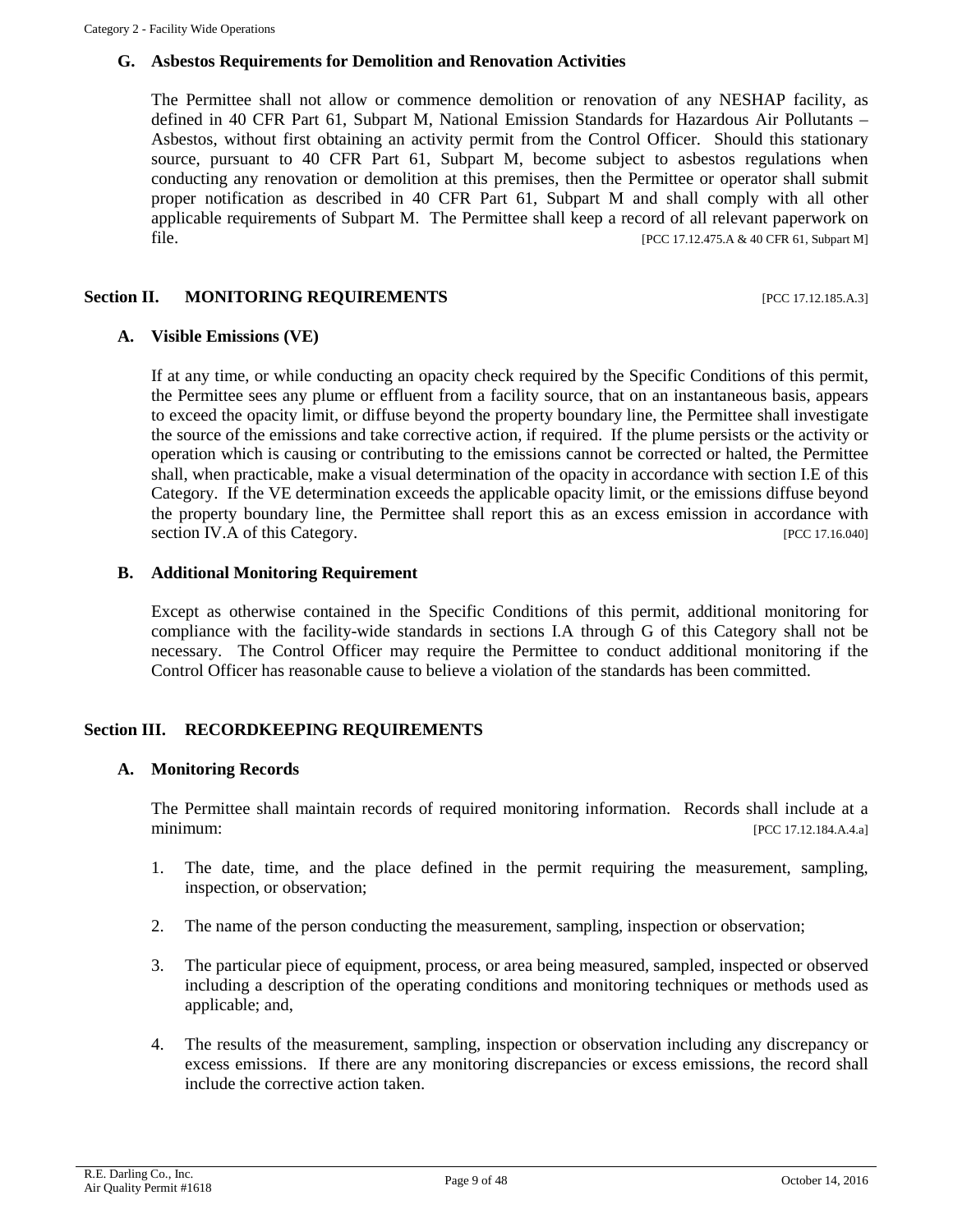#### **B. Record Retention** *PCC 17.12.185.4.b]*

The Permittee shall retain records of all required monitoring and support information for at least 5 years from the date of the monitoring sample, measurement, report, or application. Support information includes all calibration and maintenance records, and copies of all reports required by the permit.

#### **C. Recordkeeping for Compliance Determinations**

The Permittee shall retain a copy of the permit onsite including all required monitoring records and support information for review by the Control Officer. In addition, all equipment identified in the permit equipment list shall be marked with a unique, clearly visible, and accessible ID to identify the piece of equipment. The Permittee shall be considered in compliance by demonstrating that sufficient information on the equipment and facility operations is periodically collected, recorded, and maintained to assure that the compliance status of any specific condition of this permit can be readily ascertained at any time. [PCC 17.12.080, & PCC 17.24.020.A]

#### **Section IV. REPORTING REQUIREMENTS** [PCC 17.12.185.A.5]

#### **A. Excess Emissions Reporting**

The Permittee shall report to the Control Officer any emissions in excess of the limits established by this permit in accordance with section I.B of the General Conditions. [PCC 17.12.040]

#### **B. Emissions Inventory Reporting:**  $[PC C 17.12.320]$

When requested by the Control Officer, the Permittee shall complete and submit an annual emissions inventory questionnaire. The questionnaire is due by March 31 or ninety days after the Control Officer makes request and inventory form available, whichever occurs later, and shall include emission information for the previous calendar year. The questionnaire shall be on a form provided by or approved by the Control Officer and shall include the information required by PCC 17.12.320.

#### **C. Certification of Truth Accuracy and Completeness** [PCC 17.12.165.H]

All reports required by this permit shall contain certification by a responsible official of truth, accuracy and completeness. The certification shall state that based on information and belief formed after reasonable inquiry, the statements and information in the document are true, accurate, and complete.

# **Section V. FACILITY CHANGES**

#### **A. Permit Revision Application**

Before installing additional emission sources, modifying existing emission sources, switching fuels, or changing the method of operation at the facility such that the changes increase actual emissions more than 10% of the major source threshold for any conventional pollutant, the Permittee shall, if applicable, apply for the appropriate revision in accordance with PCC 17.12.235, PCC 17.12.255, or PCC [PCC 17.12.240.C.3, PCC 17.12.235, PCC 17.12.255, PCC 17.12.260]

#### **B. Notification**

For facility changes that do not require revision, the Permittee may make the changes if written notice is provided to the Control Officer in advance of the changes in accordance with PCC 17.12.240.C

[PCC 17.12.240.C]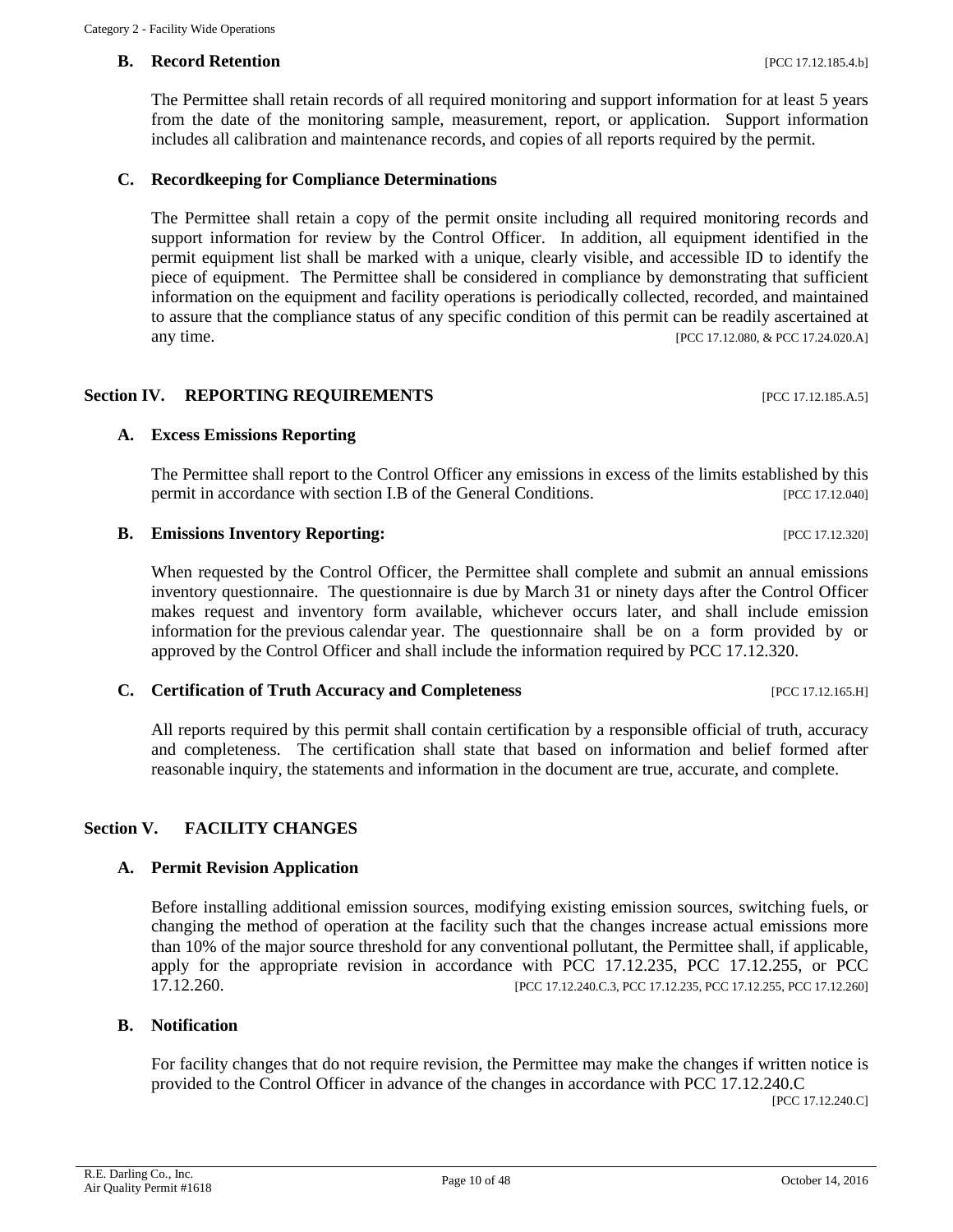## **C. Recordkeeping Log**

The Permittee shall maintain a log of other facility changes that do not require revision or notice in accordance with PCC 17.12.240.B. [PCC17.12.240.B]

# **Section VI. TESTING REQUIREMENTS** [PCC 17.12.045, PCC 17.12.050 & PCC 17.20.010]

For purposes of demonstrating compliance, these test methods shall be used, provided that for the purpose of establishing whether or not the facility has violated or is in violation of any provision of this permit, nothing in this permit shall preclude the use, including the exclusive use, of any credible evidence or information relevant to whether a source would have been in compliance with applicable federal requirements if the appropriate performance or compliance procedures or methods had been performed. Unless otherwise noted, the following test methods and standards are from 40 CFR Part 60, Appendix A or incorporated by reference in 40 CFR §60.17.

- A. When required, EPA Test Method 9 shall be used to monitor compliance with the opacity standards identified in this Permit. [PCC 17.12.045.B]
- B. When required, the Permittee may submit an alternate and equivalent test method(s) that is listed in 40 CFR Subpart 60, Appendix A, to the Control Officer in a test plan, for approval by the Control Officer.
- C. Documentation, such as invoices or statements from the fuel supplier, showing that the fuel sulfur content is below the applicable standards shall be an acceptable means to demonstrate compliance with fuel sulfur limitations identified in this Permit. If otherwise required or when requested by the Control Officer, the fuel sulfur content of fuels shall be determined using ASTM D-129-91 or an equivalent for liquid fuels, and ASTM D0172-90 or an equivalent for gaseous fuels.
- D. Except as provided in this Category, should the Permittee desire to test or be required to test to demonstrate compliance with the standards contained in this permit, the Permittee shall contact the Control Officer for test methods and guidelines.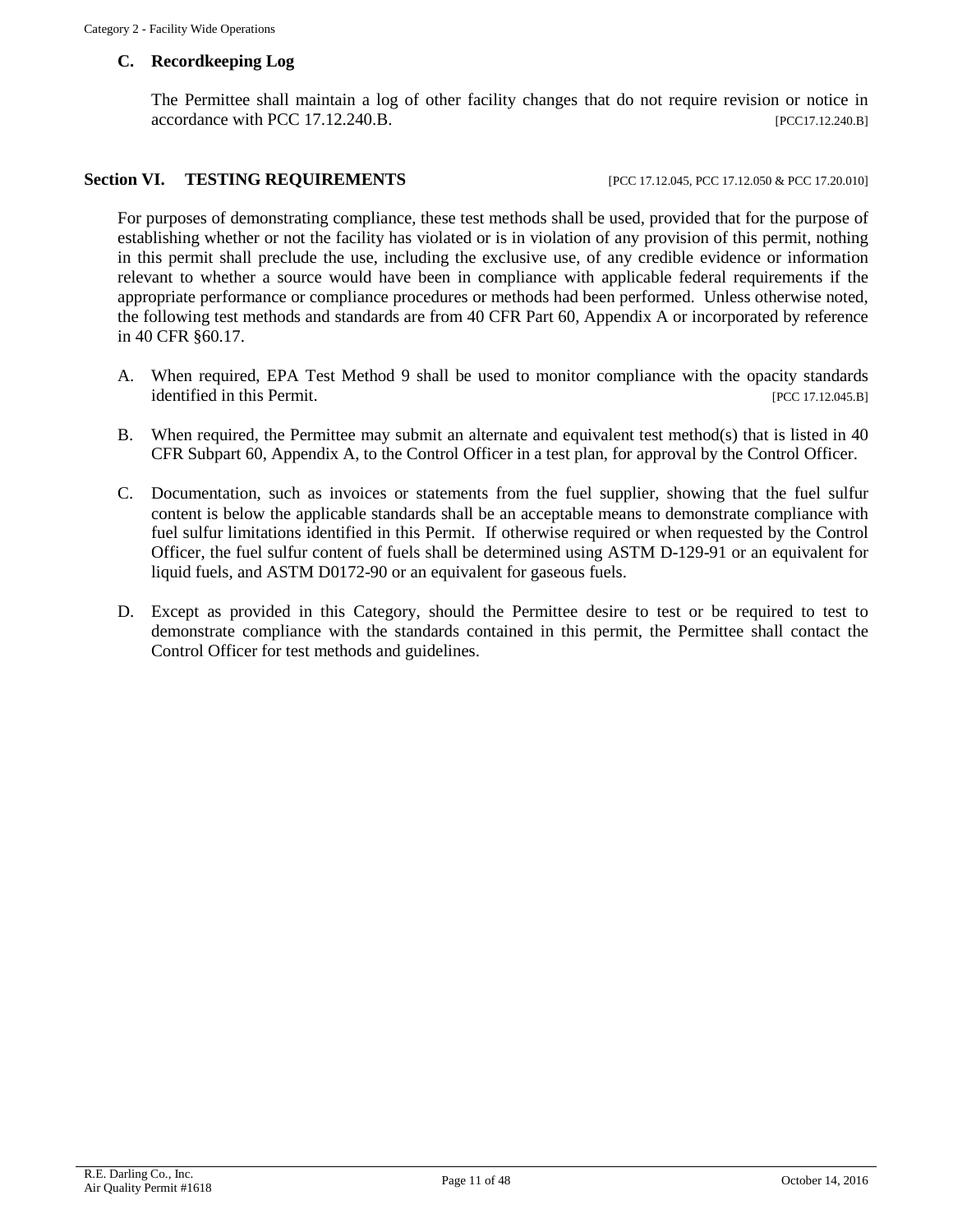# **CATEGORY 3**

# **National Emission Standard for Hazardous Air Pollutants (NESHAP) Subpart T – National Emission Standards for Halogenated Solvent Cleaning**

<http://www3.epa.gov/ttn/atw/degrea/halopg.html>

#### **Section I. Designation of Source**

The halogenated solvent cleaner NESHAP rule applies to the solvent cleaning machine listed in Table 1, Attachment 2 of this Permit.

#### **Section II. Definitions**

<span id="page-11-0"></span>Unless defined below, all terms used in this subpart are used as defined in the 1990 Clean Air Act, or in subpart A of 40 CFR part 63:

*Administrator* means the Administrator of the United States Environmental Protection Agency or his or her authorized representative (e.g., State that has been delegated the authority to implement the provisions of this part.)

*Air blanket* means the layer of air inside the solvent cleaning machine freeboard located above the solvent/air interface. The centerline of the air blanket is equidistant between the sides of the machine.

*Air knife system* means a device that directs forced air at high pressure, high volume, or a combination of high pressure and high volume, through a small opening directly at the surface of a continuous web part. The purpose of this system is to remove the solvent film from the surfaces of the continuous web part.

*Automated parts handling system* means a mechanical device that carries all parts and parts baskets at a controlled speed from the initial loading of soiled or wet parts through the removal of the cleaned or dried parts. Automated parts handling systems include, but are not limited to, hoists and conveyors.

*Batch cleaning machine* means a solvent cleaning machine in which individual parts or a set of parts move through the entire cleaning cycle before new parts are introduced into the solvent cleaning machine. An open-top vapor cleaning machine is a type of batch cleaning machine. A solvent cleaning machine, such as a ferris wheel or a cross-rod degreaser, that clean multiple batch loads simultaneously and are manually loaded are batch cleaning machines.

*Carbon adsorber* means a bed of activated carbon into which an air-solvent gas-vapor stream is routed and which adsorbs the solvent on the carbon.

*Clean liquid solvent* means fresh unused solvent, recycled solvent, or used solvent that has been cleaned of soils (e.g., skimmed of oils or sludge and strained of metal chips).

*Cleaning capacity* means, for a cleaning machine without a solvent/air interface, the maximum volume of parts that can be cleaned at one time. In most cases, the cleaning capacity is equal to the volume (length times width times height) of the cleaning chamber.

*Cold cleaning machine* means any device or piece of equipment that contains and/or uses liquid solvent, into which parts are placed to remove soils from the surfaces of the parts or to dry the parts. Cleaning machines that contain and use heated, nonboiling solvent to clean the parts are classified as cold cleaning machines.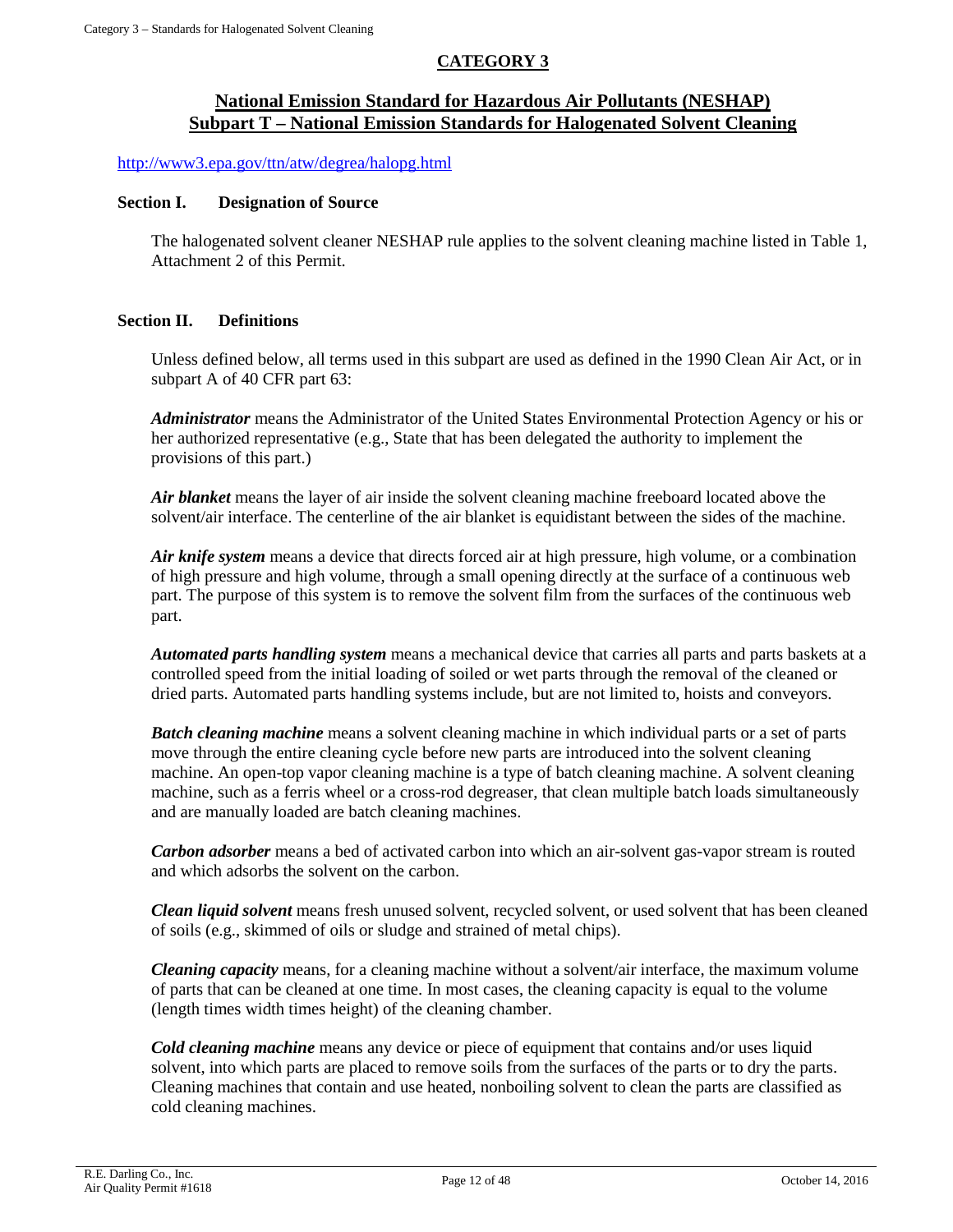*Combined squeegee and air-knife system* means a system consisting of a combination of a squeegee system and an air-knife system within a single enclosure.

*Consumption* means the amount of halogenated hazardous air pollutant solvent added to the solvent cleaning machine.

*Continuous web cleaning machine* means a solvent cleaning machine in which parts such as film, coils, wire, and metal strips are cleaned at speeds typically in excess of 11 feet per minute. Parts are generally uncoiled, cleaned such that the same part is simultaneously entering and exiting the solvent application area of the solvent cleaning machine, and then recoiled or cut. For the purposes of this subpart, all continuous web cleaning machines are considered to be a subset of in-line solvent cleaning machines.

*Cover* means a lid, top, or portal cover that shields the solvent cleaning machine openings from air disturbances when in place and is designed to be easily opened and closed without disturbing the vapor zone. Air disturbances include, but are not limited to, lip exhausts, ventilation fans, and general room drafts. Types of covers include, but are not limited to, sliding, biparting, and rolltop covers.

*Cross-rod solvent cleaning machine* means a batch solvent cleaning machine in which parts baskets are suspended from "cross-rods" as they are moved through the machine. In a cross-rod cleaning machine, parts are loaded semi-continuously, and enter and exit the machine from a single portal.

*Downtime mode* means the time period when a solvent cleaning machine is not cleaning parts and the sump heating coils, if present, are turned off.

*Dwell* means the technique of holding parts within the freeboard area but above the vapor zone of the solvent cleaning machine. Dwell occurs after cleaning to allow solvent to drain from the parts or parts baskets back into the solvent cleaning machine.

*Dwell time* means the required minimum length of time that a part must dwell, as determined by §63.465(d).

*Emissions* means halogenated hazardous air pollutant solvent consumed (i.e., halogenated hazardous air pollutant solvent added to the machine) minus the liquid halogenated hazardous air pollutant solvent removed from the machine and the halogenated hazardous air pollutant solvent removed from the machine in the solid waste.

**Existing** means any solvent cleaning machine the construction or reconstruction of which was commenced on or before November 29, 1993. A machine, the construction or reconstruction of which was commenced on or before November 29, 1993, but that did not meet the definition of a solvent cleaning machine on December 2, 1994, because it did not use halogenated HAP solvent liquid or vapor covered under this subpart to remove soils, becomes an existing source when it commences to use such liquid or vapor. A solvent cleaning machine moved within a contiguous facility or to another facility under the same ownership, constitutes an existing machine.

*Freeboard area* means; for a batch cleaning machine, the area within the solvent cleaning machine that extends from the solvent/air interface to the top of the solvent cleaning machine; for an in-line cleaning machine, it is the area within the solvent cleaning machine that extends from the solvent/air interface to the bottom of the entrance or exit opening, whichever is lower.

*Freeboard height* means; for a batch cleaning machine, the distance from the solvent/air interface, as measured during the idling mode, to the top of the cleaning machine; for an in-line cleaning machine, it is the distance from the solvent/air interface to the bottom of the entrance or exit opening, whichever is lower, as measured during the idling mode.

*Freeboard ratio* means the ratio of the solvent cleaning machine freeboard height to the smaller interior dimension (length, width, or diameter) of the solvent cleaning machine.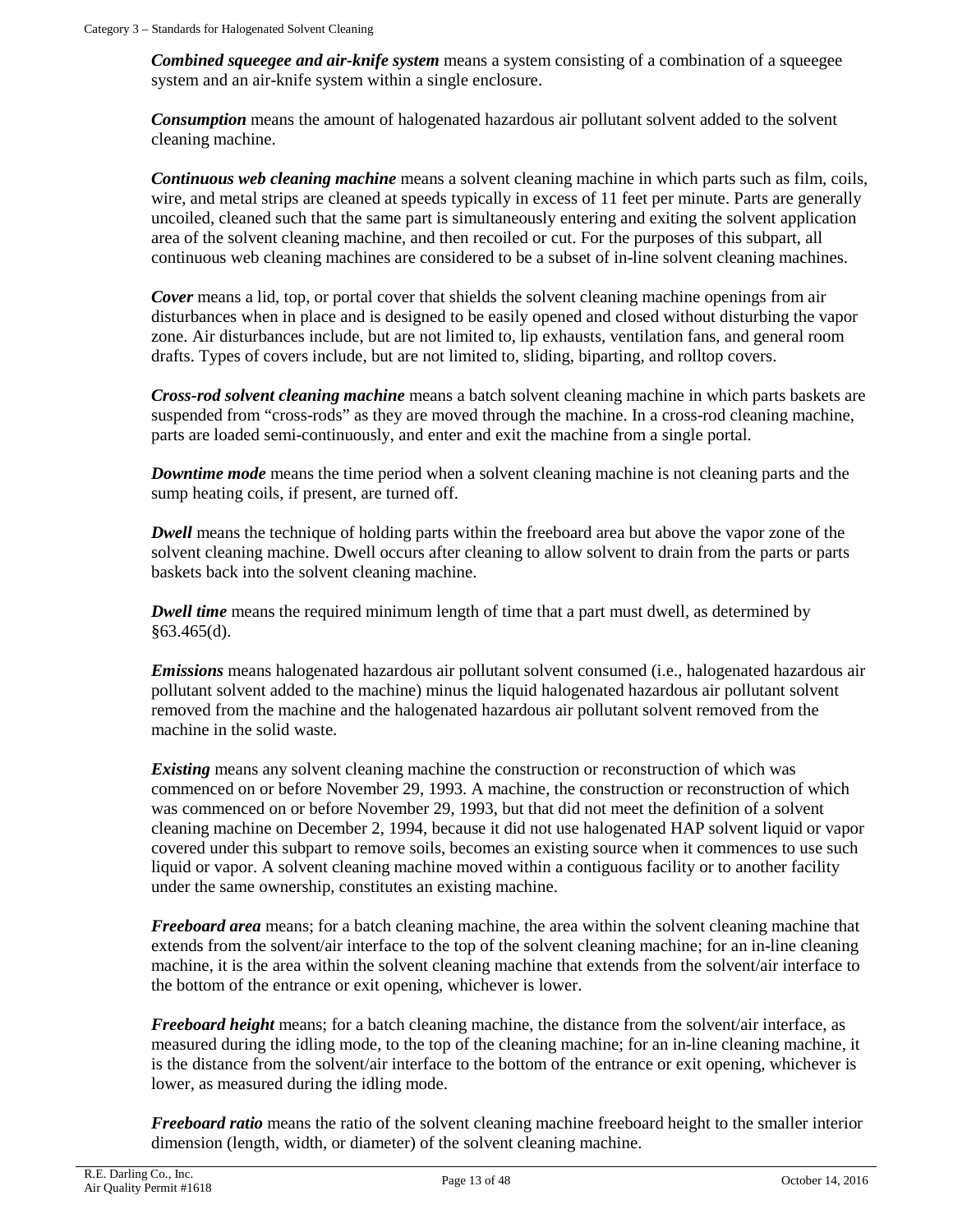*Freeboard refrigeration device (also called a chiller)* means a set of secondary coils mounted in the freeboard area that carries a refrigerant or other chilled substance to provide a chilled air blanket above the solvent vapor. A primary condenser capable of meeting the requirements of  $\S 63.463(e)(2)(i)$  is defined as both a freeboard refrigeration device and a primary condenser for the purposes of these standards.

*Halogenated hazardous air pollutant solvent or halogenated HAP solvent* means methylene chloride (CAS No. 75-09-2), perchloroethylene (CAS No. 127-18-4), **trichloroethylene** (CAS No. 79-01-6), 1,1,1-trichloroethane (CAS No. 71-55-6), carbon tetrachloride (CAS No. 56-23-5), and chloroform (CAS No. 67-66-3).

*Hoist* means a mechanical device that carries the parts basket and the parts to be cleaned from the loading area into the solvent cleaning machine and to the unloading area at a controlled speed. A hoist may be operated by controls or may be programmed to cycle parts through the cleaning cycle automatically.

*Idling mode* means the time period when a solvent cleaning machine is not actively cleaning parts and the sump heating coils, if present, are turned on.

*Idling-mode cover* means any cover or solvent cleaning machine design that allows the cover to shield the cleaning machine openings during the idling mode. A cover that meets this definition can also be used as a working-mode cover if that definition is also met.

*Immersion cold cleaning machine* means a cold cleaning machine in which the parts are immersed in the solvent when being cleaned. A remote reservoir cold cleaning machine that is also an immersion cold cleaning machine is considered an immersion cold cleaning machine for purposes of this subpart.

*In-line cleaning machine or continuous cleaning machine* means a solvent cleaning machine that uses an automated parts handling system, typically a conveyor, to automatically provide a continuous supply of parts to be cleaned. These units are fully enclosed except for the conveyor inlet and exit portals. Inline cleaning machines can be either cold or vapor cleaning machines.

*Leak-proof coupling* means a threaded or other type of coupling that prevents solvents from leaking while filling or draining solvent to and from the solvent cleaning machine.

*Lip exhaust* means a device installed at the top of the opening of a solvent cleaning machine that draws in air and solvent vapor from the freeboard area and ducts the air and vapor away from the solvent cleaning area.

*Monthly reporting period* means any calendar month in which the Permittee of a solvent cleaning machine is required to calculate and report the solvent emissions from each solvent cleaning machine.

*New* means any solvent cleaning machine the construction or reconstruction of which is commenced after November 29, 1993.

*Open-top vapor cleaning machine* means a batch solvent cleaning machine that has its upper surface open to the air and boils solvent to create solvent vapor used to clean and/or dry parts.

*Part* means any object that is cleaned in a solvent cleaning machine. Parts include, but are not limited to, discrete parts, assemblies, sets of parts, and parts cleaned in a continuous web cleaning machine (i.e., continuous sheets of metal, film).

*Primary condenser* means a series of circumferential cooling coils on a vapor cleaning machine through which a chilled substance is circulated or recirculated to provide continuous condensation of rising solvent vapors and, thereby, create a concentrated solvent vapor zone.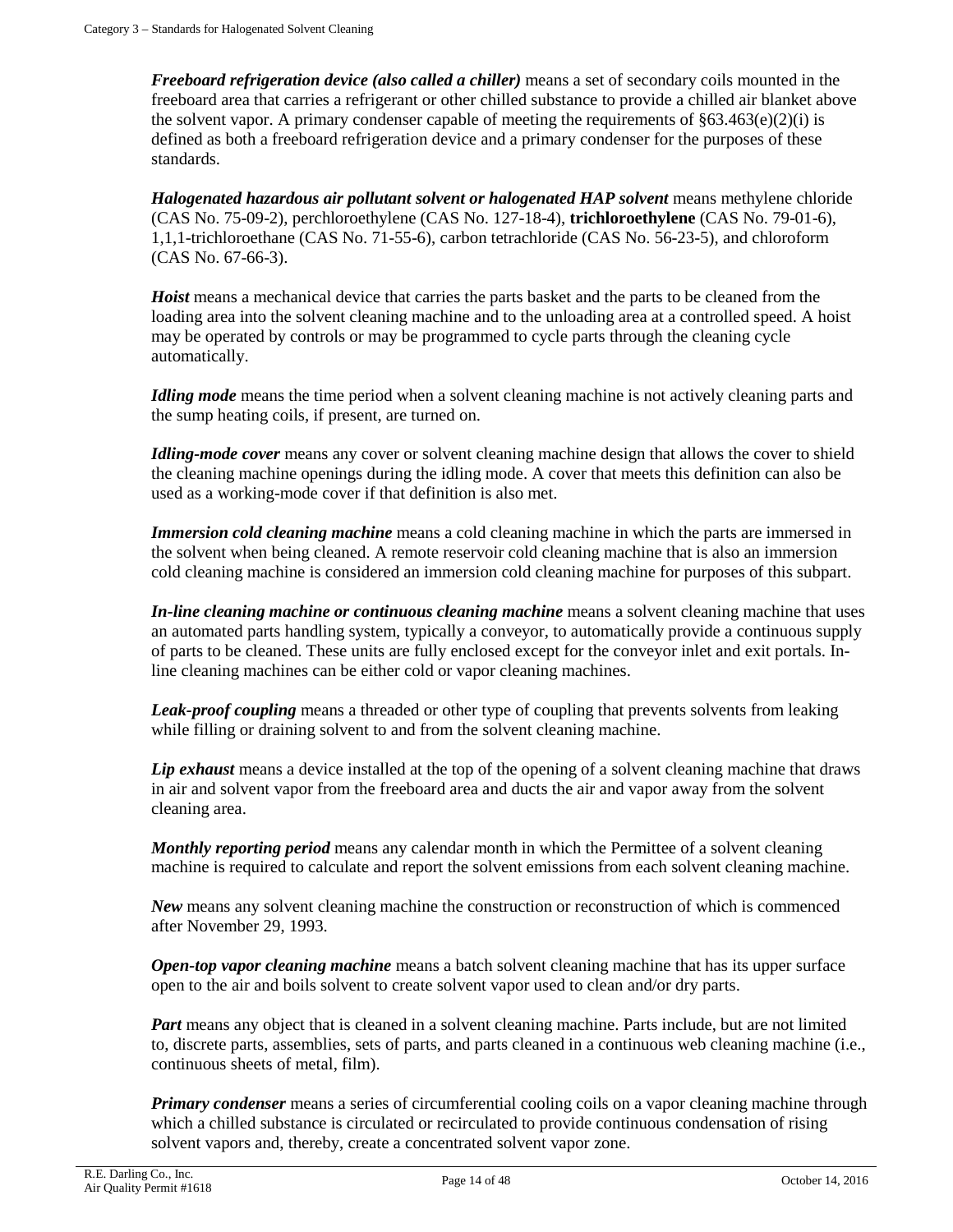*Reduced room draft* means decreasing the flow or movement of air across the top of the freeboard area of the solvent cleaning machine to meet the specifications of  $\S 63.463(e)(2)(ii)$ . Methods of achieving a reduced room draft include, but are not limited to, redirecting fans and/or air vents to not blow across the cleaning machine, moving the cleaning machine to a corner where there is less room draft, and constructing a partial or complete enclosure around the cleaning machine.

*Remote reservoir cold cleaning machine* means any device in which liquid solvent is pumped to a sinklike work area that drains solvent back into an enclosed container while parts are being cleaned, allowing no solvent to pool in the work area.

*Remote reservoir continuous web cleaning machine* means a continuous web cleaning machine in which there is no exposed solvent sump. In these units, the solvent is pumped from an enclosed chamber and is typically applied to the continuous web part through a nozzle or series of nozzles. The solvent then drains from the part and is collected and recycled through the machine, allowing no solvent to pool in the work or cleaning area.

*Soils* means contaminants that are removed from the parts being cleaned. Soils include, but are not limited to, grease, oils, waxes, metal chips, carbon deposits, fluxes, and tars.

*Solvent/air interface* means, for a vapor cleaning machine, the location of contact between the concentrated solvent vapor layer and the air. This location of contact is defined as the mid-line height of the primary condenser coils. For a cold cleaning machine, it is the location of contact between the liquid solvent and the air.

**Solvent/air interface area** means; for a vapor cleaning machine, the surface area of the solvent vapor zone that is exposed to the air; for an in-line cleaning machine, it is the total surface area of all the sumps; for a cold cleaning machine, it is the surface area of the liquid solvent that is exposed to the air.

*Solvent cleaning machine* means any device or piece of equipment that uses halogenated HAP solvent liquid or vapor to remove soils from the surfaces of materials. Types of solvent cleaning machines include, but are not limited to, batch vapor, in-line vapor, in-line cold, and batch cold solvent cleaning machines. Buckets, pails, and beakers with capacities of 7.6 liters (2 gallons) or less are not considered solvent cleaning machines.

*Solvent vapor zone* means; for a vapor cleaning machine, the area that extends from the liquid solvent surface to the level that solvent vapor is condensed. This condensation level is defined as the midline height of the primary condenser coils.

*Squeegee system* means a system that uses a series of pliable surfaces to remove the solvent film from the surfaces of the continuous web part. These pliable surfaces, called squeegees, are typically made of rubber or plastic media, and need to be periodically replaced to ensure continued proper function.

**Sump** means the part of a solvent cleaning machine where the liquid solvent is located.

**Sump heater coils** means the heating system on a cleaning machine that uses steam, electricity, or hot water to heat or boil the liquid solvent.

*Superheated part technology* means a system that is part of the continuous web process that heats the continuous web part either directly or indirectly to a temperature above the boiling point of the cleaning solvent. This could include a process step, such as a tooling die that heats the part as it is processed, as long as the part remains superheated through the cleaning machine.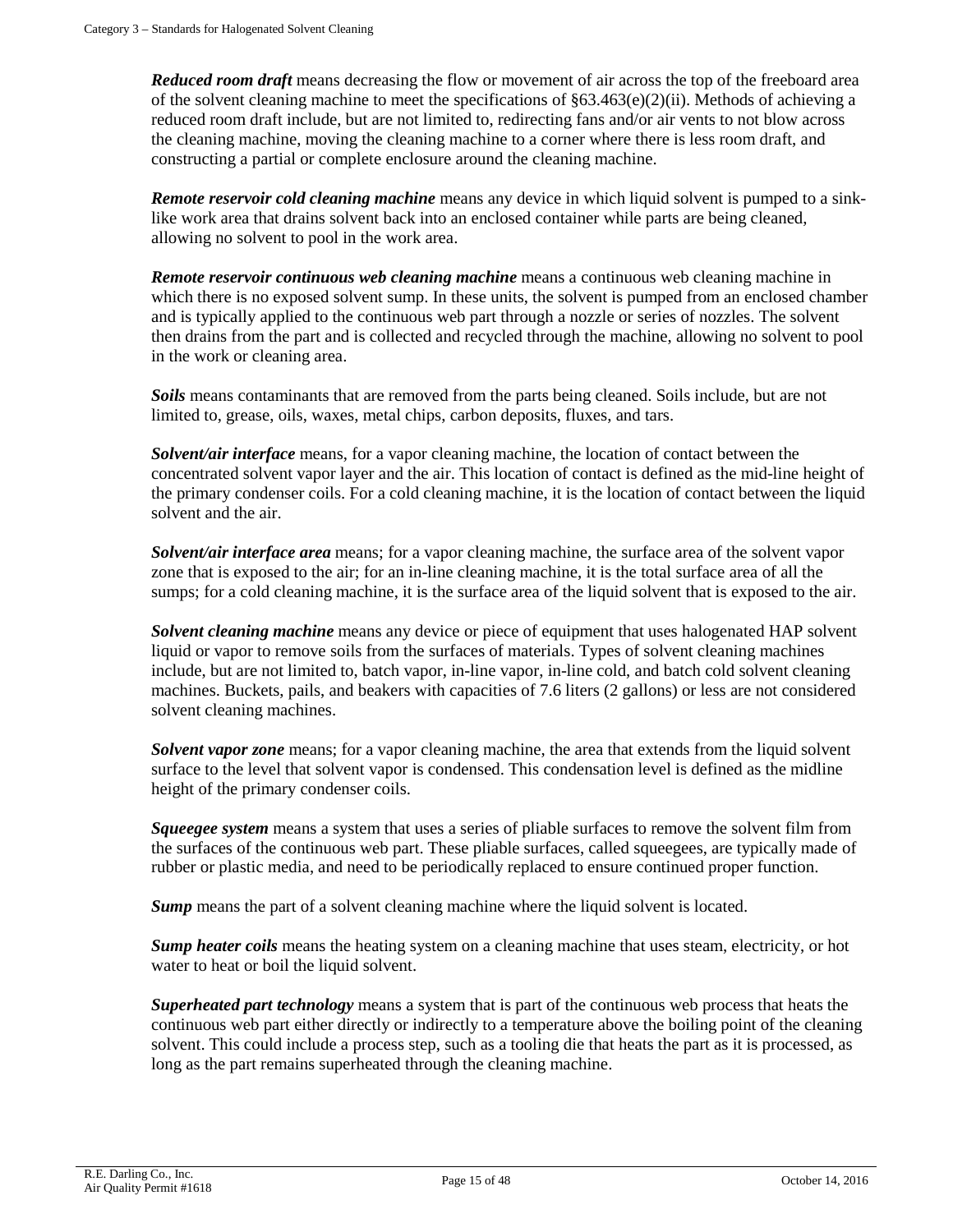*Superheated vapor system* means a system that heats the solvent vapor, either passively or actively, to a temperature above the solvent's boiling point. Parts are held in the superheated vapor before exiting the machine to evaporate the liquid solvent on them. Hot vapor recycle is an example of a superheated vapor system.

*Vapor cleaning machine* means a batch or in-line solvent cleaning machine that boils liquid solvent generating solvent vapor that is used as a part of the cleaning or drying cycle.

*Water layer* means a layer of water that floats above the denser solvent and provides control of solvent emissions. In many cases, the solvent used in batch cold cleaning machines is sold containing the appropriate amount of water to create a water cover.

*Working mode* means the time period when the solvent cleaning machine is actively cleaning parts.

*Working-mode cover* means any cover or solvent cleaning machine design that allows the cover to shield the cleaning machine openings from outside air disturbances while parts are being cleaned in the cleaning machine. A cover that is used during the working mode is opened only during parts entry and removal. A cover that meets this definition can also be used as an idling-mode cover if that definition is also met.

# **Section III. Synthetic Minor Limitation**

The Permittee shall not use more than 19,800 (lbs) per year (1636 gals) of Trichloroethylene (TCE) in the solvent vapor degreaser and parts cleaning process combined per 12-month period. [PCC 17.12.190.B] **[Voluntarily Accepted Condition and Material Permit Condition]**

# <span id="page-15-1"></span>**Section IV. Batch Vapor Cleaning Machine Standards** [40 CFR 63.463]

- <span id="page-15-0"></span>A. Except as provided in section V [\(Alternate Standards\)](#page-21-0) of this category for all cleaning machines, the Permittee of a solvent cleaning machine subject to the provisions of this Section shall ensure that each existing or new batch vapor or in-line solvent cleaning machine subject to the provisions of this Category conforms to the **design requirements** specified in paragraphs sections A.1 through 7 of this Category. [40 CFR 63.463(a)]
	- 1. Each cleaning machine shall be designed or operated to meet the **control equipment or technique requirements** in paragraph A.1(i) or A.1.(ii) of this Section.
		- (i) An idling and downtime mode cover, as described in section  $IV.C.(1)(i)$  of this category, that may be readily opened or closed, that completely covers the cleaning machine openings when in place, and is free of cracks, holes, and other defects.
		- (ii) A reduced room draft as described in section  $[V.D.(2)(ii)$  of this Category.
	- 2 Each cleaning machine shall have a freeboard ratio of 0.75 or greater.
	- 3. Each cleaning machine shall have an automated parts handling system capable of moving parts or parts baskets at a speed of 3.4 meters per minute (11 feet per minute) or less from the initial loading of parts through removal of cleaned parts.
	- 4. Each vapor cleaning machine shall be equipped with a device that shuts off the sump heat if the sump liquid solvent level drops to the sump heater coils. This requirement does not apply to a vapor cleaning machine that uses steam to heat the solvent.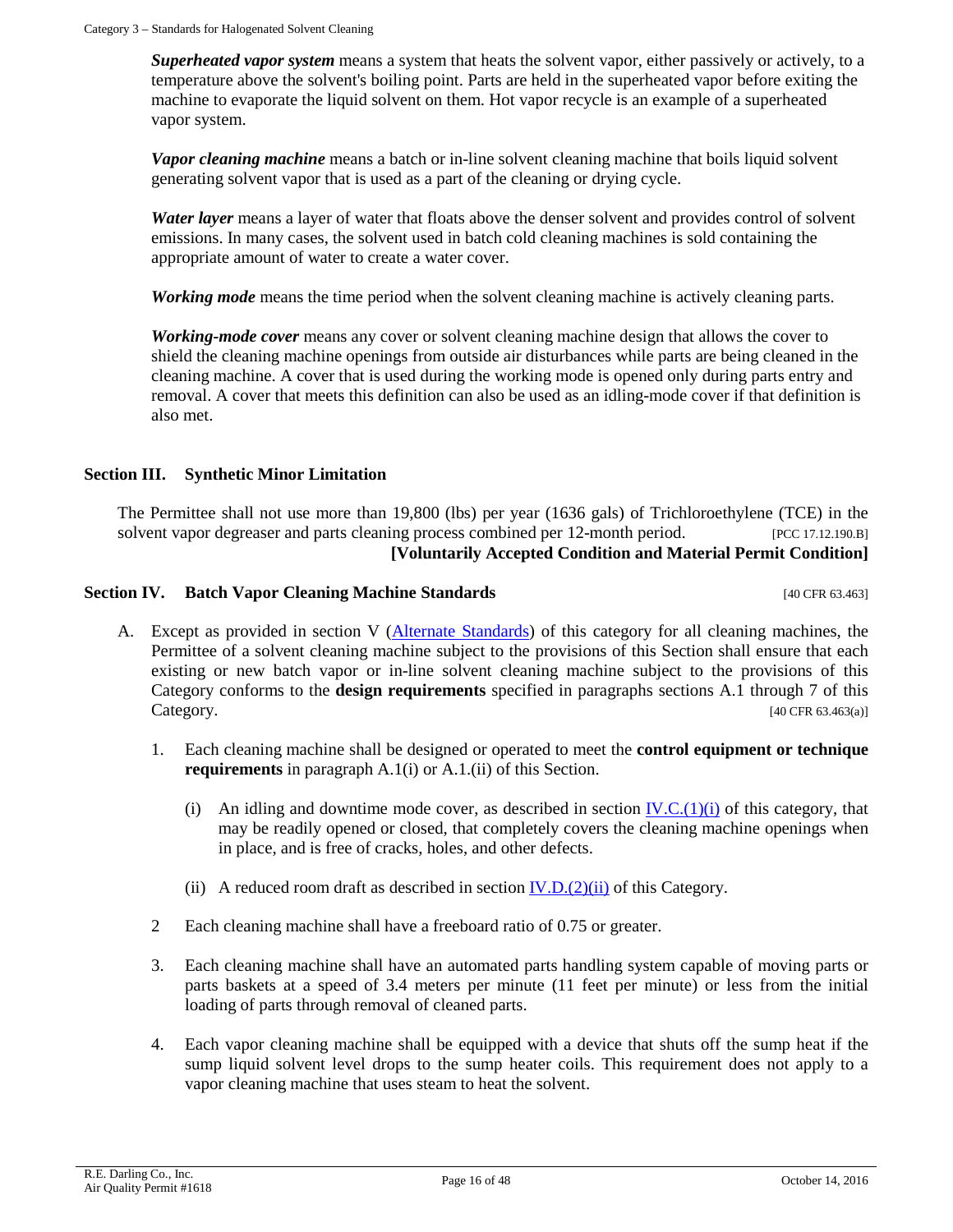- 5. Each vapor cleaning machine shall be equipped with a vapor level control device that shuts off sump heat if the vapor level in the vapor cleaning machine rises above the height of the primary condenser.
- 6. Each vapor cleaning machine shall have a primary condenser.
- 7. Each cleaning machine that uses a lip exhaust shall be designed and operated to route all collected solvent vapors through a properly operated and maintained carbon adsorber that meets the requirements of paragraph [IV.D.2.\(vii\)](#page-19-0) of this Category.
- <span id="page-16-2"></span><span id="page-16-0"></span>B. Except as provided in section V [\(Alternate Standards\)](#page-21-0) of this category, the Permittee of an existing or new batch vapor cleaning machine shall comply with either paragraph IV.B.1 or IV.B.2 of this Section. [40 CFR 63.463(b)]
	- 1. Each owner or operator of a batch vapor cleaning machine with a solvent/air interface area of 1.21 square meters (13 square feet) or less shall comply with the requirements specified in either paragraph  $B.1.(\text{i})$  or  $B.1.(\text{ii})$  of this Section. [40 CFR 63.463(b)(1)]
		- (i) Employ one of the control combinations listed in table 1 of this subpart or other equivalent methods of control as determined using the procedure in [section X](#page-34-0) of this Category (Equivalent Methods of Control).  $[40 \text{ CFR } 63.463(b)(1)(i)]$

# **TABLE 1**

## **Control Combinations for Batch Vapor Solvent Cleaning Machines with a Solvent/Air Interface Area of 1.21 square meters (13 square feet) or less**

| Option                   | <b>Control combinations</b>                                    |  |  |
|--------------------------|----------------------------------------------------------------|--|--|
| 1                        | Working-mode cover, freeboard ratio of 1.0, superheated vapor. |  |  |
| 2                        | Freeboard refrigeration device, superheated vapor              |  |  |
| 3                        | Working-mode cover, freeboard refrigeration device             |  |  |
| $\overline{\mathcal{A}}$ | Reduced room draft, freeboard ratio of 1.0, superheated vapor  |  |  |
| 5                        | Freeboard refrigeration device, reduced room draft             |  |  |
| 6                        | Freeboard refrigeration device, freeboard ratio of 1.0         |  |  |
| 7                        | Freeboard refrigeration device, dwell                          |  |  |
| 8                        | Reduced room draft, dwell, freeboard ratio of 1.0              |  |  |
| 9                        | Freeboard refrigeration device, carbon adsorber                |  |  |
| 10                       | Freeboard ratio of 1.0, superheated vapor, carbon adsorber     |  |  |

<span id="page-16-1"></span>(ii) Demonstrate that their solvent cleaning machine can achieve and maintain an idling emission limit of 0.22 kilograms per hour per square meter (0.045 pounds per hour per square foot) of solvent/air interface area as determined using the procedures in **section VI** (Test Methods) and Appendix A to this part.  $[40 \text{ CFR } 63.463(b)(1)(ii)]$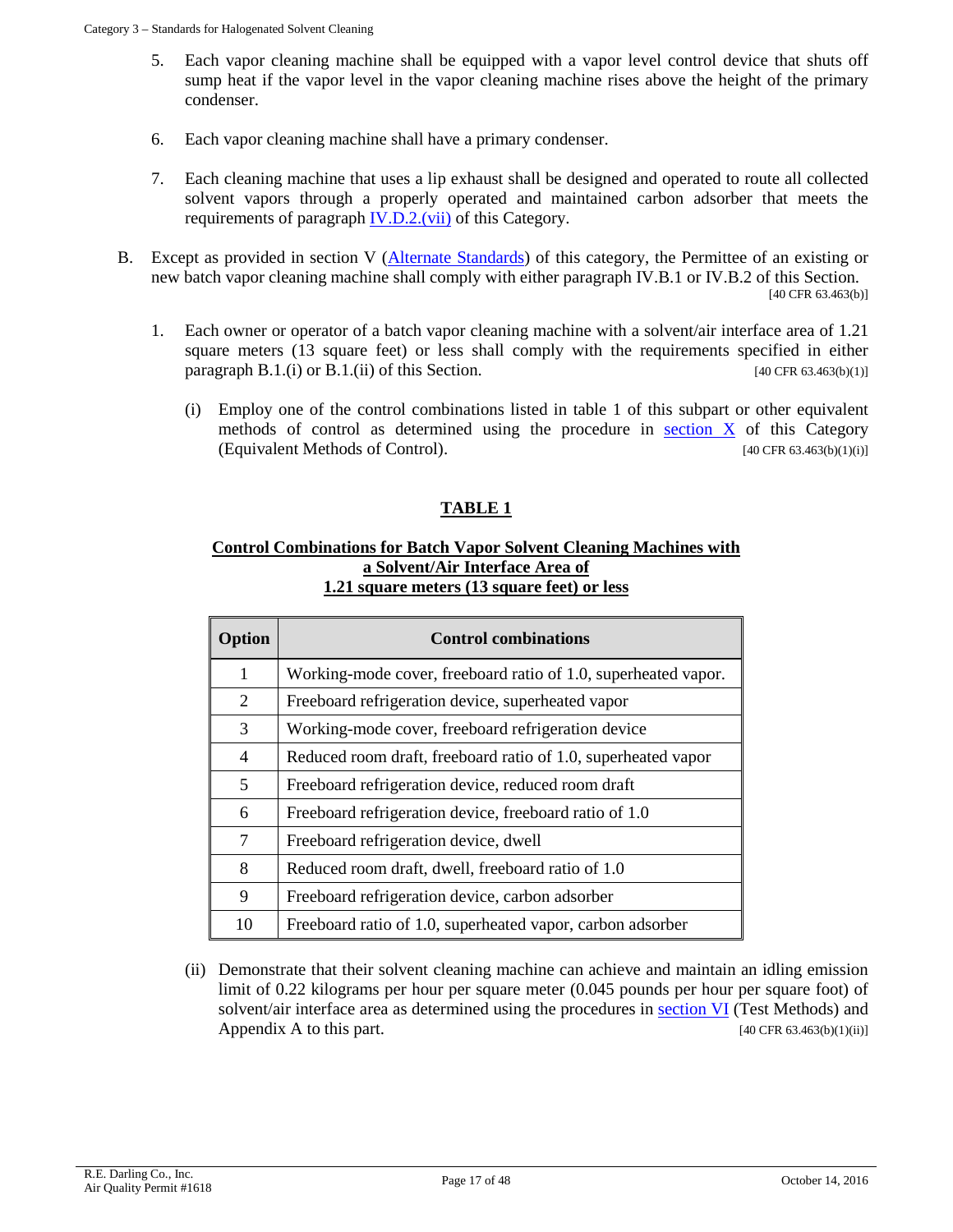- <span id="page-17-2"></span>2. Each Permittee of a batch vapor cleaning machine with a solvent/air interface area greater than 1.21 square meters (13 square feet) shall comply with the requirements specified in either paragraph B.2.(i) or B.2.(ii) of this Section. [40 CFR 63.463(b)(2)]
	- (i). Employ one of the control combinations listed in Table 2 of this subpart or other equivalent methods of control as determined using the procedure in [section X](#page-34-0) of this Category (Equivalent Methods of Control).  $[40 \text{ CFR } 63.463(b)(2)(i)]$

# **TABLE 2**

#### **Control Combinations for Batch Vapor Solvent Cleaning Machines with a Solvent/Air Interface Area Greater Than 1.21 square meters (13 square feet)**

| Option         | <b>Control combinations</b>                                                 |
|----------------|-----------------------------------------------------------------------------|
| 1              | Freeboard refrigeration device, freeboard ratio of 1.0, superheated vapor   |
| 2              | Dwell, freeboard refrigeration device, reduced room draft                   |
| 3              | Working-mode cover, freeboard refrigeration device, superheated vapor.      |
| $\overline{4}$ | Freeboard ratio of 1.0, reduced room draft, superheated vapor.              |
| 5              | Freeboard refrigeration device, reduced room draft, superheated vapor.      |
| 6              | Freeboard refrigeration device, reduced room draft, freeboard ratio of 1.0. |
| 7              | Freeboard refrigeration device, superheated vapor, carbon adsorber.         |

- <span id="page-17-1"></span>(ii) Demonstrate that their solvent cleaning machine can achieve and maintain an idling emission limit of 0.22 kilograms per hour per square meter (0.045 pounds per hour per square foot) of solvent/air interface area as determined using the procedures in 40 CFR §63.465(a) and Appendix A of this part.  $[40 \text{ CFR } 63.463(b)(2)(ii)]$
- <span id="page-17-0"></span>C. Except as provided in [section V](#page-21-0) (Alternate Standards) of this category for all cleaning machines, the Permittee of an existing or new batch vapor solvent cleaning machine shall meet all of the following required **work and operational practices** specified in paragraphs C.1 through 12 of this Section as  $applied$ explicable. [40 CFR 63.463(d)]
	- 1. Control air disturbances across the cleaning machine opening(s) by incorporating the control equipment or techniques in paragraph C.1.(i) or C.1.(ii) of this Section.  $[40 \text{ CFR } 63.463 \text{ (d)}(1)]$ 
		- (i) Cover(s) to each solvent cleaning machine shall be in place during the idling mode, and during the downtime mode unless either the solvent has been removed from the machine or maintenance or monitoring is being performed that requires the cover(s) to not be in place.
		- (ii) A reduced room draft as described in section  $\underline{IV.D.(2)(ii)}$  of this Category.
	- 2. The parts baskets or the parts being cleaned in an open-top batch vapor cleaning machine shall not occupy more than 50 percent of the solvent/air interface area unless the parts baskets or parts are introduced at a speed of 0.9 meters per minute (3 feet per minute) or less. [40 CFR 63.463(d)(2)]
	- 3. Any spraying operations shall be done within the vapor zone or within a section of the solvent cleaning machine that is not directly exposed to the ambient air (i.e., a baffled or enclosed area of the solvent cleaning machine). [40 CFR 63.463(d)(3)]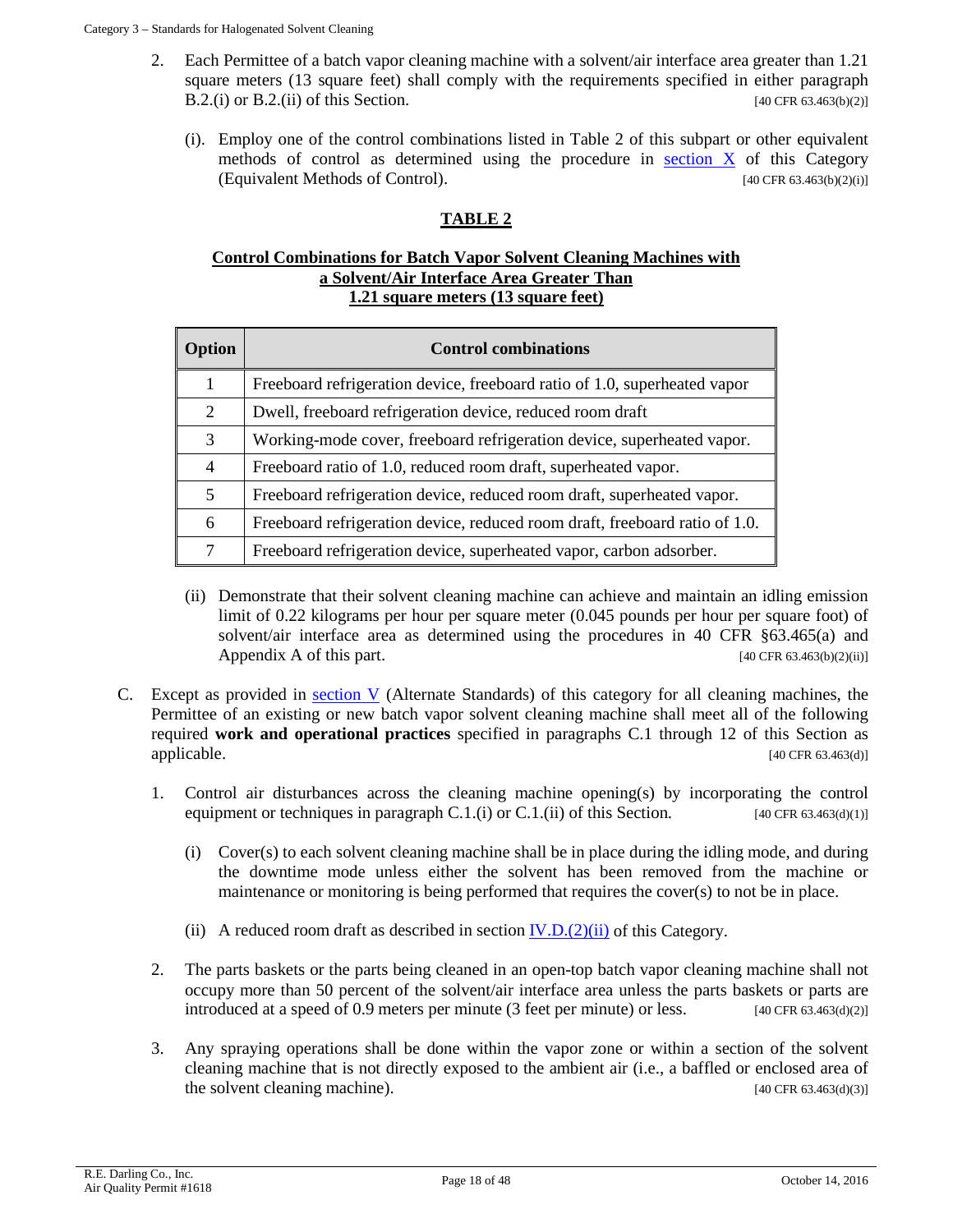- 4. Parts shall be oriented so that the solvent drains from them freely. Parts having cavities or blind holes shall be tipped or rotated before being removed from any solvent cleaning machine unless an equally effective approach has been approved by the Control Officer.  $[40 \text{ CFR } 63.463 \text{ (d)}(4)]$
- 5. Parts baskets or parts shall not be removed from any solvent cleaning machine until dripping has stopped.  $[40 \text{ CFR } 63.463 \text{ (d)}(5)]$
- 6. During startup of each vapor cleaning machine, the primary condenser shall be turned on before the sump heater.  $[40 \text{ CFR } 63.463 \text{ (d)}(6)]$
- 7. During shutdown of each vapor cleaning machine, the sump heater shall be turned off and the solvent vapor layer allowed to collapse before the primary condenser is turned off.

[40 CFR 63.463(d)(7)]

- 8. When solvent is added or drained from any solvent cleaning machine, the solvent shall be transferred using threaded or other leak-proof couplings and the end of the pipe in the solvent sump shall be located beneath the liquid solvent surface. [40 CFR 63.463(d)(8)]
- <span id="page-18-6"></span>9. Each solvent cleaning machine and associated controls shall be maintained as recommended by the manufacturers of the equipment or using alternative maintenance practices that have been demonstrated to the Administrator's satisfaction to achieve the same or better results as those recommended by the manufacturer. [40 CFR 63.463(d)(9)]
- <span id="page-18-5"></span>10. Each operator of a solvent cleaning machine shall complete and pass the applicable sections of the test of **solvent cleaning procedures** in Appendix A of 40 CFR 63 if requested during an inspection by the Control Officer.
- 11. Waste solvent, still bottoms, and sump bottoms shall be collected and stored in closed containers. The closed containers may contain a device that would allow pressure relief, but would not allow liquid solvent to drain from the container.
- 12. Sponges, fabric, wood, and paper products shall not be cleaned.
- <span id="page-18-4"></span>D. Each owner or operator of a solvent cleaning machine complying with [section IV.B](#page-16-0) of this Category shall comply with the requirements specified in paragraphs D.1 through 4 of this Section.

[40 CFR 63.463(e)]

- 1. Conduct monitoring of each control device used to comply with [section IV](#page-15-0) of this Category as provided in [section VII](#page-26-0) (Monitoring Procedures) of this Category.
- <span id="page-18-3"></span><span id="page-18-2"></span><span id="page-18-1"></span><span id="page-18-0"></span>2. Determine during each monitoring period whether each control device used to comply with these standards meets the requirements specified in paragraphs D.2.(i) through (xi) of this Section.
	- (i) If a freeboard refrigeration device is used to comply with these standards, the Permittee shall ensure that the chilled air blanket temperature (in °F), measured at the center of the air blanket, is no greater than 30 percent of the solvent's boiling point.
	- (ii) If a reduced room draft is used to comply with these standards, the Permittee shall comply with the requirements specified in paragraphs D.2.(ii)(A) and D.2.(ii)(B) of this Section. [40 CFR 63.463(e)(2)(ii)]
		- (A) Ensure that the flow or movement of air across the top of the freeboard area of the solvent cleaning machine or within the solvent cleaning machine enclosure does not exceed 15.2 meters per minute (50 feet per minute) at any time as measured using the procedures in [section VII.D](#page-27-0) (Monitoring Procedures).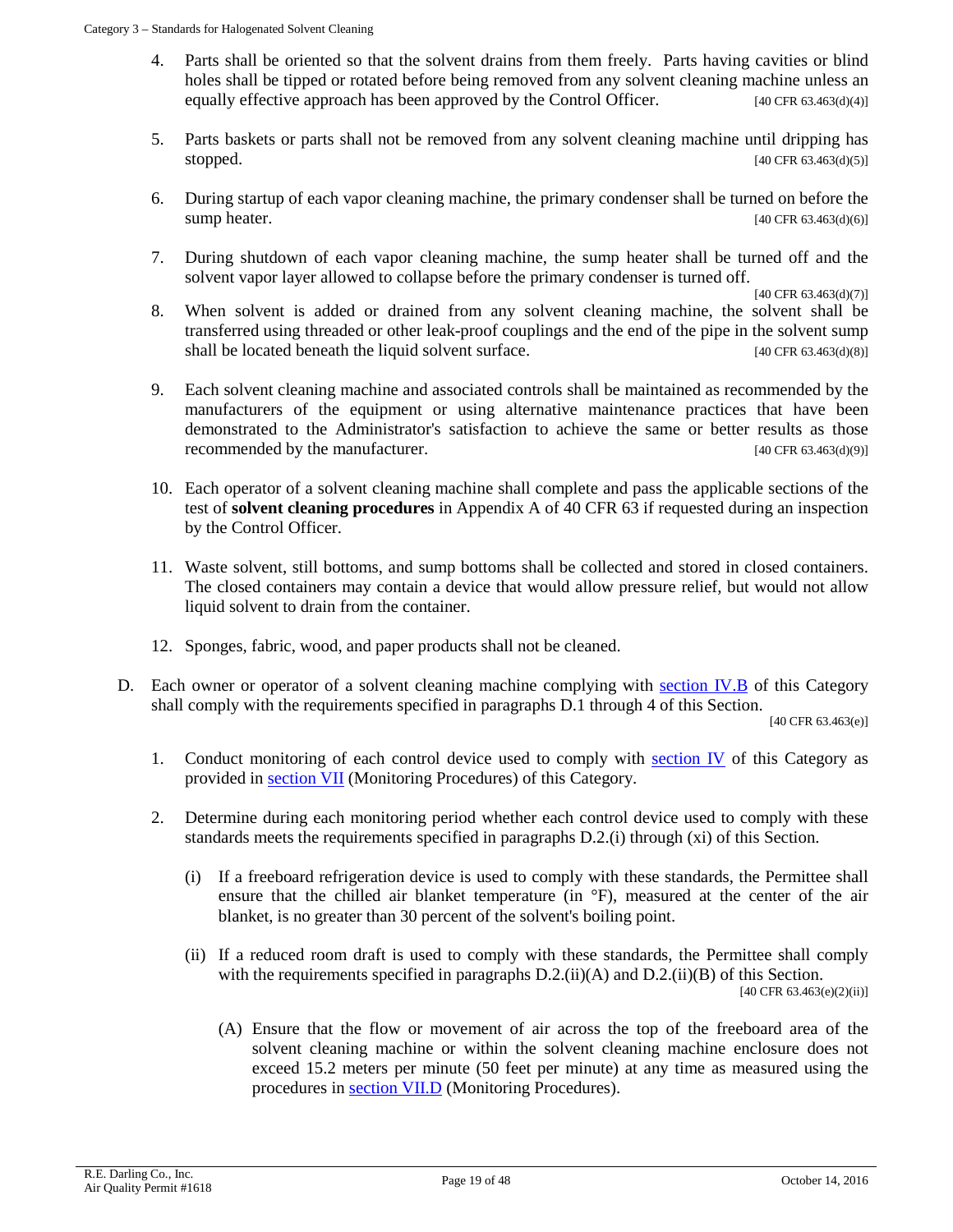- (B) Establish and maintain the operating conditions under which the wind speed was demonstrated to be 15.2 meters per minute (50 feet per minute) or less as described in [section VII.D](#page-27-0) (Monitoring Procedures).
- <span id="page-19-7"></span><span id="page-19-6"></span><span id="page-19-1"></span>(iii) If a working-mode cover is used to comply with these standards, the Permittee shall comply with the requirements specified in paragraphs  $[V.D.2. (iii)(A)$  and  $[V.D.2. (iii)(B)$  of this Category. [40 CFR 63.463(e)(2)(iii)]
	- (A) Ensure that the cover opens only for part entrance and removal and completely covers the cleaning machine openings when closed.
	- (B) Ensure that the working-mode cover is maintained free of cracks, holes, and other defects.
- <span id="page-19-11"></span><span id="page-19-2"></span>(iv) If an idling-mode cover is used to comply with these standards, the Permittee shall comply with the requirements specified in paragraphs  $IV.D.2.(iv)(A)$  and  $IV.D.2.(iv)(B)$  of this Category.
	- (A) Ensure that the cover is in place whenever parts are not in the solvent cleaning machine and completely covers the cleaning machine openings when in place.
	- (B) Ensure that the idling-mode cover is maintained free of cracks, holes, and other defects.
- <span id="page-19-8"></span><span id="page-19-4"></span><span id="page-19-3"></span>(v) If a dwell is used to comply with these standards, the Permittee shall comply with the requirements specified in paragraphs  $IV.D.2.(v)(A)$  and  $IV.D.2.(v)(B)$  of this Category.
	- (A) Determine the appropriate dwell time for each type of part or parts basket, or determine the maximum dwell time using the most complex part type or parts basket, as described in [section VI.D](#page-25-0) of this Category.
	- (B) Ensure that, after cleaning, each part is held in the solvent cleaning machine freeboard area above the vapor zone for the dwell time determined for that particular part or parts basket, or for the maximum dwell time determined using the most complex part type or parts basket.
- <span id="page-19-12"></span><span id="page-19-10"></span><span id="page-19-9"></span><span id="page-19-5"></span><span id="page-19-0"></span>(vi) If a superheated vapor system is used to comply with these standards, the Permittee shall comply with the requirements specified in paragraphs  $D.2(vi)(A)$  through  $D.2(vi)(C)$  of this Section (below).
	- (A) Ensure that the temperature of the solvent vapor at the center of the superheated vapor zone is at least 10 °F above the solvent's boiling point.
	- (B) Ensure that the manufacturer's specifications for determining the minimum proper dwell time within the superheated vapor system is followed.
	- (C) Ensure that parts remain within the superheated vapor for at least the minimum proper dwell time.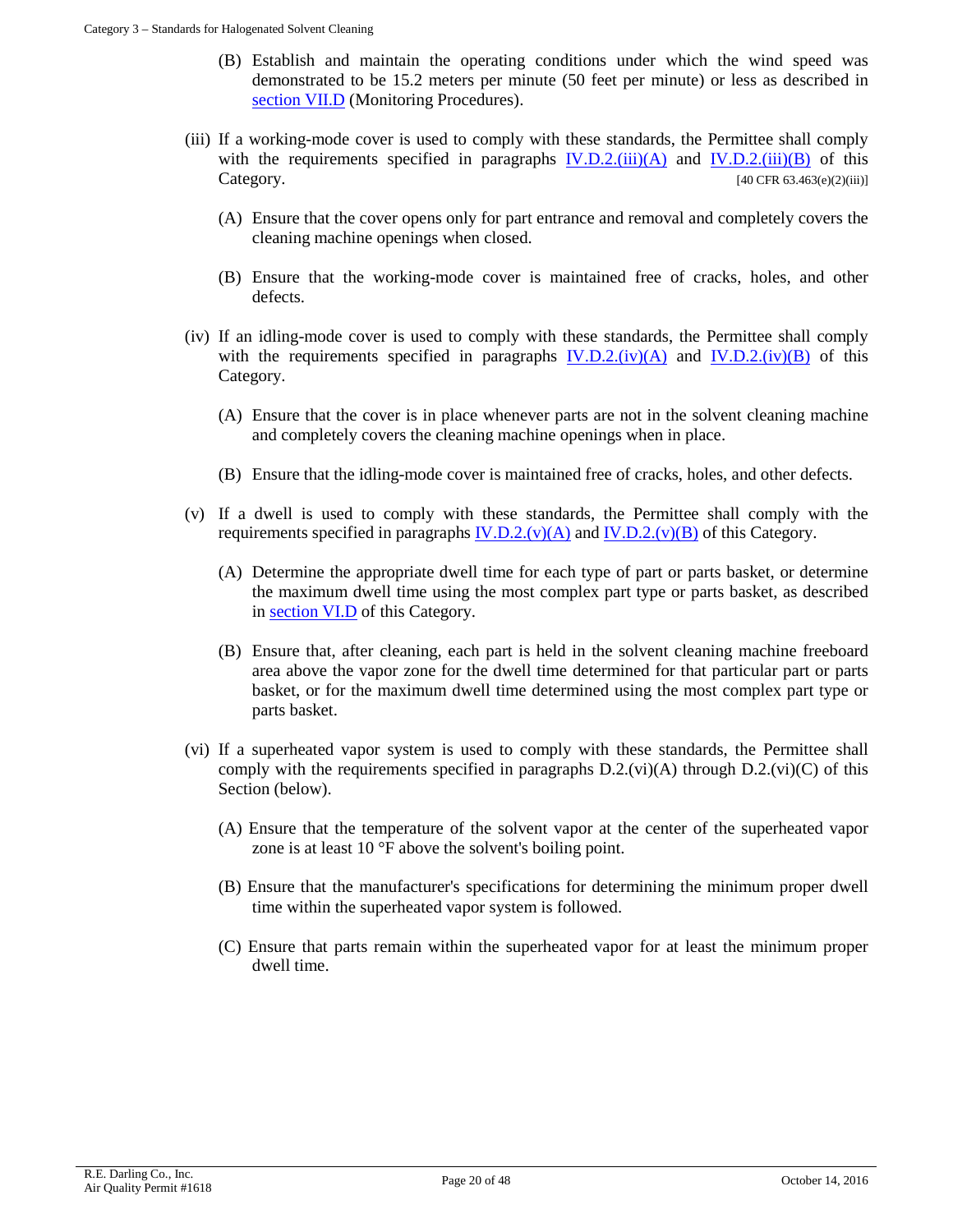- <span id="page-20-3"></span>(vii) If a carbon adsorber in conjunction with a lip exhaust or other exhaust internal to the cleaning machine is used to comply with these standards, the Permittee shall comply with the following requirements:
	- (A) Ensure that the concentration of organic solvent in the exhaust from this device does not exceed 100 parts per million of any halogenated HAP compound as measured using the procedure in [section VII.E](#page-28-0) of this Category. If the halogenated HAP solvent concentration in the carbon adsorber exhaust exceeds 100 parts per million, the Permittee shall adjust the desorption schedule or replace the disposable canister, if not a regenerative system, so that the exhaust concentration of halogenated HAP solvent is brought below 100 parts per million.
	- (B) Ensure that the carbon adsorber bed is not bypassed during desorption.
	- (C) Ensure that the lip exhaust is located above the solvent cleaning machine cover so that the cover closes below the lip exhaust level.
- <span id="page-20-2"></span><span id="page-20-1"></span><span id="page-20-0"></span>3. If any of the requirements of [section IV.D.2.](#page-18-1) of this Category are not met, determine whether an exceedance has occurred using the criteria in [section IV.D.3.\(i\) and IV.D.3.\(ii\)](#page-20-0) of this Category.
	- (i) An exceedance has occurred if the requirements of section  $\underline{IV.D.2.(ii)(B)}$ ,  $\underline{IV.D.2.(iii)(A)}$ ,  $IV.D.2.(iv)(A), IV.D.2.(v), IV.D.2.(vi)(B), IV.D.2.(vi)(C), IV.D.2.(vii)(B), or IV.D.2.(vii)(C)$  $IV.D.2.(iv)(A), IV.D.2.(v), IV.D.2.(vi)(B), IV.D.2.(vi)(C), IV.D.2.(vii)(B), or IV.D.2.(vii)(C)$  $IV.D.2.(iv)(A), IV.D.2.(v), IV.D.2.(vi)(B), IV.D.2.(vi)(C), IV.D.2.(vii)(B), or IV.D.2.(vii)(C)$  $IV.D.2.(iv)(A), IV.D.2.(v), IV.D.2.(vi)(B), IV.D.2.(vi)(C), IV.D.2.(vii)(B), or IV.D.2.(vii)(C)$  $IV.D.2.(iv)(A), IV.D.2.(v), IV.D.2.(vi)(B), IV.D.2.(vi)(C), IV.D.2.(vii)(B), or IV.D.2.(vii)(C)$  $IV.D.2.(iv)(A), IV.D.2.(v), IV.D.2.(vi)(B), IV.D.2.(vi)(C), IV.D.2.(vii)(B), or IV.D.2.(vii)(C)$  $IV.D.2.(iv)(A), IV.D.2.(v), IV.D.2.(vi)(B), IV.D.2.(vi)(C), IV.D.2.(vii)(B), or IV.D.2.(vii)(C)$ of this Category have not been met.
	- (ii) An exceedance has occurred if the requirements of section  $IV.D.2.(i)$ ,  $IV.D.2.(ii)(A)$ , IV.D.2. $(iii)(B)$ , IV.D.2. $(iy)(B)$ , IV.D.2. $(vi)(A)$ , or IV.D.2. $(vii)(A)$  of this Category have not been met and are not corrected within 15 days of detection. Adjustments or repairs shall be made to the solvent cleaning system or control device to reestablish required levels. The parameter must be reassured immediately upon adjustment or repair and demonstrated to be within required limits.
- 4. The owner or operator shall report all exceedances and all corrections and adjustments made to avoid an exceedance as specified in section  $IV.H$  (Reporting Requirements) of this Category.</u>
- <span id="page-20-4"></span>E. Each owner or operator of a batch vapor or in-line solvent cleaning machine complying with the idling emission limit standards in section [IV.B.1.\(ii\),](#page-16-1) [IV.B.2.\(ii\)](#page-17-1) of this Category shall comply with the requirements specified in paragraphs IV.E.1 through IV.E.5 of this Category (below). [40 CFR 63.463(f)]
	- 1. Conduct an initial performance test to comply with the requirements specified in paragraphs IV.E.1.(i) and IV.E.1.(ii) of this Category (below).
		- (i) Demonstrate compliance with the applicable idling emission limit.
		- (ii) Establish parameters that will be monitored to demonstrate compliance. If a control device is used that is listed in section [IV.D.2](#page-18-1) of this Category, then the requirements for that control device as listed in section [IV.D.2](#page-18-1) of this Category shall be used unless the owner or operator can demonstrate to the Control Officers satisfaction that an alternative strategy is equally effective.
	- 2. Conduct the periodic monitoring of the parameters used to demonstrate compliance as described in section **VII.F** of this Category.
	- 3. Operate the solvent cleaning machine within parameters identified in the initial performance test.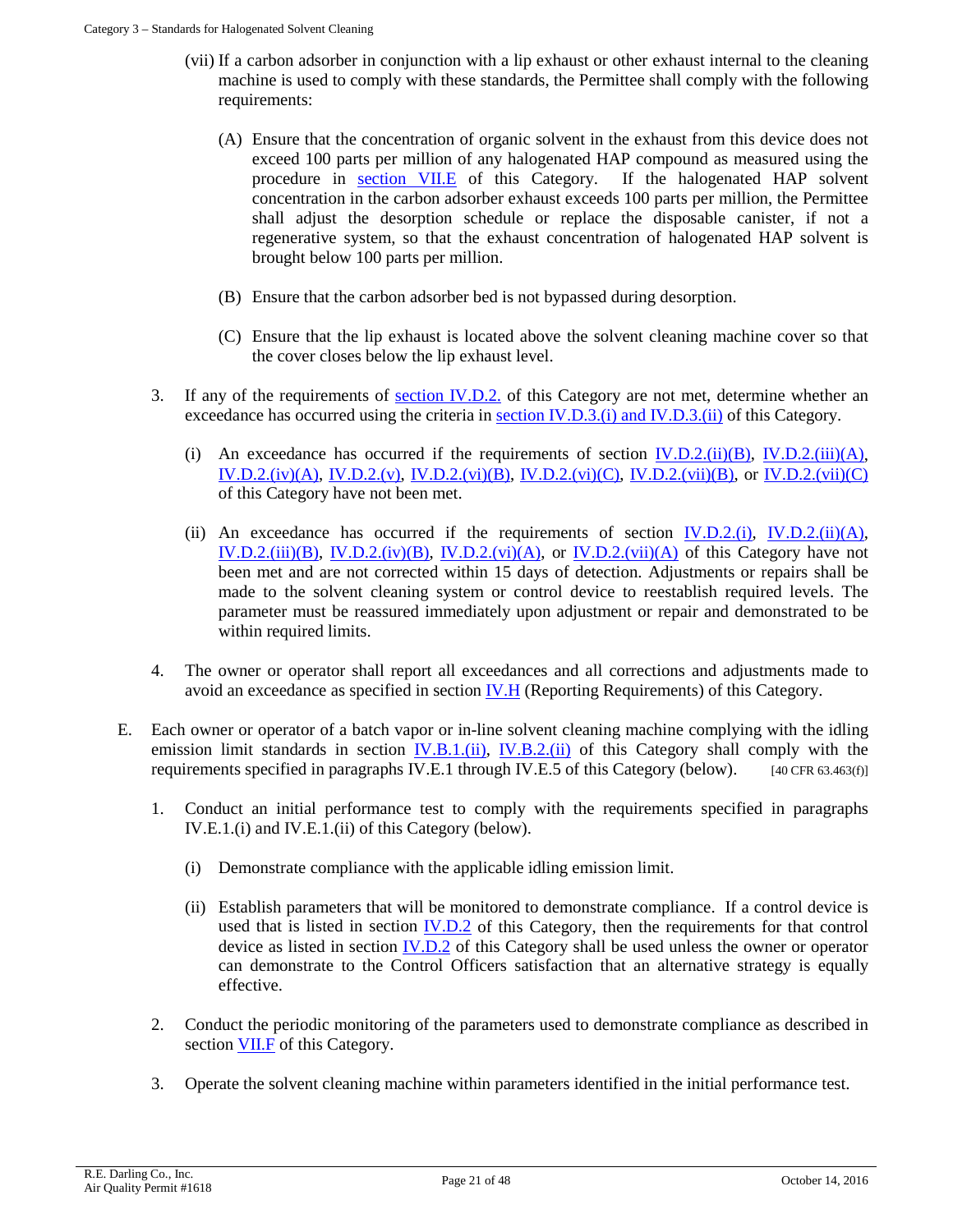- <span id="page-21-1"></span>4. If any of the requirements in section [IV.E.1](#page-20-4) through [IV.E.3](#page-20-4) of this Category are not met, determine whether an exceedance has occurred using the criteria in paragraphs  $IV.E.4$ .(i) and  $IV.E.4$ .(ii) of this Category (over page).
	- (i) If using a control listed in paragraph [IV.D](#page-18-4) of this Category, the owner or operator shall comply with the appropriate parameter values in paragraph  $IV.D.2$  and the exceedance delineations in paragraphs D.3(i) and D.3(ii) of this Category.
	- (ii) If using a control not listed in paragraph [IV.D](#page-18-4) of this Category, the Permittee shall indicate whether the exceedance of the parameters that are monitored to determine the proper functioning of this control would be classified as an immediate exceedance or whether a 15 day repair period would be allowed. This information must be submitted to the Control Officer for approval.
- <span id="page-21-2"></span>5. The Permittee shall report all exceedances and all corrections and adjustments made to avoid an exceedance as specified in section [IX.H](#page-33-0) (Reporting Requirements) of this Category.

# **Section V. Alternative Standards.**

<span id="page-21-3"></span><span id="page-21-0"></span>A. As an alternative to meeting the requirements in **section IV** (Batch Vapor Cleaning Machine Standards), the Permittee of a batch vapor solvent cleaning machine can elect to comply with the requirements of this Section V. A Permittee of a solvent cleaning machine who elects to comply with this Section shall comply with the requirements specified in either paragraph A.1 or A.2 of this Section.

[40 CFR 63.464(a)]

- 1. If the cleaning machine has a solvent/air interface, as defined in [section II](#page-11-0) (Definitions) of this Category, the owner or operator shall comply with the requirements specified in paragraphs  $(a)(1)(i)$  and  $(a)(1)(ii)$  of this Section.
	- (i) Maintain a log of solvent additions and deletions for each solvent cleaning machine.
	- (ii) Ensure that the emissions from each solvent cleaning machine are equal to or less than the applicable emission limit presented in Table 5 of this Category as determined using the procedures in section [VI.B.](#page-24-1) and [IV.C.](#page-24-2) of this Category.

#### **TABLE 5 EMISSION LIMITS FOR BATCH VAPOR SOLVENT CLEANING MACHINES WITH A SOLVENT/AIR INTERFACE**

| Solvent cleaning machine                   | 3-month rolling average monthly emission<br>limit (kilograms/square meters/month) |
|--------------------------------------------|-----------------------------------------------------------------------------------|
| Batch vapor solvent cleaning machines      | 150                                                                               |
| Existing in-line solvent cleaning machines | 153                                                                               |
| New in-line solvent cleaning machines      | QC                                                                                |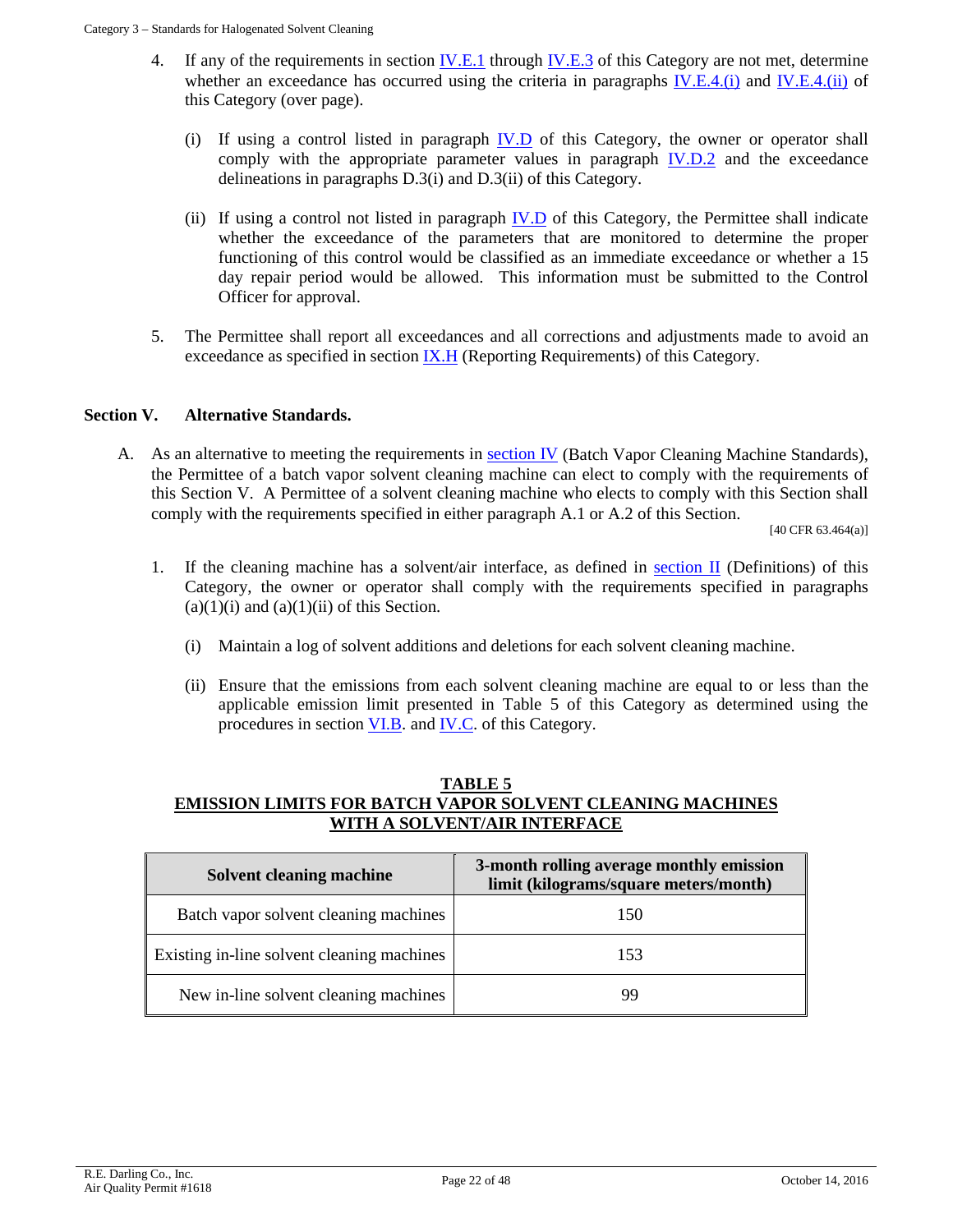- 2. If the cleaning machine is a batch vapor cleaning machine and does not have a solvent/air interface, the owner or operator shall comply with the requirements specified in paragraphs V.A.2(i) and V.A.2.(ii) of this Category.
	- (i) Maintain a log of solvent additions and deletions for each solvent cleaning machine.
	- (ii) Ensure that the emissions from each solvent cleaning machine are equal to or less than the appropriate limits as described in paragraphs  $V.A.2$ .(ii)(A) and  $V.A.2$ .(ii)(B) of this Section (over page).
		- (A) For cleaning machines with a cleaning capacity, as reported in section [IX.D](#page-31-0) of this Category, that is less than or equal to 2.95 cubic meters, the emission limit shall be determined using Table 6 or Equation 1 of this Category. If using Table 6, and the cleaning capacity of the cleaning machine falls between two cleaning capacity sizes, then the lower of the two emission limits applies.
		- (B) For cleaning machines with a cleaning capacity as reported in section  $IX.D$  of this Category, that is greater than 2.95 cubic meters, the emission limit shall be determined using Equation 1.

$$
EL = 330 \times (Vol)
$$
 (Equation 1)

where:

 $EL =$  the 3-month rolling average monthly emission limit (kilograms/month).

- B. Each owner or operator of a batch vapor solvent cleaning machine complying with [section V](#page-21-0) (Alternative Standards) of this Category shall demonstrate compliance with the applicable 3-month rolling average monthly emission limit on a monthly basis as described in section [VI.B.](#page-24-1) and [VI.C](#page-24-2) (Test Methods) of this Category.
- C. If the applicable 3-month rolling average emission limit is not met, an exceedance has occurred. All exceedances shall be reported as required in [section IX.H.](#page-33-0) (Reporting Requirements) of this Category.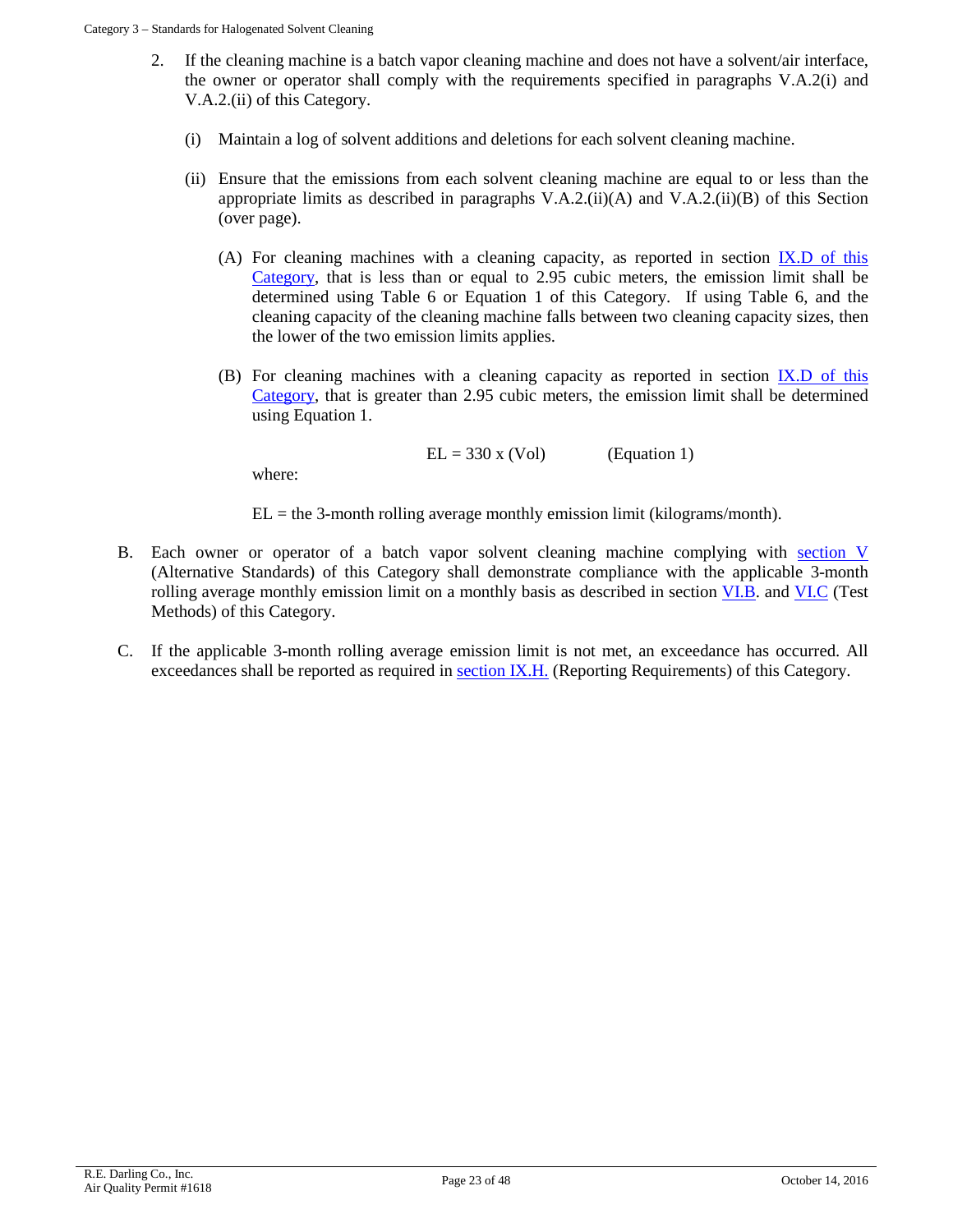**TABLE 6**

# **EMISSION LIMITS FOR CLEANING MACHINES WITHOUT A SOLVENT/AIR INTERFACE**

| <b>Cleaning capacity</b> | 3-month rolling average<br>monthly emission limit | <b>Cleaning capacity 3-month rollin</b> | monthly emis |
|--------------------------|---------------------------------------------------|-----------------------------------------|--------------|
| (cubic meters)           | (kilograms/month)                                 | (cubic meters)                          | (kilograms/  |
| 0.00                     | $\boldsymbol{0}$                                  | 1.50                                    | 421          |
| 0.05                     | 55                                                | 1.55                                    | 429          |
| 0.10                     | 83                                                | 1.60                                    | 438          |
| 0.15                     | 106                                               | 1.65                                    | 446          |
| 0.20                     | 126                                               | 1.70                                    | 454          |
| 0.25                     | 144                                               | 1.75                                    | 462          |
| 0.30                     | 160                                               | 1.80                                    | 470          |
| 0.35                     | 176                                               | 1.85                                    | 477          |
| 0.40                     | 190                                               | 1.90                                    | 485          |
| 0.45                     | 204                                               | 1.95                                    | 493          |
| 0.50                     | 218                                               | 2.00                                    | 500          |
| 0.55                     | 231                                               | 2.05                                    | 508          |
| 0.60                     | 243                                               | 2.10                                    | 515          |
| 0.65                     | 255                                               | 2.15                                    | 522          |
| 0.70                     | 266                                               | 2.20                                    | 530          |
| 0.75                     | 278                                               | 2.25                                    | 537          |
| 0.80                     | 289                                               | 2.30                                    | 544          |
| 0.85                     | 299                                               | 2.35                                    | 551          |
| 0.90                     | 310                                               | 2.40                                    | 558          |
| 0.95                     | 320                                               | 2.45                                    | 565          |
| 1.00                     | 330                                               | 2.50                                    | 572          |
| 1.05                     | 340                                               | 2.55                                    | 579          |
| 1.10                     | 349                                               | 2.60                                    | 585          |
| 1.15                     | 359                                               | 2.65                                    | 592          |
| 1.20                     | 368                                               | 2.70                                    | 599          |
| 1.25                     | 377                                               | 2.75                                    | 605          |
| 1.30                     | 386                                               | 2.80                                    | 612          |
| 1.35                     | 395                                               | 2.85                                    | 619          |
| 1.40                     | 404                                               | 2.90                                    | 625          |
| 1.45                     | 412                                               | 2.95                                    | 632          |

| <b>Cleaning capacity</b><br>(cubic meters) | 3-month rolling average<br>monthly emission limit<br>(kilograms/month) |
|--------------------------------------------|------------------------------------------------------------------------|
| 1.50                                       | 421                                                                    |
| 1.55                                       | 429                                                                    |
| 1.60                                       | 438                                                                    |
| 1.65                                       | 446                                                                    |
| 1.70                                       | 454                                                                    |
| 1.75                                       | 462                                                                    |
| 1.80                                       | 470                                                                    |
| 1.85                                       | 477                                                                    |
| 1.90                                       | 485                                                                    |
| 1.95                                       | 493                                                                    |
| 2.00                                       | 500                                                                    |
| 2.05                                       | 508                                                                    |
| 2.10                                       | 515                                                                    |
| 2.15                                       | 522                                                                    |
| 2.20                                       | 530                                                                    |
| 2.25                                       | 537                                                                    |
| 2.30                                       | 544                                                                    |
| 2.35                                       | 551                                                                    |
| 2.40                                       | 558                                                                    |
| 2.45                                       | 565                                                                    |
| 2.50                                       | 572                                                                    |
| 2.55                                       | 579                                                                    |
| 2.60                                       | 585                                                                    |
| 2.65                                       | 592                                                                    |
| 2.70                                       | 599                                                                    |
| 2.75                                       | 605                                                                    |
| 2.80                                       | 612                                                                    |
| 2.85                                       | 619                                                                    |
| 2.90                                       | 625                                                                    |
| 2.95                                       | 632                                                                    |

**Vol = the cleaning capacity of the solvent cleaning machine (cubic meters).**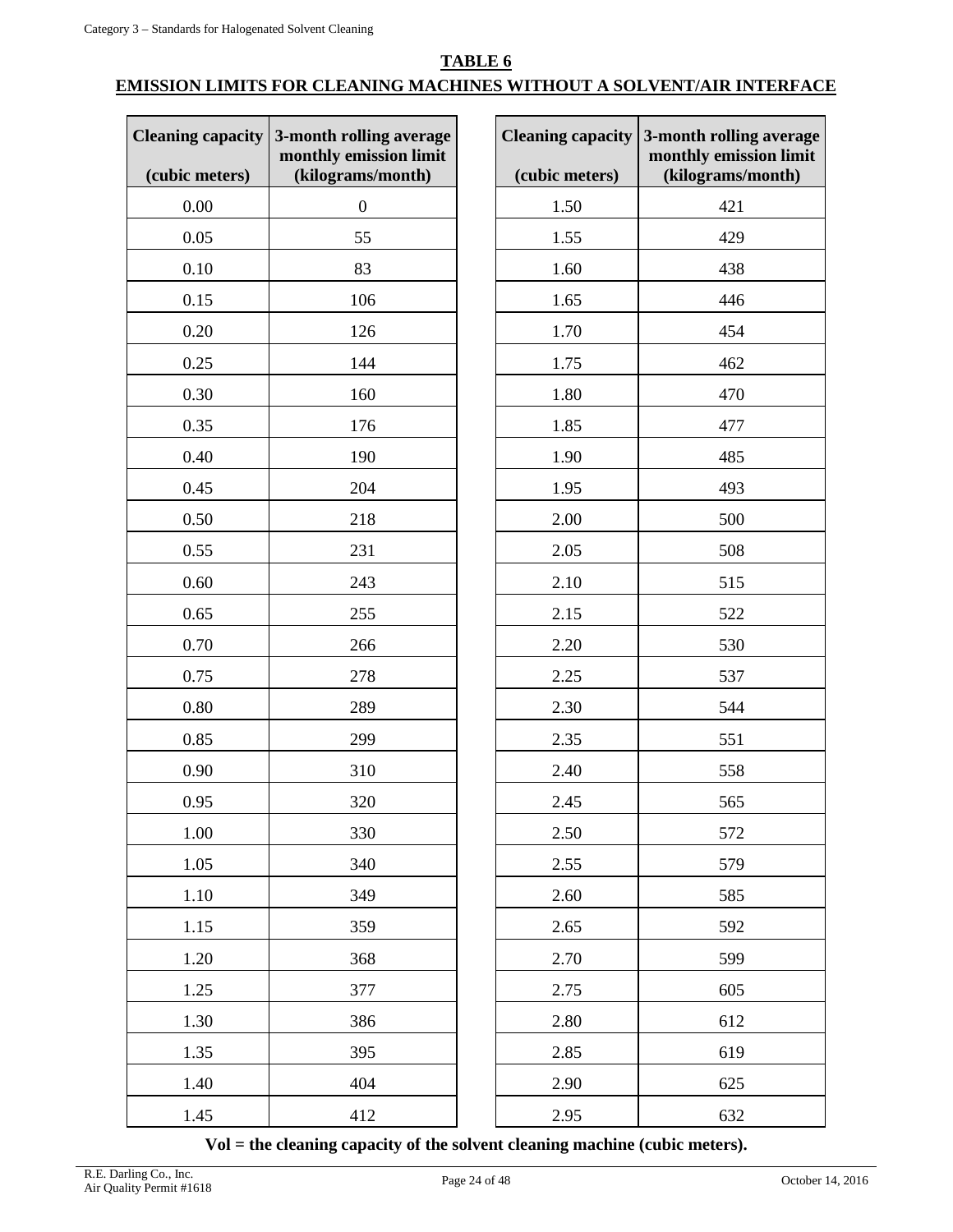#### **Section VI. Test Methods**

<span id="page-24-0"></span>A. Each owner or operator of a batch vapor or in-line solvent cleaning machine complying with an idling emission limit standard in section  $\underline{N.B.1.(ii)}$  or section  $\underline{N.B.}(2)(ii)$  shall determine the idling emission rate of the solvent cleaning machine using Reference Method 307 in Appendix A of this part.

[40 CFR 63.465(a)]

- <span id="page-24-1"></span>B. Each owner or operator of a batch vapor or in-line solvent cleaning machine complying with [section V](#page-21-0) (Alternative Standards) of this Category shall, on the first operating day of every month ensure that the solvent cleaning machine system contains only clean liquid solvent. This includes, but is not limited to, fresh unused solvent, recycled solvent, and used solvent that has been cleaned of soils. A fill line must be indicated during the first month the measurements are made. The solvent level within the machine must be returned to the same fill-line each month, immediately prior to calculating monthly emissions as specified in paragraph C of this Section. The solvent cleaning machine does not have to be emptied and filled with fresh unused solvent prior to the calculations. [40 CFR 63.465(b)]
- <span id="page-24-2"></span>C. Each owner or operator of a batch vapor or in-line solvent cleaning machine complying with [section V](#page-21-0) (Alternative Standards) shall, on the first operating day of the month, comply with the requirements specified in paragraphs 1 through 3 of this Section. [40 CFR 63.465(c)]
	- 1. Using the records of all solvent additions and deletions for the previous monthly reporting period required under [section V.A](#page-21-3) (Alternative Standards), determine solvent emissions (Ei) using Equation 2 for cleaning machines with a solvent/air interface and Equation 3 for cleaning machines without a solvent/air interface:

$$
E_i = \frac{SA_i - LSR_i - SSR_i}{AREA_i}
$$
 (Equation 2)

$$
E_n = SA_i - LSR_i - SSR_i
$$
 (Equation 3)

where:

- $E_i$  = the total halogenated HAP solvent emissions from the solvent cleaning machine during the most recent monthly reporting period i, (kilograms of solvent per square meter of solvent/air interface area per month).
- $E_n$  = the total halogenated HAP solvent emissions from the solvent cleaning machine during the most recent monthly reporting period i, (kilograms of solvent per month).
- $SA_i$  = the total amount of halogenated HAP liquid solvent added to the solvent cleaning machine during the most recent monthly reporting period i, (kilograms of solvent per month).
- $LSR_i$  = the total amount of halogenated HAP liquid solvent removed from the solvent cleaning machine during the most recent monthly reporting period i, (kilograms of solvent per month).
- $SSR_i$  = the total amount of halogenated HAP solvent removed from the solvent cleaning machine in solid waste, obtained as described in paragraph C.(2) of this Section, during the most recent monthly reporting period i, (kilograms of solvent per month).
- <span id="page-24-3"></span> $AREA<sub>i</sub> =$  the solvent/air interface area of the solvent cleaning machine (square meters).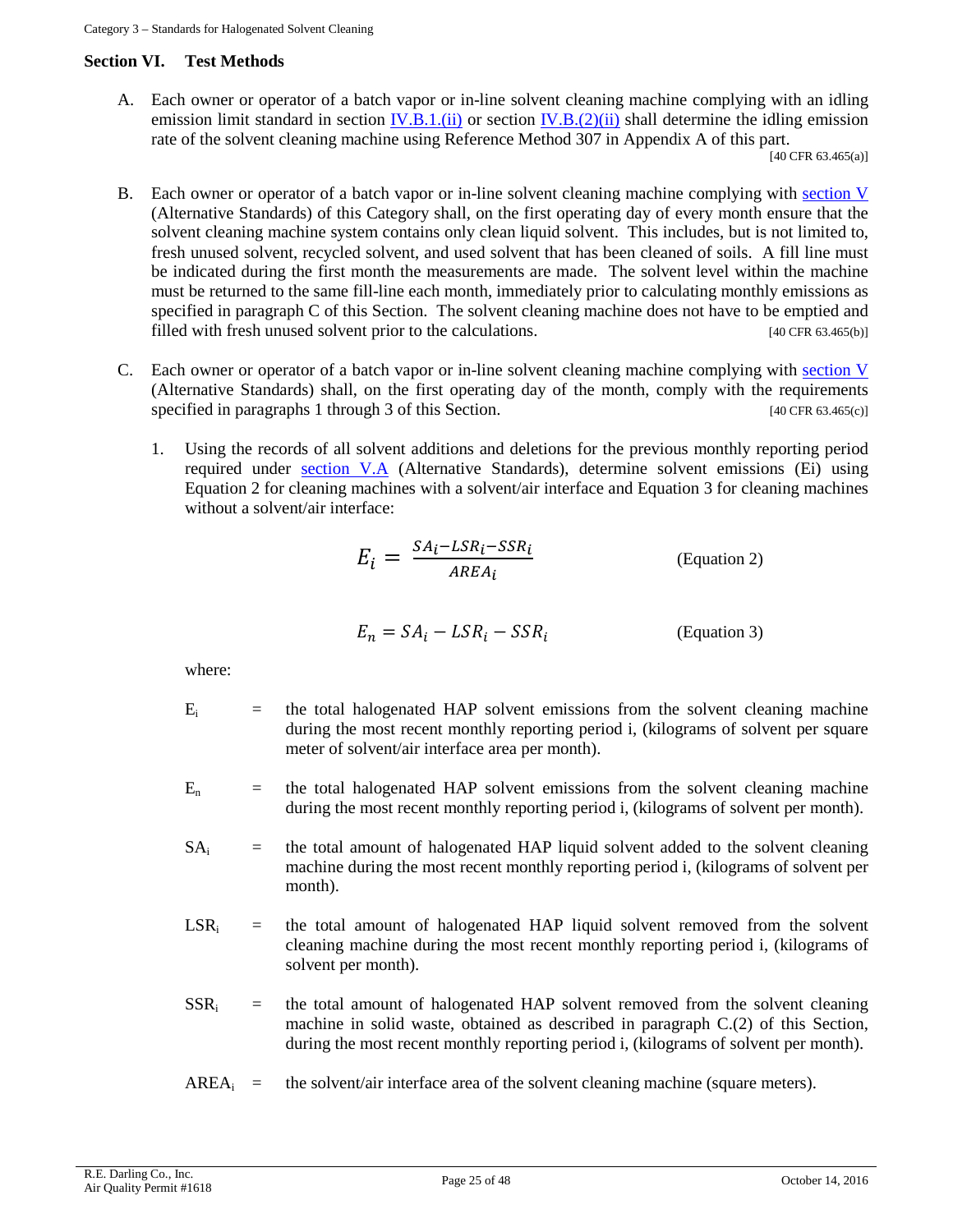2. Determine SSRi using the method specified in paragraph C.2.(i) or C.2.(ii) of this Section.

(i) From tests conducted using EPA reference method 25d.

(ii) By engineering calculations included in the compliance report.

3. Determine the monthly rolling average, EA, for the 3-month period ending with the most recent reporting period using Equation 4 for cleaning machines with a solvent/air interface or Equation 5 for cleaning machines without a solvent/air interface:

$$
EA_i = \frac{\sum_{j=1}^{3} E_i}{3}
$$
 (Equation 4)

$$
EA_n = \frac{\sum_{j=1}^{3} E_n}{3}
$$
 (Equation 5)

Where:

- $EA_i$  = the average halogenated HAP solvent emissions over the preceding 3 monthly reporting periods, (kilograms of solvent per square meter of solvent/air interface area per month).
- $EA_n =$  the average halogenated HAP solvent emissions over the preceding 3 monthly reporting periods (kilograms of solvent per month).
- $E_i$  = halogenated HAP solvent emissions for each month (j) for the most recent 3 monthly reporting periods (kilograms of solvent per square meter of solvent/air interface area).
- $En$  = halogenated HAP solvent emissions for each month (j) for the most recent 3 monthly reporting periods (kilograms of solvent per month).
- $j = 1$  = the most recent monthly reporting period.

 $j = 2$  = the monthly reporting period immediately prior to  $j = 1$ .

 $j = 3$  = the monthly reporting period immediately prior to  $j = 2$ .

- <span id="page-25-0"></span>D. Each owner or operator of a batch vapor or in-line solvent cleaning machine using a dwell to comply with §63.463 shall determine the appropriate dwell time for each part or parts basket using the procedure specified in paragraphs D.1 and D.2 of this Section.
	- 1. Determine the amount of time for the part or parts basket to cease dripping once placed in the vapor zone. The part or parts basket used for this determination must be at room temperature before being placed in the vapor zone.
	- 2. The proper dwell time for parts to remain in the freeboard area above the vapor zone is no less than 35 percent of the time determined in paragraph VI.D.1 of this Section.
- E. An owner or operator of a source shall determine their potential to emit from all solvent cleaning operations, using the procedures described in paragraphs  $E(1)$  through  $E(3)$  of this Section. A facility's total potential to emit is the sum of the HAP emissions from all solvent cleaning operations, plus all HAP emissions from other sources within the facility.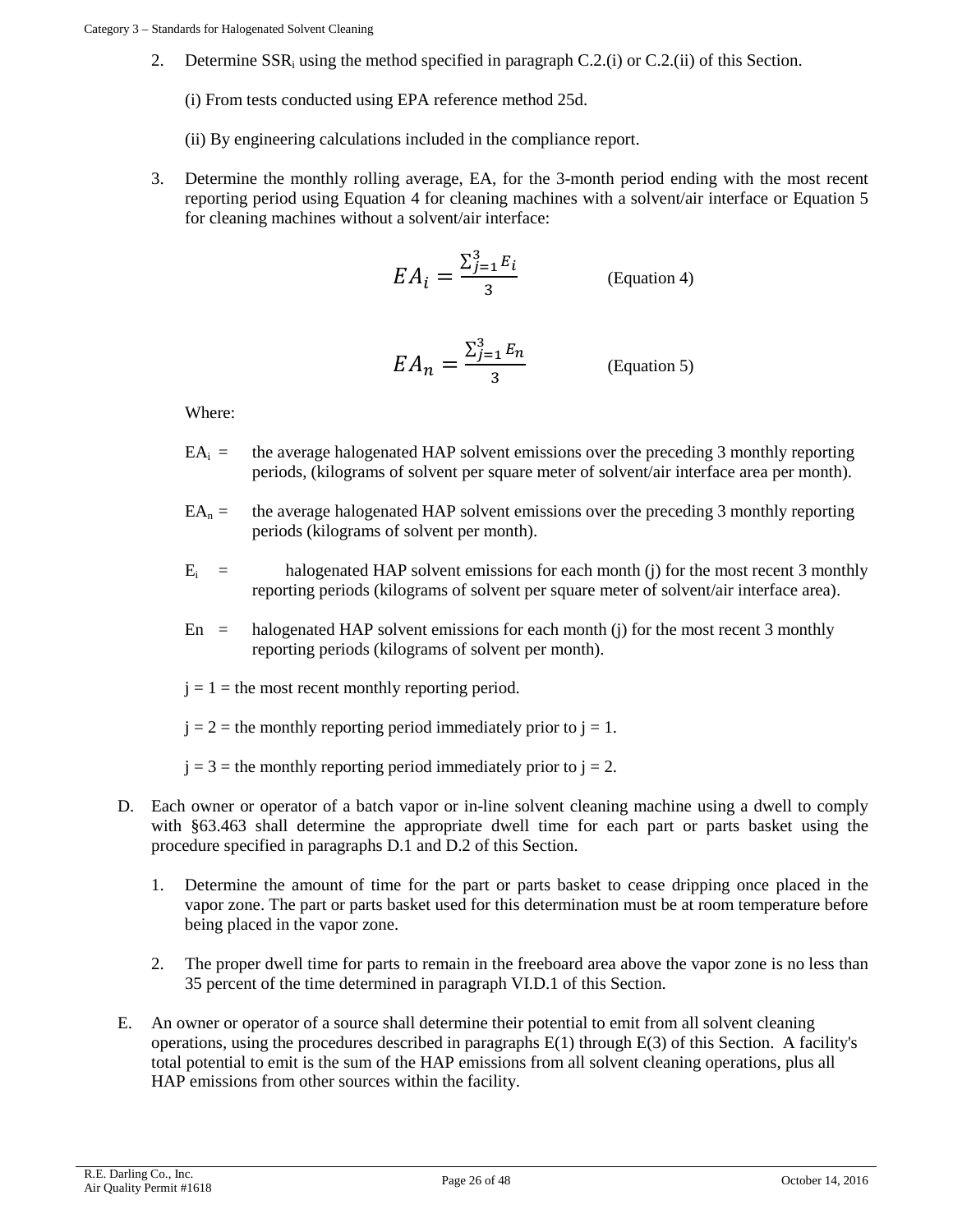1. Determine the potential to emit for each individual solvent cleaning using Equation 6.

 $PTE_i = H_i \times W_i \times SAI_i$  Equation 6

Where:

- $PTE_i$  = the potential to emit for solvent cleaning machine i (kilograms of solvent per year).
- $H<sub>i</sub>$  = hours of operation for solvent cleaning machine i (hours per year).
	- = 8760 hours per year, unless otherwise restricted by a Federally Enforceable Requirement.
- $W_i$  = the working mode uncontrolled emission rate (kilograms per square meter per hour). = 1.95 kilograms per square meter per hour for batch vapor and cold cleaning machines.
- $SAI_i$  = solvent/air interface area of solvent cleaning machine i (square meters). Section II of this Category (Definitions) defines the solvent/air interface area for those machines that have a solvent/air interface. Cleaning machines that do not have a solvent/air interface shall calculate a solvent/air interface area using the procedure in paragraph E.2 of this Section.
- 2. Cleaning machines that do not have a solvent/air interface shall calculate a solvent/air interface area using Equation 7.

$$
SAI = 2.20 \times (Vol)
$$
 Equation 7

Where:

 $SAI =$  the solvent/air interface area (square meters).

 $Vol =$  the cleaning capacity of the solvent cleaning machine (cubic meters).

3. Sum the PTE<sub>i</sub> for all solvent cleaning operations to obtain the total potential to emit for solvent cleaning operations at the facility.

## <span id="page-26-1"></span>**Section VII. Monitoring Procedures Matter of Australian CFR 63.466**

- <span id="page-26-0"></span>A. Each owner or operator of a batch vapor or in-line solvent cleaning machine complying with the equipment standards in section  $IV.B.1(i)$  or  $IV.B.2(i)$  of this Category, shall conduct monitoring and record the results on a weekly basis for the control devices, as appropriate, specified in paragraphs (a)(1) through (2) of this Section.
	- 1. If a freeboard refrigeration device is used to comply with these standards, the owner or operator shall use a thermometer or thermocouple to measure the temperature at the center of the air blanket during the idling mode.
	- 2. If a superheated vapor system is used to comply with these standards, the owner or operator shall use a thermometer or thermocouple to measure the temperature at the center of the superheated solvent vapor zone while the solvent cleaning machine is in the idling mode.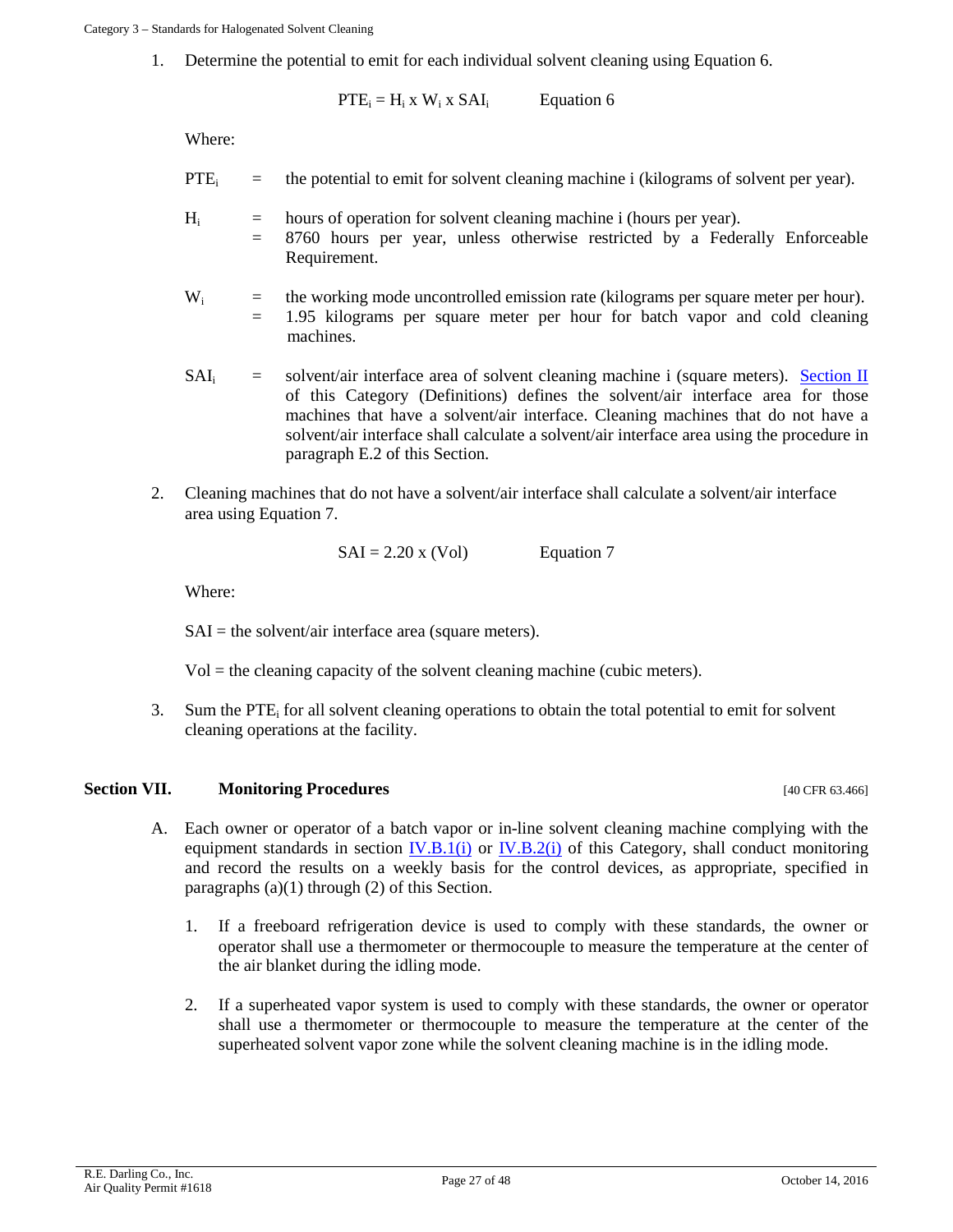- B. Each owner or operator of a batch vapor or in-line solvent cleaning machine complying with the equipment standards of section  $IV.B.1(i)$  or  $IV.B.2(i)$  of this Category shall conduct monitoring and record the results on a monthly basis for the control devices, as appropriate, specified in paragraphs B.1 and B.2 of this Section.
	- 1. If a cover (working-mode, downtime-mode, and/or idling-mode cover) is used to comply with these standards, the owner or operator shall conduct a visual inspection to determine if the cover is opening and closing properly, completely covers the cleaning machine openings when closed, and is free of cracks, holes, and other defects.
	- 2. If a dwell is used, the owner or operator shall determine the actual dwell time by measuring the period of time that parts are held within the freeboard area of the solvent cleaning machine after cleaning.
- C. Except as provided in paragraph G of this Section, each owner or operator of a batch vapor or inline solvent cleaning machine complying with the equipment or idling standards in [section IV](#page-15-1) of this Category shall monitor the hoist speed as described in paragraphs C.1 through C.4 of this Section.
	- 1. The owner or operator shall determine the hoist speed by measuring the time it takes for the hoist to travel a measured distance. The speed is equal to the distance in meters divided by the time in minutes (meters per minute).
	- 2. The monitoring shall be conducted monthly. If after the first year, no exceedances of the hoist speed are measured, the owner or operator may begin monitoring the hoist speed quarterly.
	- 3. If an exceedance of the hoist speed occurs during quarterly monitoring, the monitoring frequency returns to monthly until another year of compliance without an exceedance is demonstrated.
	- 4. If an owner or operator can demonstrate to the Administrator's satisfaction in the initial compliance report that the hoist cannot exceed a speed of 3.4 meters per minute (11 feet per minute), the required monitoring frequency is quarterly, including during the first year of compliance.
- <span id="page-27-0"></span>D. Each owner or operator of a batch vapor or in-line solvent cleaning machine complying with the equipment standards in section  $\underline{IV.B.1.(\text{ii})}$  or  $\underline{IV.B.}(2)(\overline{\text{ii}})$  of this Category using a reduced room draft shall conduct monitoring and record the results as specified in paragraph VII.D.1. or VII.D.2 of this Category. [40 CFR 63.466(d)]
	- 1. If the reduced room draft is maintained by controlling room parameters (i.e., redirecting fans, closing doors and windows, etc.), the owner or operator shall conduct an initial monitoring test of the windspeed and of room parameters, quarterly monitoring of windspeed, and weekly monitoring of room parameters as specified in paragraphs VII.D.1(i) and VII.D.1.(ii) of this Category.
		- (i). Measure the windspeed within 6 inches above the top of the freeboard area of the solvent cleaning machine using the procedure specified in paragraphs  $VII.D.1.(i).(A)$  through VII.D.1.(i).(D) of this Category.
			- (A) Determine the direction of the wind current by slowly rotating a velometer or similar device until the maximum speed is located.
			- (B) Orient a velometer in the direction of the wind current at each of the four corners of the machine.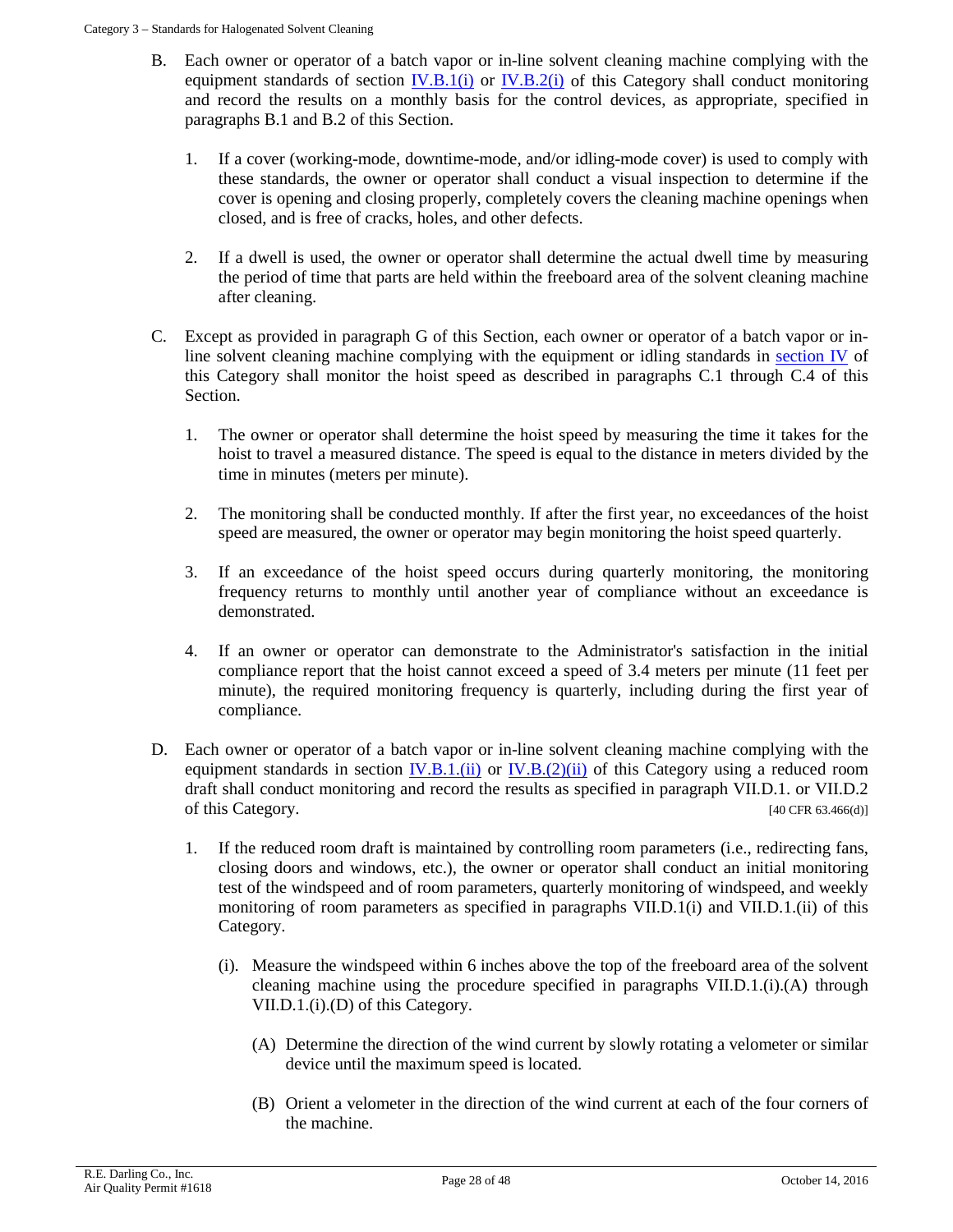- (C) Record the reading for each corner.
- (D) Average the values obtained at each corner and record the average wind speed.
- (ii) Monitor on a weekly basis the room parameters established during the initial compliance test that are used to achieve the reduced room draft.
- 2. If an enclosure (full or partial) is used to achieve a reduced room draft, the owner or operator shall conduct an initial monitoring test and, thereafter, monthly monitoring tests of the windspeed within the enclosure using the procedure specified in paragraphs VII.D.2.(i) and V.II.D.2.(ii) of this Category and a monthly visual inspection of the enclosure to determine if it is free of cracks, holes and other defects.
	- (i) Determine the direction of the wind current in the enclosure by slowly rotating a velometer inside the entrance to the enclosure until the maximum speed is located.
	- (ii) Record the maximum wind speed.
- <span id="page-28-0"></span>E. Except as provided in paragraph VII.G of this Category, each owner or operator using a carbon adsorber to comply with this subpart shall measure and record the concentration of halogenated HAP solvent in the exhaust of the carbon adsorber weekly with a colorimetric detector tube. This test shall be conducted while the solvent cleaning machine is in the working mode and is venting to the carbon adsorber. The exhaust concentration shall be determined using the procedure specified in paragraphs VII.E.1 through VII.E.3 of this Category. [40 CFR 63.466(e)]
	- 1. Use a colorimetric detector tube designed to measure a concentration of 100 parts per million by volume of solvent in air to an accuracy of  $\pm 25$  parts per million by volume.
	- 2. Use the colorimetric detector tube according to the manufacturer's instructions.
	- 3. Provide a sampling port for monitoring within the exhaust outlet of the carbon adsorber that is easily accessible and located at least 8 stack or duct diameters downstream from any flow disturbance such as a bend, expansion, contraction, or outlet; downstream from no other inlet; and 2 stack or duct diameters upstream from any flow disturbance such as a bend, expansion, contraction, inlet or outlet.
- <span id="page-28-1"></span>F. Each owner or operator of a batch vapor or in-line solvent cleaning machine complying with the idling emission limit standards of section  $IV.B.1. (ii)$  or  $IV.B. (2)(ii)$  of this Category shall comply with the requirements specified in paragraphs VII.F.1. and VII.F.2 of this Category. [40 CFR 63.466(f)]
	- 1. If using controls listed in paragraphs A through E of this Section, the owner or operator shall comply with the monitoring frequency requirements in paragraphs A through E of this Section.
	- 2. If using controls not listed in paragraphs A through E of this Section, the owner or operator shall establish the monitoring frequency for each control and submit it to the Administrator for approval in the initial test report.
- G. Each owner or operator using a control device listed in section [VII.A](#page-26-1) through [VII.E](#page-28-0) of this Category can use alternative monitoring procedures approved by the Control Officer.
- H. The Permittee shall demonstrate compliance with the synthetic minor limitation (product usage limitation) requirement in section III of this Category by recording (within 10 days of the end of the month) the following: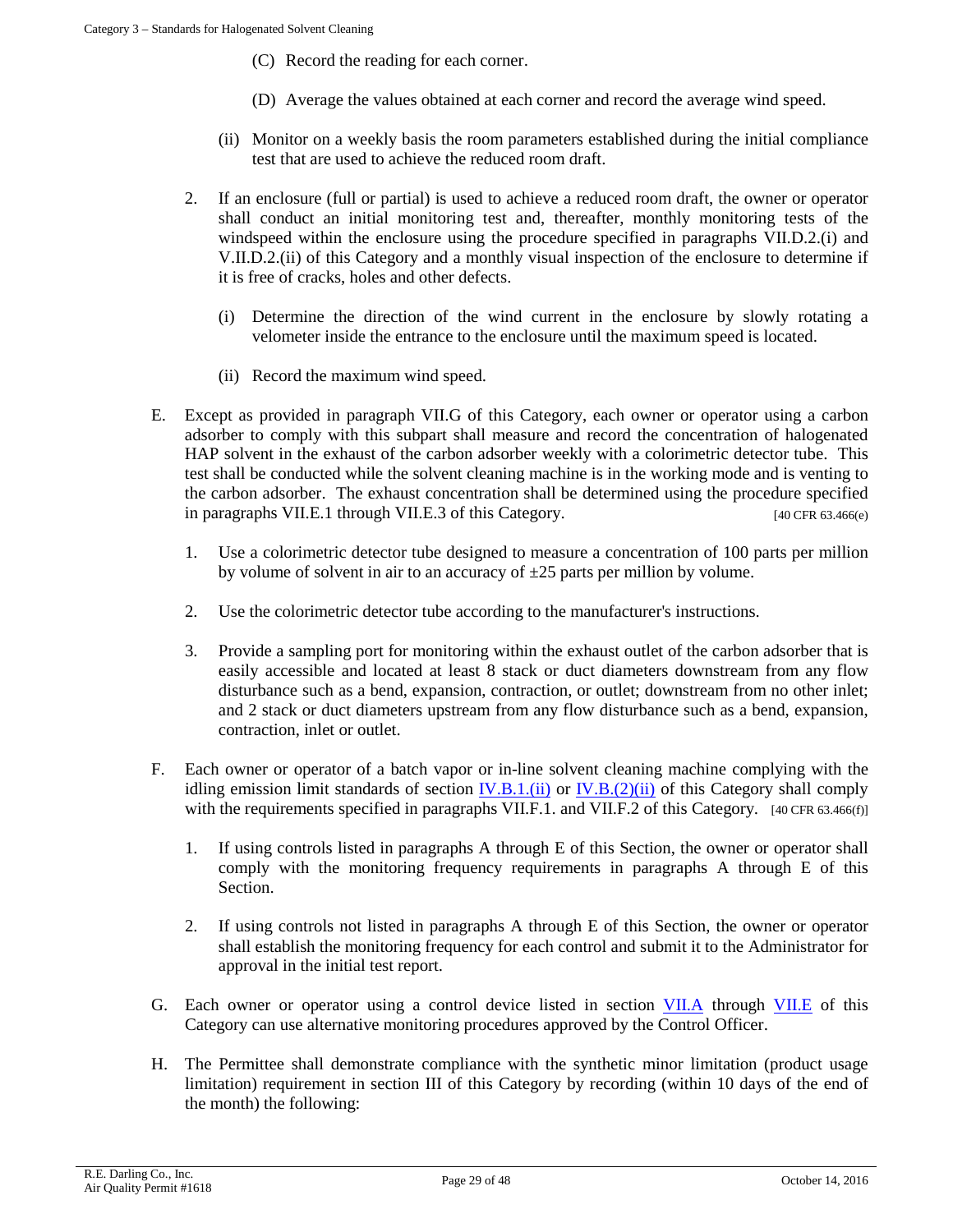- a. The inventory/usage of Trichloroethylene (TCE) used each month.
- b. Yearly totals of Trichloroethylene (TCE) used for the most recent 12-consecutive month period. This shall be kept by adding the totals from section VII.H.a (above) to the record of the previous 11 consecutive months.

## **Section VIII. Recordkeeping Requirements**

- A. Each owner or operator of a batch vapor or in-line solvent cleaning machine complying with the provisions of [section IV](#page-15-1) shall maintain records in written or electronic form specified in paragraphs  $(a)(1)$  through (6) of this Section for the lifetime of the machine. [40 CFR 63.467]
	- 1. Owner's manuals, or if not available, written maintenance and operating procedures, for the solvent cleaning machine and control equipment.
	- 2. The date of installation for the solvent cleaning machine and all of its control devices. If the exact date for installation is not known, a letter certifying that the cleaning machine and its control devices were installed prior to, or on, November 29, 1993, or after November 29, 1993, may be substituted.
	- 3. If a dwell is used to comply with these standards, records of the tests required in [section VI.D](#page-25-0) to determine an appropriate dwell time for each part or parts basket.
	- 4. Each owner or operator of a batch vapor or in-line solvent cleaning machine complying with the idling emission limit standards of section  $IV.B.1. (ii)$  or  $IV.B. (2)(ii)$  of this Category shall maintain records of the initial performance test, including the idling emission rate and values of the monitoring parameters measured during the test.
	- 5. Records of the halogenated HAP solvent content for each solvent used in a solvent cleaning machine subject to the provisions of this subpart.
	- 6. If an air knife system or a combination squeegee and air knife system is used to comply with these standards, records of the determination of the proper operating parameter and parameter value for the air knife system.
- B. Each owner or operator of a batch vapor or in-line solvent cleaning machine complying with [section IV](#page-15-1) of this Category shall maintain records specified in paragraphs VIII.B.1 through VIII.B.4 of this Category either in electronic or written form for a period of 5 years.
	- 1. The results of control device monitoring required under [section VII](#page-26-0) (Monitoring Procedures) of this Category.
	- 2. Information on the actions taken to comply with section [IV.D](#page-18-4) and [IV.E](#page-20-4) of this Category. This information shall include records of written or verbal orders for replacement parts, a description of the repairs made, and additional monitoring conducted to demonstrate that monitored parameters have returned to accepted levels.
	- 3. Estimates of annual solvent consumption for each solvent cleaning machine.
	- 4. If a carbon adsorber is used to comply with these standards, records of the date and results of the weekly measurement of the halogenated HAP solvent concentration in the carbon adsorber exhaust required in [section VII.E](#page-28-0) of this Category.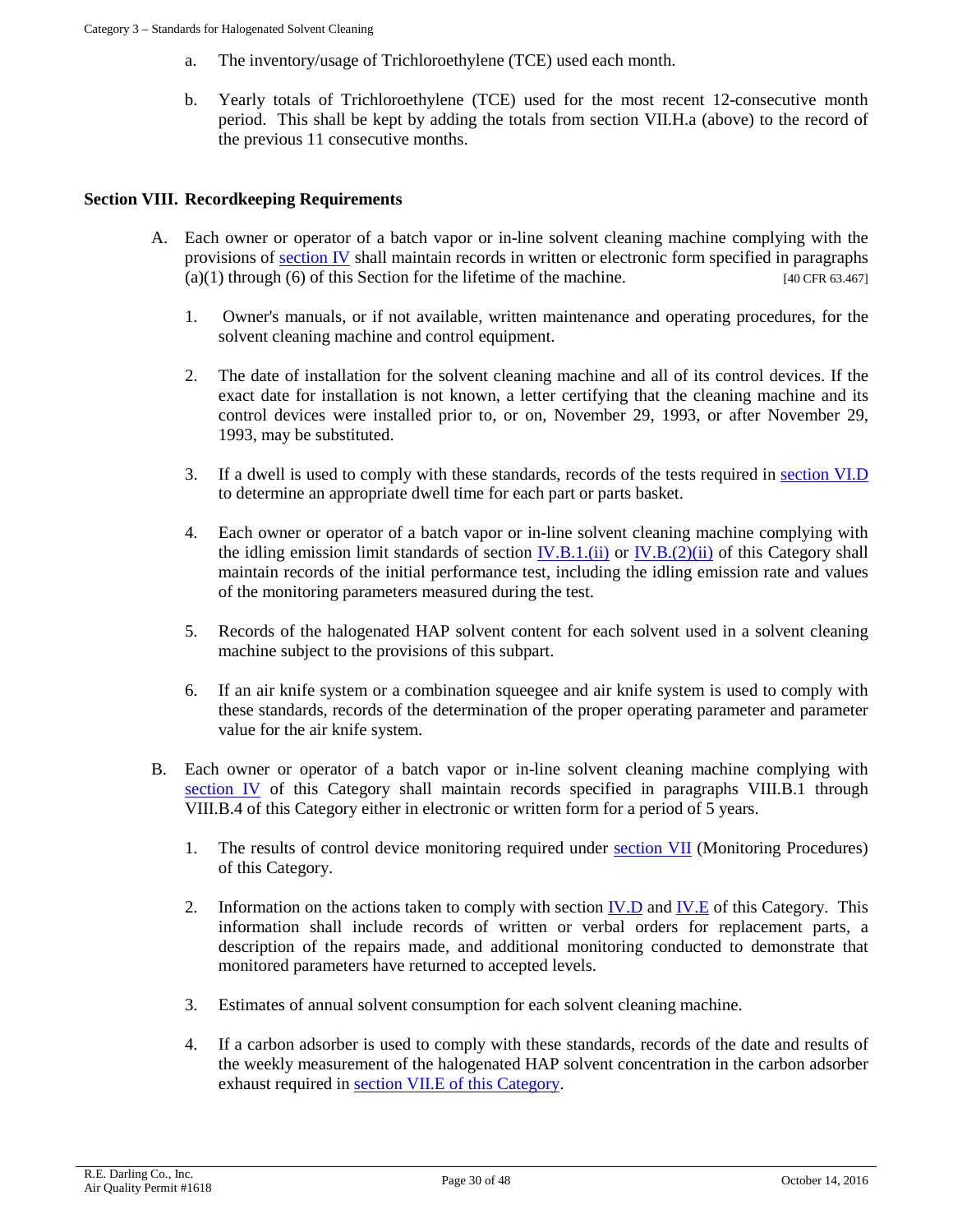- C. Except as provided in paragraph E of this Category for continuous web cleaning machines, each owner or operator of a batch vapor or in-line solvent cleaning machine complying with the provisions of [section V](#page-21-0) (Alternative Standards) of this Category shall maintain records specified in paragraphs VIII.C.1 through VIII.C.3 of this Category either in electronic or written form for a period of 5 years.
	- 1. The dates and amounts of solvent that are added to the solvent cleaning machine.
	- 2. The solvent composition of wastes removed from cleaning machines as determined using the procedure described in [section VI.C.2](#page-24-3) of this Category.
	- 3. Calculation sheets showing how monthly emissions and the rolling 3-month average emissions from the solvent cleaning machine were determined, and the results of all calculations.
- D. Each owner or operator of a solvent cleaning machine without a solvent/air interface complying with the provisions of section  $V$  (Alternative Standards) shall maintain records on the method used to determine the cleaning capacity of the cleaning machine.
- E. The Permittee shall keep the following records:
	- 1. The inventory/usage of Trichloroethylene (TCE) used each month.
	- 2. Yearly totals of Trichloroethylene (TCE) for the most recent 12-consectutive month period.

# **Section IX. Reporting Requirements**

- A. Each owner or operator of an existing solvent cleaning machine subject to the provisions of this subpart shall submit an initial notification report to the Control Officer no later than August 29, 1995. This report shall include the information specified in paragraphs IX.A.1 through IX.A.6 of this Category. [40 CFR 63.468]
	- 1. The name and address of the owner or operator.
	- 2. The address (i.e., physical location) of the solvent cleaning machine(s).
	- 3. A brief description of each solvent cleaning machine including machine type (batch vapor, batch cold, vapor in-line or cold in-line), solvent/air interface area, and existing controls.
	- 4. The date of installation for each solvent cleaning machine or a letter certifying that the solvent cleaning machine was installed prior to, or after, November 29, 1993.
	- 5. The anticipated compliance approach for each solvent cleaning machine.
	- 6. An estimate of annual halogenated HAP solvent consumption for each solvent cleaning machine.
- B. Each owner or operator of a new solvent cleaning machine subject to the provisions of this subpart shall submit an initial notification report to the Control Officer. New sources for which construction or reconstruction had commenced and initial startup had not occurred before December 2, 1994, shall submit this report as soon as practicable before startup but no later than January 31, 1995. New sources for which the construction or reconstruction commenced after December 2, 1994, shall submit this report as soon as practicable before the construction or reconstruction is planned to commence. This report shall include all of the information required in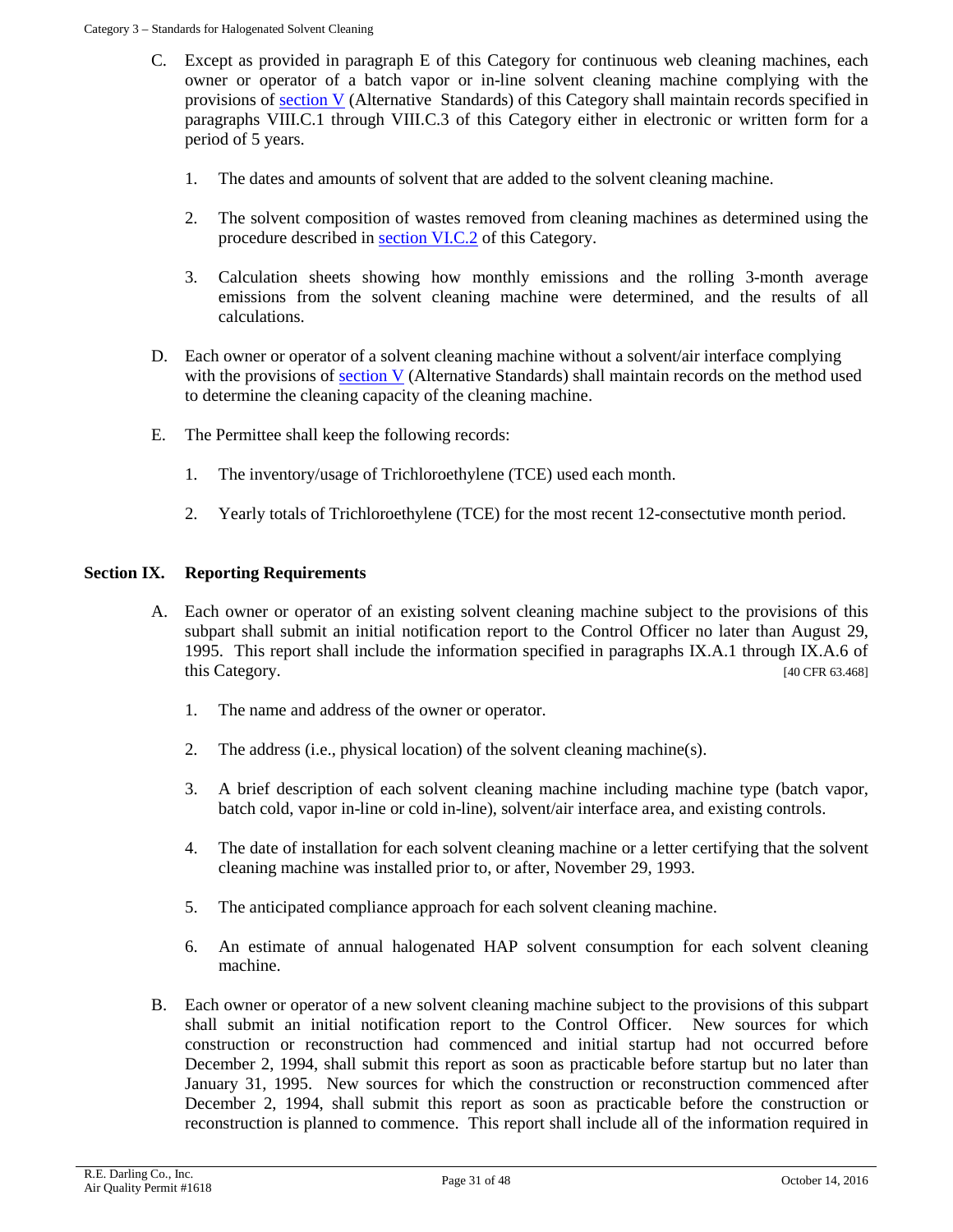40 CFR 63.5(d)(1) of subpart A (General Provisions), with the revisions and additions in paragraphs IX.B.1 through IX.B.3 of this Category.

- 1. The report shall include a brief description of each solvent cleaning machine including machine type (batch vapor, batch cold, vapor in-line, or cold-line), solvent/air interface area, and existing controls.
- 2. The report shall include the anticipated compliance approach for each solvent cleaning machine.
- 3. The owner or operator must report an estimate of annual halogenated HAP solvent consumption for each solvent cleaning machine.
- C. Each owner or operator of a batch cold solvent cleaning machine subject to the provisions of this subpart shall submit a compliance report to the Control Officer. For existing sources, this report shall be submitted to the Control Officer no later than 150 days after December 2, 1997. For new sources, this report shall be submitted to the Administrator no later than 150 days after startup or May 1, 1995, whichever is later. This report shall include the requirements specified in paragraphs IX.C.1 through IX.C.4 of this Category.
	- 1. The name and address of the owner or operator.
	- 2. The address (i.e., physical location) of the solvent cleaning machine(s).
	- 3. A statement, signed by the owner or operator of the solvent cleaning machine, stating that the solvent cleaning machine for which the report is being submitted is in compliance with the provisions of this subpart.
	- 4. The compliance approach for each solvent cleaning machine.
- <span id="page-31-0"></span>D. Each owner or operator of a batch vapor or in-line solvent cleaning machine complying with the provisions of [section IV](#page-15-1) shall submit to the Control Officer an initial statement of compliance for each solvent cleaning machine. For existing sources, this report shall be submitted to the Control Officer no later than 150 days after December 2, 1997. For new sources, this report shall be submitted to the Control Officer no later than 150 days after startup or May 1, 1995, whichever is later. This statement shall include the requirements specified in paragraphs IX.D.1 through IX.D.6 of this Category. [40 CFR 63.468(d)]
	- 1. The name and address of the owner or operator.
	- 2. The address (i.e., physical location) of the solvent cleaning machine(s).
	- 3. A list of the control equipment used to achieve compliance for each solvent cleaning machine.
	- 4. For each piece of control equipment required to be monitored, a list of the parameters that are monitored and the values of these parameters measured on or during the first month after the compliance date.
	- 5. Conditions to maintain the wind speed requirements of  $\S 63.463(e)(2)(ii)$ , if applicable.
	- 6. Each owner or operator of a solvent cleaning machine complying with the idling emission limit standards of section  $\underline{IV.B.1(i)}$  or  $\underline{IV.B.2(i)}$  of this Category shall submit a test report for tests of idling emissions meeting the specifications in Method 307 of appendix A to this subpart. This report shall comply with the requirements specified in paragraphs IX.D.6.(i) through IX.D.6.(iv) of this Category.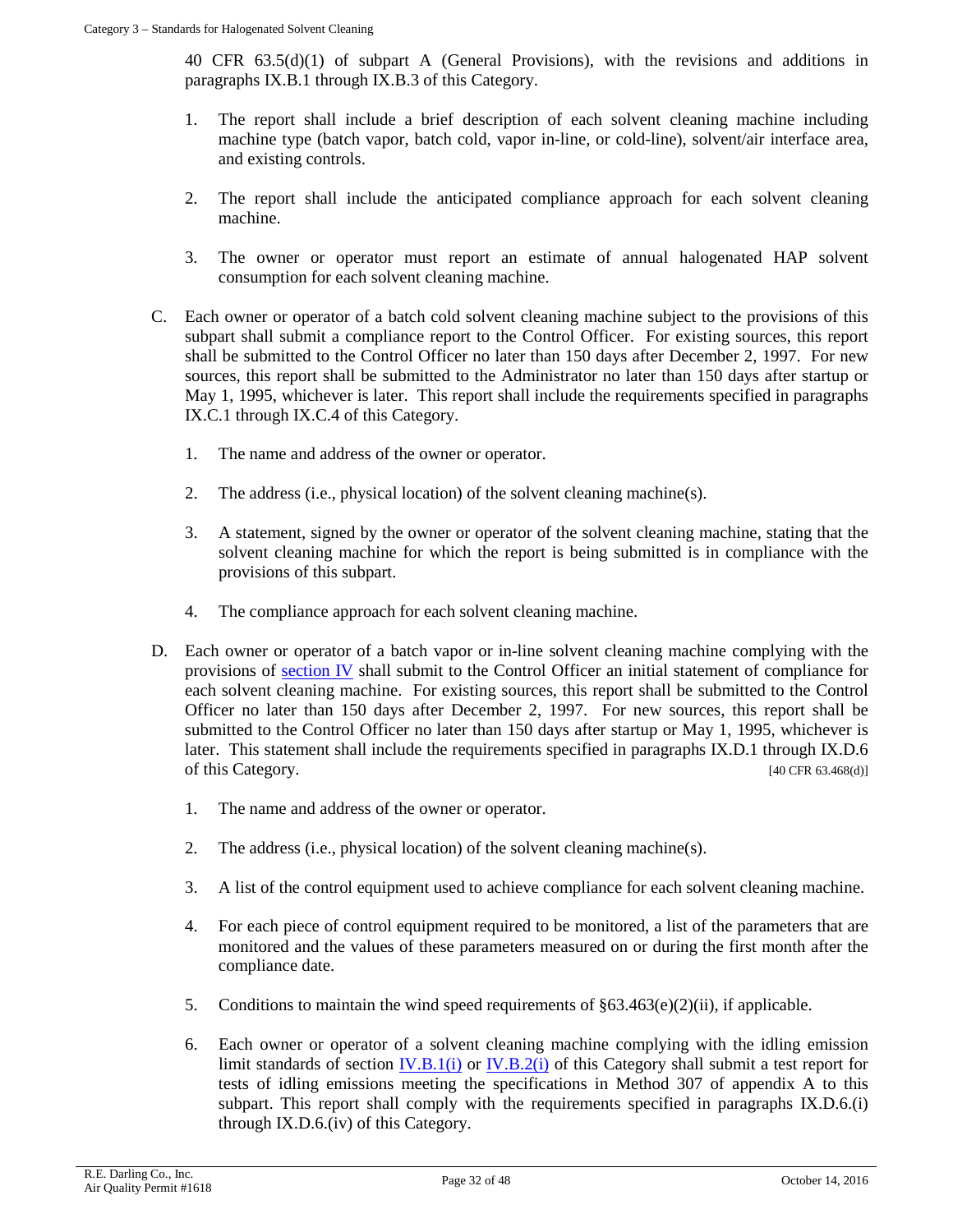- (i). This test must be on the same specific model cleaner used at the source. The test can be done by the owner or operator of the affected machine or can be supplied by the vendor of that solvent cleaning machine or a third party.
- (ii). This report must clearly state the monitoring parameters, monitoring frequency and the delineation of exceedances for each parameter.
- (iii). If a solvent cleaning machine vendor or third party test report is used to demonstrate compliance, it shall include the following for the solvent cleaning machine tested: Name of person(s) or company that performed the test, model name, the date the solvent cleaning machine was tested, serial number, and a diagram of the solvent cleaning machine tested.
- (iv). If a solvent cleaning machine vendor or third party test report is used, the owner or operator of the solvent cleaning machine shall comply with the requirements specified in either paragraphs IX.D.6.(iv)(A) and IX.D.6(iv)(B) of this Category.
	- (A) Submit a statement by the solvent cleaning machine vendor that the unit tested is the same as the unit the report is being submitted for.
	- (B) Demonstrate to the Administrator's satisfaction that the solvent emissions from the solvent cleaning machine for which the test report is being submitted are equal to or less than the solvent emissions from the solvent cleaning machine in the vendor test report.
- 7. If a carbon adsorber is used to comply with these standards, the date and results of the weekly measurement of the halogenated HAP solvent concentration in the carbon adsorber exhaust required in [section VII.E](#page-28-0) (Monitoring Procedures) of this Category.
- E. Each owner or operator of a batch vapor or in-line solvent cleaning machine complying with the provisions of [section V](#page-21-0) (Alternative Standards) of this Category shall submit to the Control Officer an initial statement of compliance for each solvent cleaning machine. For existing sources, this report shall be submitted to the Control Officer no later than 150 days after December 2, 1997. For new sources, this report shall be submitted to the Control Officer no later than 150 days after startup or May 1, 1995, whichever is later. The statement shall include the information specified in paragraphs  $(e)(1)$  through  $(e)(4)$  of this Category.
	- 1. The name and address of the solvent cleaning machine owner or operator.
	- 2. The address of the solvent cleaning machine(s).
	- 3. The solvent/air interface area for each solvent cleaning machine or, for cleaning machines without a solvent/air interface, a description of the method used to determine the cleaning capacity and the results.
	- 4. The results of the first 3-month average emissions calculation.
- F. Each owner or operator of a batch vapor or in-line solvent cleaning machine complying with the provisions of [section IV](#page-15-1) shall submit an annual report by February 1 of the year following the one for which the reporting is being made. This report shall include the requirements specified in paragraphs IX.F.1 through IX.F.3 of this Category.
	- 1. A signed statement from the facility owner or his designee stating that, "All operators of solvent cleaning machines have received training on the proper operation of solvent cleaning machines and their control devices sufficient to pass the test required in [section IV.C.10"](#page-18-5) of this Category.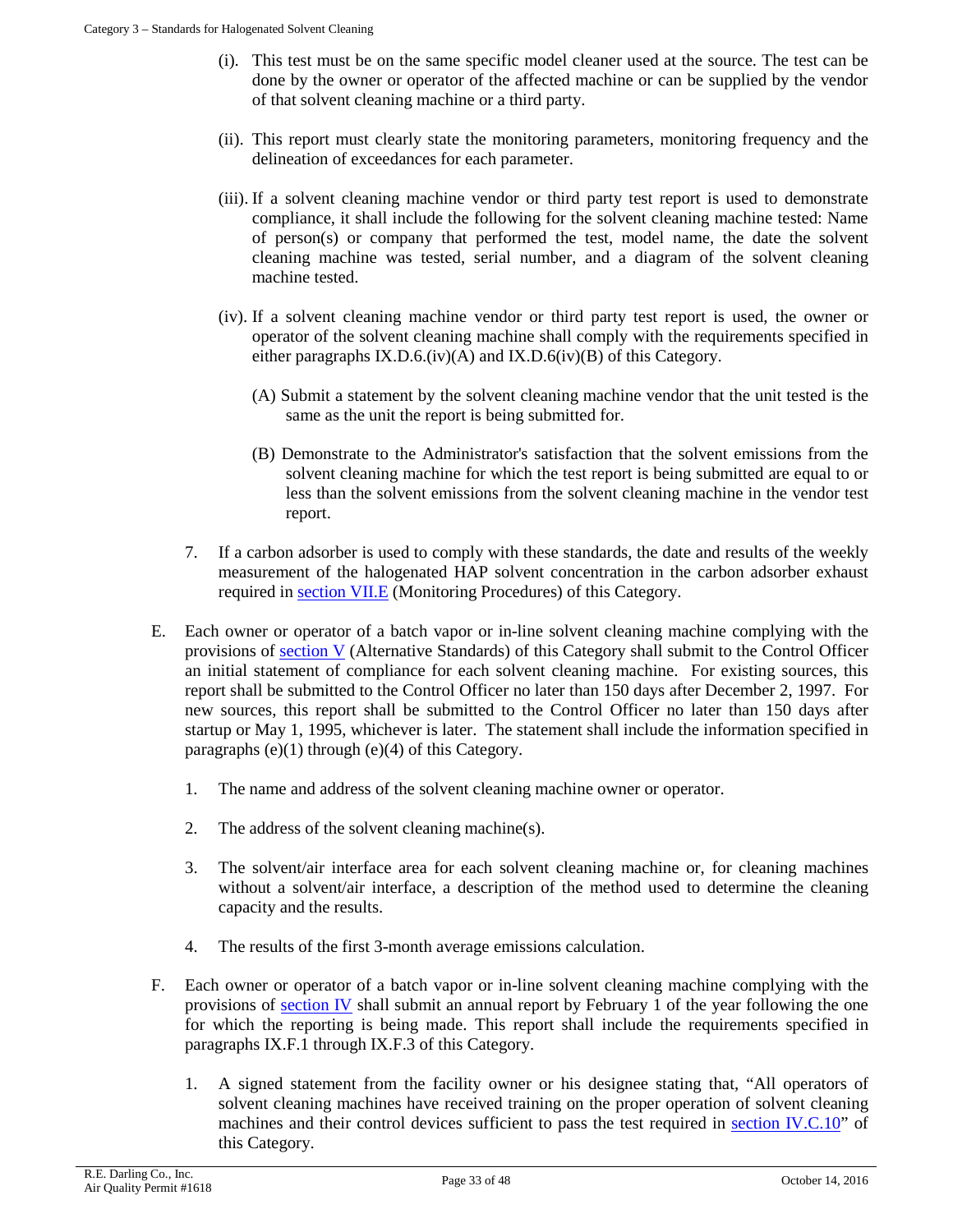- 2. An estimate of solvent consumption for each solvent cleaning machine during the reporting period.
- 3. The reports required under paragraphs IX.F and IX.G of this Category can be combined into a single report for each facility.
- G. Each owner or operator of a batch vapor or in-line solvent cleaning machine complying with the provisions of [section V](#page-21-0) of this Category shall submit a solvent emission report every year. This solvent emission report shall contain the requirements specified in paragraphs IX.G.1 through IX.G.4 of this Category.
	- 1. The size and type of each unit subject to this subpart (solvent/air interface area or cleaning capacity).
	- 2. The average monthly solvent consumption for the solvent cleaning machine in kilograms per month.
	- 3. The 3-month monthly rolling average solvent emission estimates calculated each month using the method as described in [section VI.C](#page-24-2) of this Category.
	- 4. The reports required under paragraphs IX.F and IX.G of this Category can be combined into a single report for each facility.
- <span id="page-33-0"></span>H. Each owner or operator of a batch vapor or in-line solvent cleaning machine shall submit an exceedance report to the Control Officer semiannually except when, the Control Officer determines on a case-by-case basis that more frequent reporting is necessary to accurately assess the compliance status of the source or, an exceedance occurs. Once an exceedance has occurred the owner or operator shall follow a quarterly reporting format until a request to reduce reporting frequency under paragraph (I) of this Category is approved. Exceedance reports shall be delivered or postmarked by the 30th day following the end of each calendar half or quarter, as appropriate. The exceedance report shall include the applicable information in paragraphs IX.H.1 through IX.H.3 of this Category. [40 CFR 63.468(h)]
	- 1. Information on the actions taken to comply with section [IV.D](#page-18-4) and [IV.E](#page-20-4) of this Category. This information shall include records of written or verbal orders for replacement parts, a description of the repairs made, and additional monitoring conducted to demonstrate that monitored parameters have returned to accepted levels.
	- 2. If an exceedance has occurred, the reason for the exceedance and a description of the actions taken.
	- 3. If no exceedances of a parameter have occurred, or a piece of equipment has not been inoperative, out of control, repaired, or adjusted, such information shall be stated in the report.
- I. An owner or operator who is required to submit an exceedance report on a quarterly (or more frequent) basis may reduce the frequency of reporting to semiannual if the conditions in paragraphs IX.I.1 through IX.I.3 of this Category are met.
	- 1. The source has demonstrated a full year of compliance without an exceedance.
	- 2. The owner or operator continues to comply with all relevant recordkeeping and monitoring requirements specified subpart A (General Provisions) and in this subpart.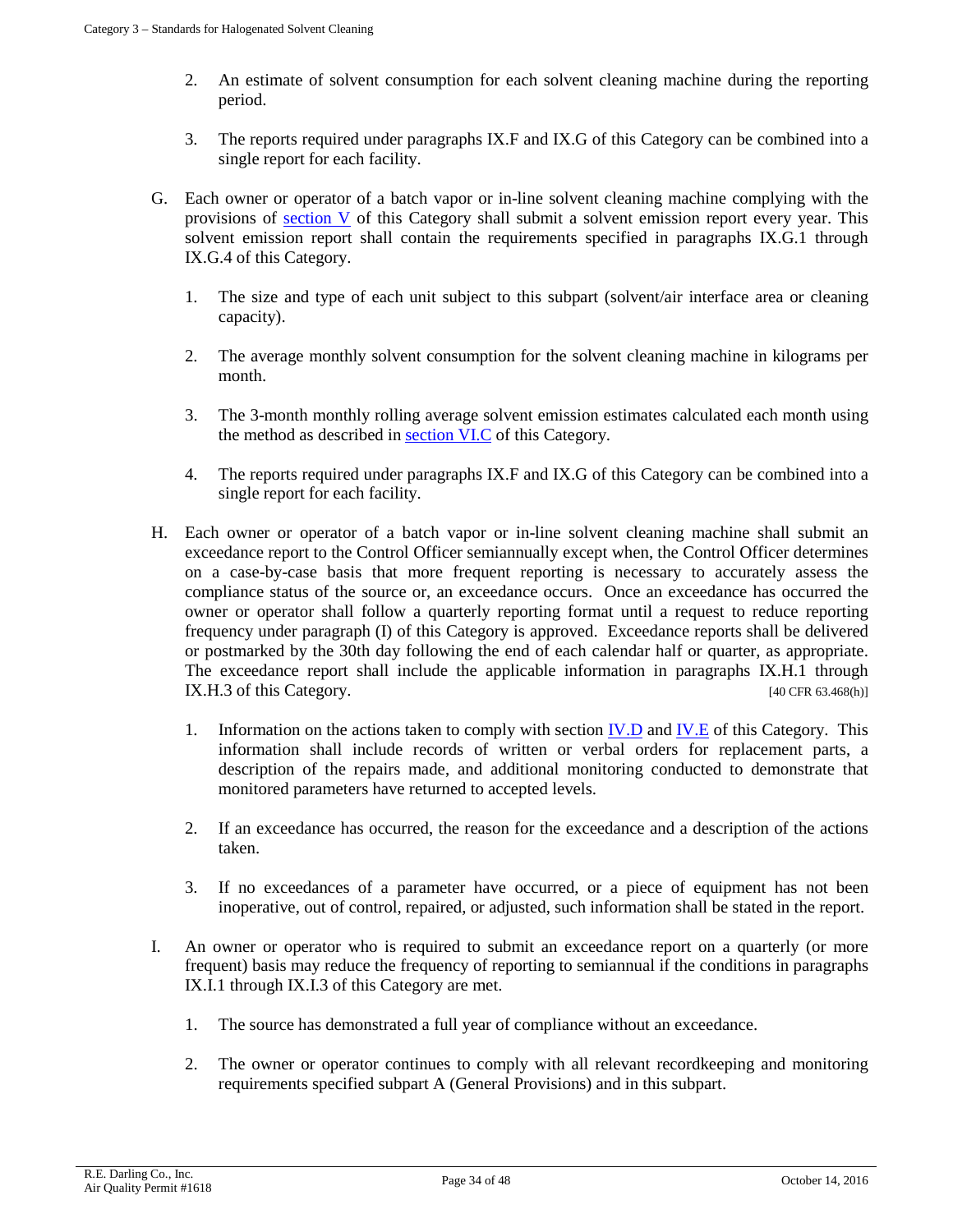3. The Administrator does not object to a reduced frequency of reporting for the affected source as provided in the following paragraph:

[40 CFR 63.468 (i)(3) and 40 CFR 63.10 (e)(3)(iii) of subpart A (General Provisions).

The frequency of reporting of excess emissions and continuous monitoring system performance (and summary) reports required to comply with a relevant standard may be reduced only after the owner or operator notifies the Control Officer in writing of his or her intention to make such a change and the Control Officer does not object to the intended change. In deciding whether to approve a reduced frequency of reporting, the Control Officer may review information concerning the source's entire previous performance history during the 5-year recordkeeping period prior to the intended change, including performance test results, monitoring data, and evaluations of an owner or operator's conformance with operation and maintenance requirements. Such information may be used by the Control Officer to make a judgment about the source's potential for noncompliance in the future. If the Control Officer disapproves the owner or operator's request to reduce the frequency of reporting, the Control Officer will notify the owner or operator in writing within 45 days after receiving notice of the owner or operator's intention. The notification from the Control Officer to the owner or operator will specify the grounds on which the disapproval is based. In the absence of a notice of disapproval within 45 days, approval is automatically granted

- J. [Reserved]
- K. Each owner or operator of a solvent cleaning machine requesting an equivalency determination, as described in [section X](#page-34-0) (Equivalent Test Methods of Control) of this Category shall submit an equivalency request report to the Administrator. For existing sources, this report must be submitted to the Control Officer no later than June 3, 1996. For new sources, this report must be submitted and approved by the Administrator prior to startup.
- L. The Permittee shall retain records of all required monitoring and support information for at least 5 years from the date of the monitoring sample, measurement or report. Support information includes copies of all reports required by the permit. [PCC 17.12.185.4.b]

#### <span id="page-34-0"></span>**Section X. Equivalent Methods of Control**

Upon written application, the Control Officer may approve the use of equipment or procedures after they have been satisfactorily demonstrated to be equivalent, in terms of reducing emissions of methylene chloride, perchloroethylene, **trichloroethylene**, 1,1,1-trichloroethane, carbon tetrachloride or chloroform to the atmosphere, to those prescribed for compliance within a specified paragraph of this subpart. The application must contain a complete description of the equipment or procedure and the proposed equivalency testing procedure and the date, time, and location scheduled for the equivalency demonstration. [40 CFR 63.469]

#### **Section XI. Implementation and Enforcement Examplement EXECUTE:** [40 CFR 63.470]

- A. This Category can be implemented and enforced by the U.S. EPA, or a delegated authority such as the applicable State, local (Pima County), or Tribal agency. If the U.S. EPA Administrator has delegated authority to a State, local (Pima County), or Tribal agency, then that agency, in addition to the U.S. EPA, has the authority to implement and enforce this subpart.
- B. In delegating implementation and enforcement authority of this subpart to a State, local (Pima County), or Tribal agency under Subpart E (Approval of State Programs and Delegation of Federal Authorities ) of 40 CFR Part 63, the authorities contained in paragraph XI.C of this subsection are retained by the Administrator of U.S. EPA and cannot be transferred to the State, local (Pima County), or Tribal agency.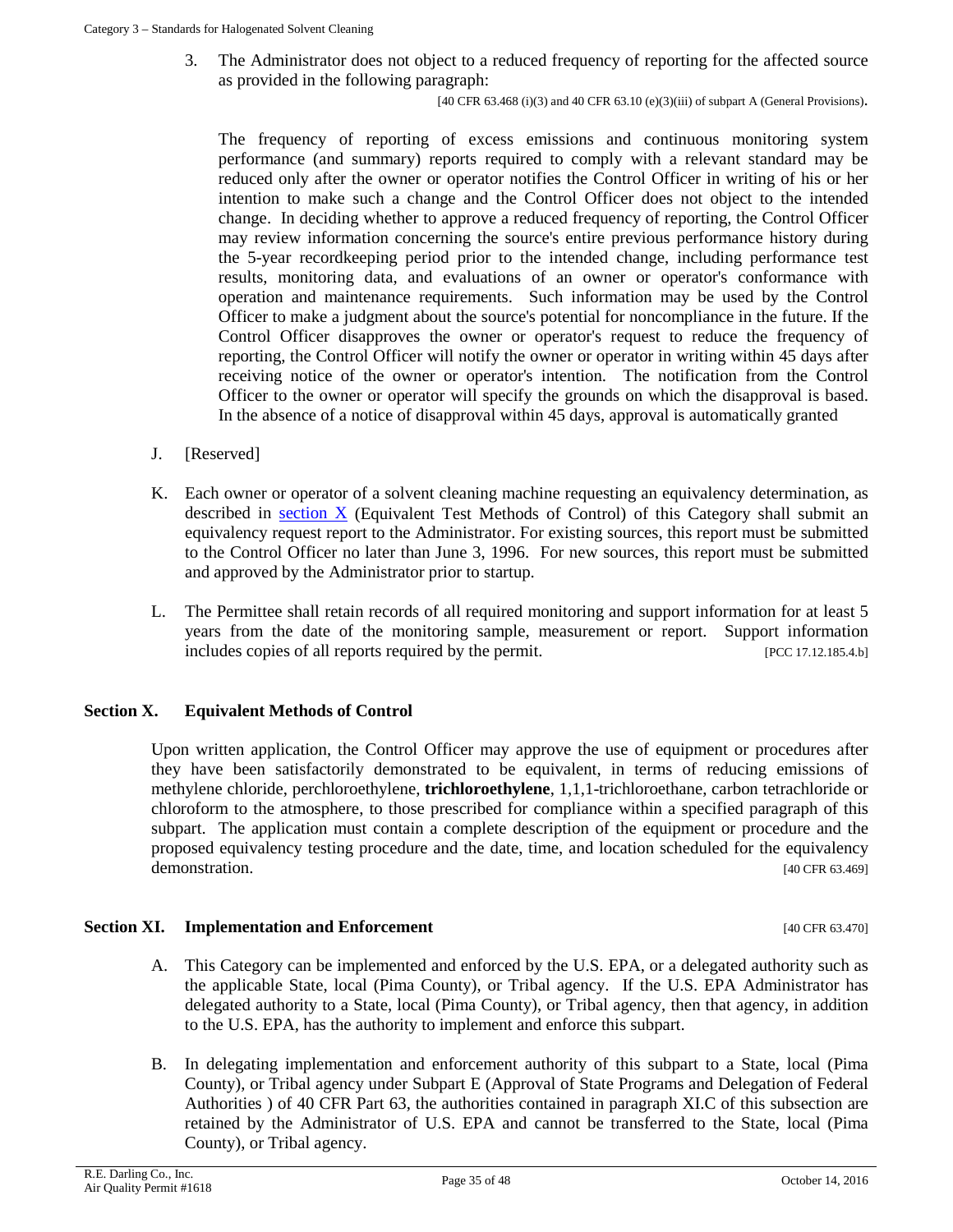- C. The authorities that cannot be delegated to State, local (Pima County), or Tribal agencies are as specified in paragraphs C.1 through 4 of this Section.
	- 1. Approval of alternatives to the requirements in section  $\Pi$ , and section [IV](#page-15-1) through section [V](#page-21-0) (except for the authorities in section  $\underline{IV.C.9}$ ) of this Category. Use the procedures in [section X](#page-34-0) (Equivalent Methods of Control) of this Category to request the use of alternative equipment or procedures.
	- 2. Approval of major alternatives to test methods under  $\S 63.7(e)(2)(ii)$  and [\(f\),](http://www.ecfr.gov/cgi-bin/text-idx?SID=79a217cb48663f974d3c4a2bc73ea7ee&mc=true&tpl=/ecfrbrowse/Title40/40cfr63_main_02.tpl) as defined in [§63.90,](http://www.ecfr.gov/cgi-bin/text-idx?SID=79a217cb48663f974d3c4a2bc73ea7ee&mc=true&tpl=/ecfrbrowse/Title40/40cfr63_main_02.tpl) and as required in this subpart.
	- 3. Approval of major alternatives to monitoring under  $\S 63.8(f)$ , as defined in  $\S 63.90$ , and as required in this subpart.
	- 4. Approval of major alternatives to recordkeeping and reporting under  $\S 63.10(f)$ , as defined in [§63.90,](http://www.ecfr.gov/cgi-bin/text-idx?SID=79a217cb48663f974d3c4a2bc73ea7ee&mc=true&tpl=/ecfrbrowse/Title40/40cfr63_main_02.tpl) and as required in this subpart.

### **Section XII. Facility-Wide Standards** [40 CFR 63.471]

Solvent cleaning machines used in the manufacture and maintenance of aerospace products are not subject to the facility wide standards of Subpart T of Part  $63$ . [40 CFR  $63.471(a)$ ]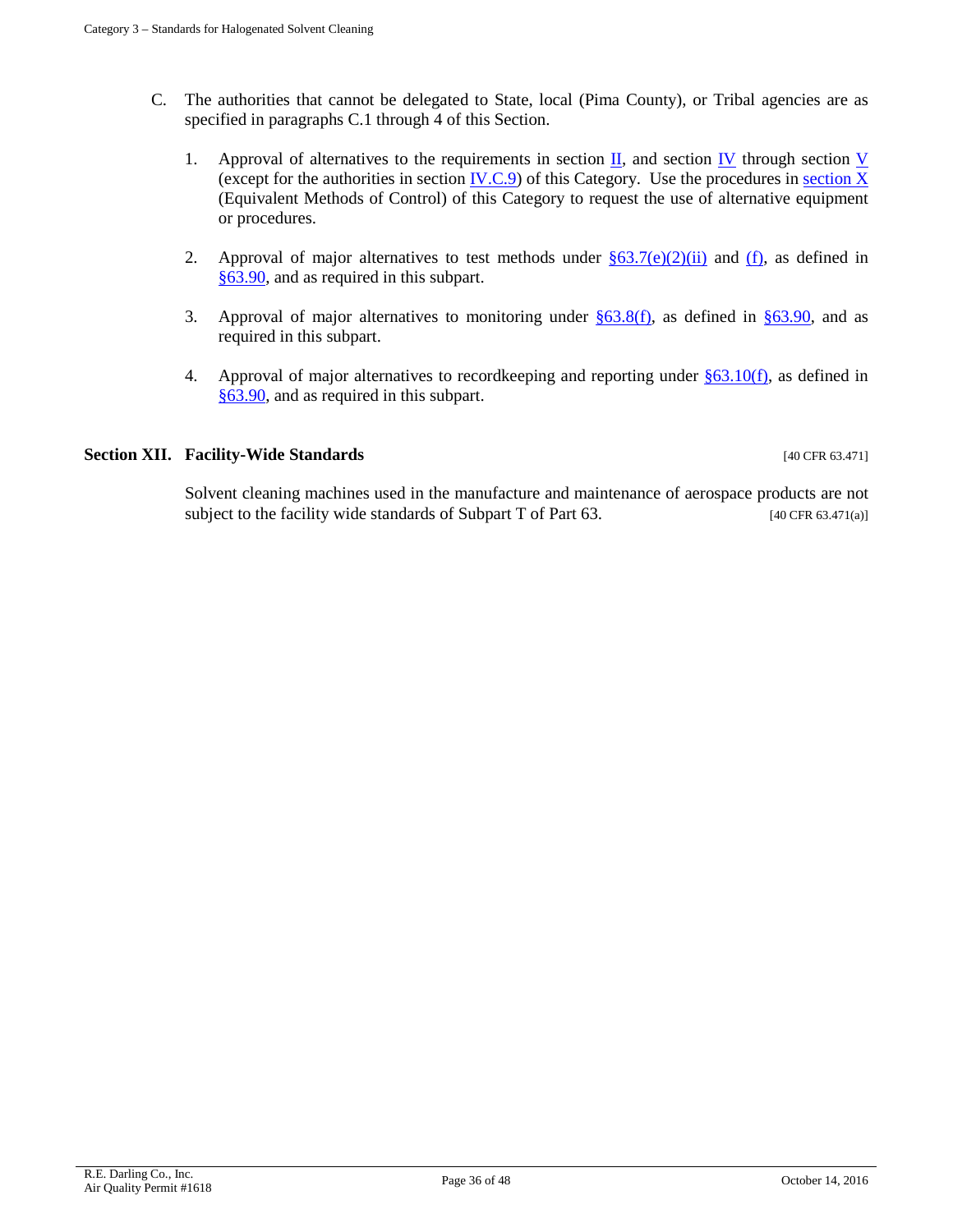# **Appendix A to Subpart T of Part 63**

## **Solvent Cleaning Procedures (Questions and Answers)**

- **1. What is the maximum allowable speed for parts entry and removal?**
	- 3.4 meters per minute (11 feet per minute).
- **2. How do you ensure that parts enter and exit the solvent cleaning machine at the speed required in the regulation?**
	- Program on computerized hoist monitors speed. or
	- Measure the time it takes the parts to travel a measured distance.
- **3. Identify the sources of air disturbances.**

Fans, Open doors, Open windows and Ventilation vents

- **4. What are the three operating modes?**
	- Idling, working and downtime
- **5. When can parts or parts baskets be removed from the solvent cleaning machine?**
	- When dripping stops
- **6. How must parts be oriented during cleaning?**
	- So that solvent drains from them freely.
- **7. During startup, what must be turned on first, the primary condenser or the sump heater?**
	- Primary condenser
- **8. During shutdown, what must be turned off first, the primary condenser or the sump heater?**
	- Sump heater
- **9. In what manner must solvent be added to and removed from the solvent cleaning machine?**
	- With leak proof couplings and with the end of the pipe in the solvent sump below the liquid solvent surface.
- **10. What must be done with waste solvent and still and sump bottoms?**
	- Store in closed container
- **11. What types of materials are prohibited from being cleaned in solvent cleaning machines using halogenated HAP solvents?**
	- Sponges, Fabrics or Paper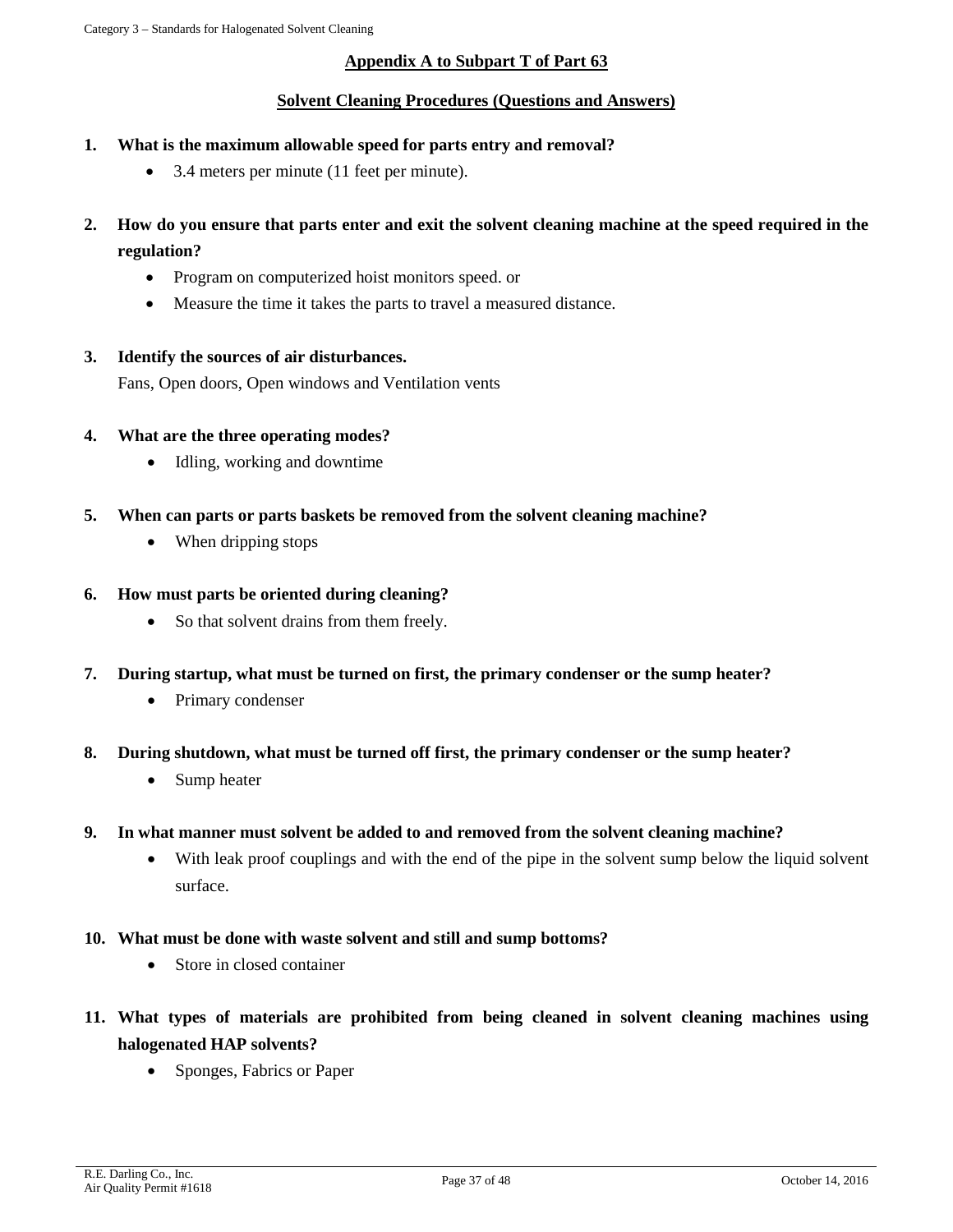# **CATEGORY 4**

#### **NEW AND EXISTING STATIONARY SOURCE PERFORMANCE STANDARDS FOR SURFACE COATING AND SOLVENT DEGREASING/CLEANING ACTIVITIES**

**Section I. Surface Coating and Solvent Degreasing/Cleaning Operations** [PCC 17.16.400.C]

#### **A. Spray Paint Operations**

1. The Permittee shall not conduct any spray paint operation without minimizing organic solvent emissions. Such operations, other than architectural coating and spot painting, shall be conducted in an enclosed area equipped with controls containing no less than ninety-six percent of the overspray. [PCC 17.16.400.C.1]

## **[Material Permit Condition]**

2. The Permittee is prohibited from or performing paint stripping operations that involve the use of methylene chloride (MeCl, CAS # 75092), and except for facility maintenance, the Permittee is prohibited from conducting any spray application of coatings that contain target Hazardous air Pollutants (HAP) to metal or plastic parts or products, without applying for a permit revision as provided in section V.A of this Category and submitting an Initial Notification in accordance with 40 CFR Part 63, Subpart HHHHHH to the Control Officer. For the purpose of this provision *" a target HAP containing coating"* means a spray applied coating that contains compounds of Chromium (Cr), Lead (Pb), Manganese (Mn), Nickel (Ni), or Cadmium (Cd) as defined in 40 CFR 63.11180.

[PCC 17.16.530.B.111, 40 CFR 63.11169, & 40 CFR 63.11180]

#### **B. Surface Coating Operations (includes spray paint operations)**

A facility engaged in the surface coating of miscellaneous metal parts and products may not operate a coating application system subject to section I.D of this Category that emits volatile organic compounds in excess of any of the following: [PCC 17.16.400.C.5]

- 1. 4.3 pounds per gallon (0.5 kilograms per liter) of coating, excluding water, delivered to a coating applicator that applies clear coatings.
- 2. 3.5 pounds per gallon (0.42 kilograms per liter) of coating, excluding water delivered to a coating applicator in a coating application system that is air dried or forced warm air dried at temperatures up to one hundred ninety-four degrees Fahrenheit (ninety degrees centigrade).
- 3. 3.5 pounds per gallon (0.42 kilograms per liter) of coating, excluding water, delivered to a coating applicator that applies extreme performance coatings.
- 4. 3.0 pounds per gallon (0.36 kilograms per liter) of coating, excluding water, delivered to a coating applicator for all other coatings and coating application systems.
- 5. If more than one emission limitation in section I.D.2 of this Category applies to a specific coating, then the least stringent emission limitation shall be applied.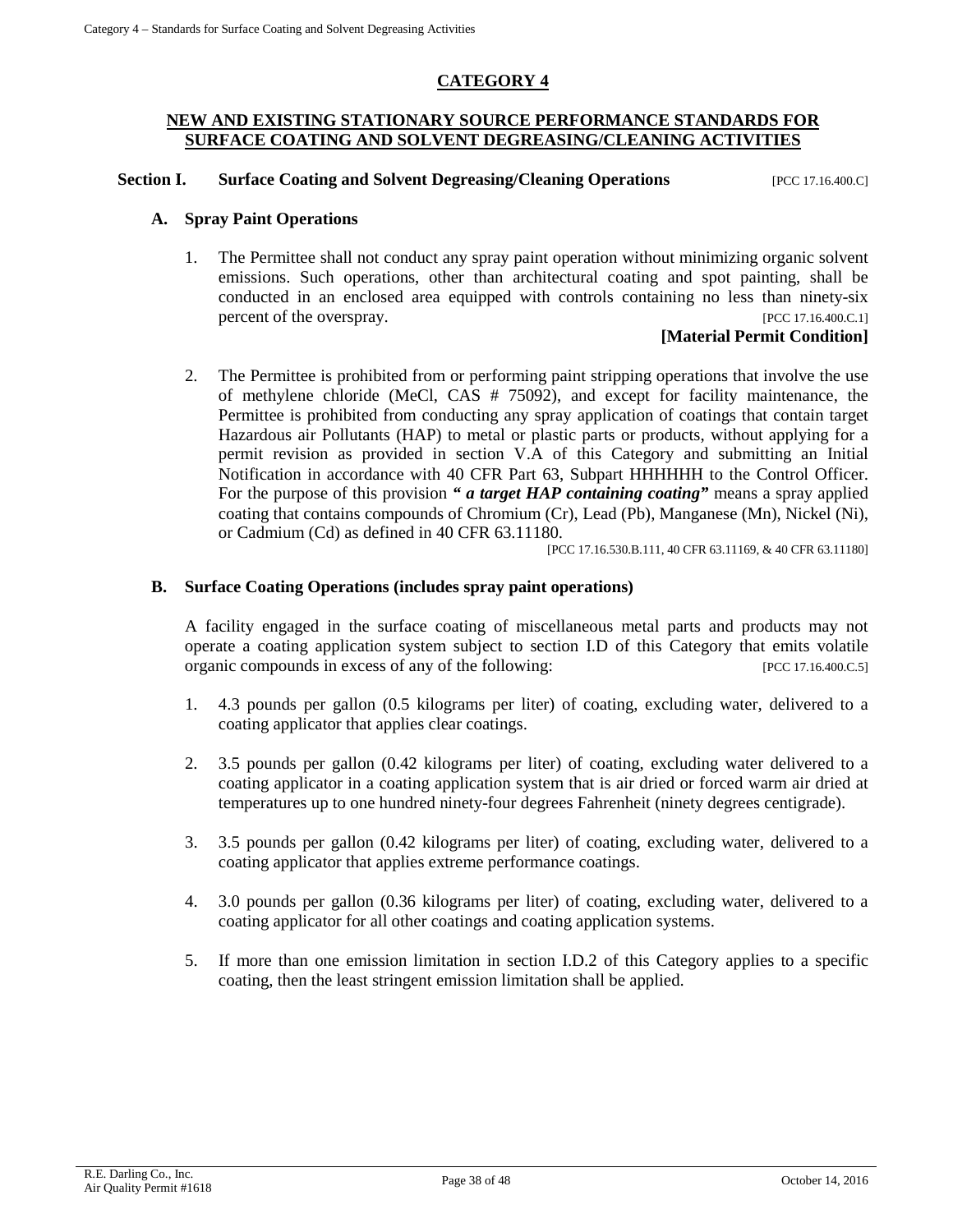# **C. Solvent Degreasing/Cleaning Operations**

Solvent degreasing and cleaning operations shall comply with the general materials handling standards in section I.B of Category 2. In addition, all VOC emissions from solvent washings shall be considered in the emission limitations in section I.D.2 of this Category, unless the solvent is directed into containers that prevent evaporation into the atmosphere. For the purpose of this provision, Solvent degreasing or cleaning shall mean "the removal of loosely held uncured adhesives, uncured ink, uncured coatings and contaminants which include dirt, soil, and grease from parts, products, tools, machinery, equipment, and general work areas using a solvent that contains two percent by weight of any regulated air pollutant." [PCC 17.16.400.A &17.16.400.C.7]

# **D. Architectural Coating Operations**

- 1. The Permittee shall not do either of the following: [PCC 17.16.400.C.2]
	- a. Employ, apply, evaporate or dry any architectural coating containing photochemically reactive solvents for industrial or commercial purposes; or
	- b. Thin or dilute any architectural coating with a photochemically reactive solvent.
- 2. For purposes of section I.D.4 of this Category, a photochemically reactive solvent shall be any solvent with an aggregate of more than twenty percent of its total volume composed of the chemical compounds classified in section I.D.4.b.i through iii of this Category, or which exceeds any of the following percentage composition limitations, referred to the total volume of solvent: [PCC 17.16.400.C.3]
	- a. A combination of the following types of compounds having an olefinic or cyclo-olefinic type of unsaturation-hydrocarbons, alcohols, aldehydes, esters, ethers, or ketones: five percent.
	- b. A combination of aromatic compounds with eight or more carbon atoms to the molecule, except ethylbenzene: eight percent.
	- c. A combination of ethylbenzene, ketones having branched hydrocarbon structures, trichloroethylene or toluene: twenty percent.
- 3. Whenever any organic solvent or any constituent of an organic solvent may be classified from its chemical structure into more than one of the groups of organic compounds described in section I.D.4.b.i through iii of this Category, it shall be considered to be a member of the group having the least allowable percent of the total volume of solvents. [PCC 17.16.400.C.4]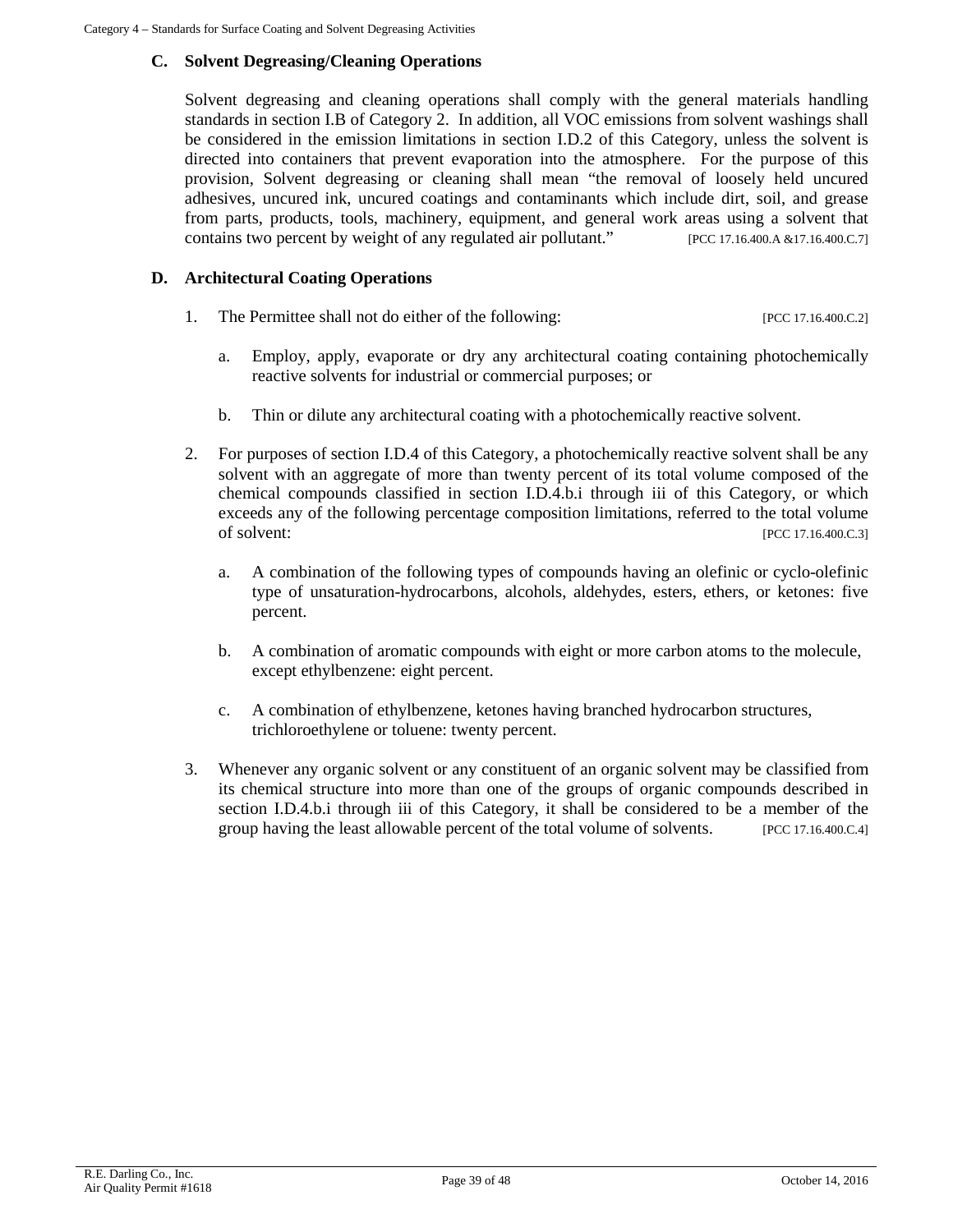#### **E. Synthetic Minor Limitation**

The Permittee shall not use more than the following totals of product/constituent per year in the facility wide processes combined per 12-month period. [PCC 17.12.190.B]

| <b>Product/Constituent</b> | Use $(lbs/yr)$ | Use $(gal/yr)$ |
|----------------------------|----------------|----------------|
| Chemlock 205               | 1300           | 162.5          |
| Chemlock 234B(NW)          | 2270           | 253.6          |
| Chemlock 234X(NW)          | 5400           | 675            |
| Chemlock 238 (NW)          | 1300           | 162.5          |
| Chemlock 607               | 1670           | 241.0          |
| Chemglaze Z001             | 20             | 2.6            |
| Chemlock 402               | 20             | 2.0            |
| Methanol                   | 2500           | 378.2          |
| Toluene                    | 6900           | 950.4          |
| Xylene                     | 278            | 34.8           |

| $m_{\rm v}$ por $12$ moment perfour |  |                                                                | $ 1 \cup 1 \cup 1 \cup 2 \cup 1 \cup 3 $ |
|-------------------------------------|--|----------------------------------------------------------------|------------------------------------------|
|                                     |  | [Voluntarily Accepted Condition and Material Permit Condition] |                                          |

#### **F. Monitoring Procedures**

The Permittee shall demonstrate compliance with the synthetic minor limitation (product usage limitation) requirement in section I.E of this Category by recording (within 10 days of the end of the month) the following:

- a. The inventory/usage of product/constituent used each month.
- b. Yearly totals of product/constituent used for the most recent 12-consecutive month period. This shall be kept by adding the totals from section I.E (above) to the record of the previous 11 consecutive months.

#### **Section II. Abrasive Blasting Operations** [PCC 17.16.100.D]

Emissions from a sandblasting or other abrasive blasting operation shall be effectively controlled by applying water to suppress visible emissions (wet blasting), enclosing the operation, or use of other equivalently effective controls.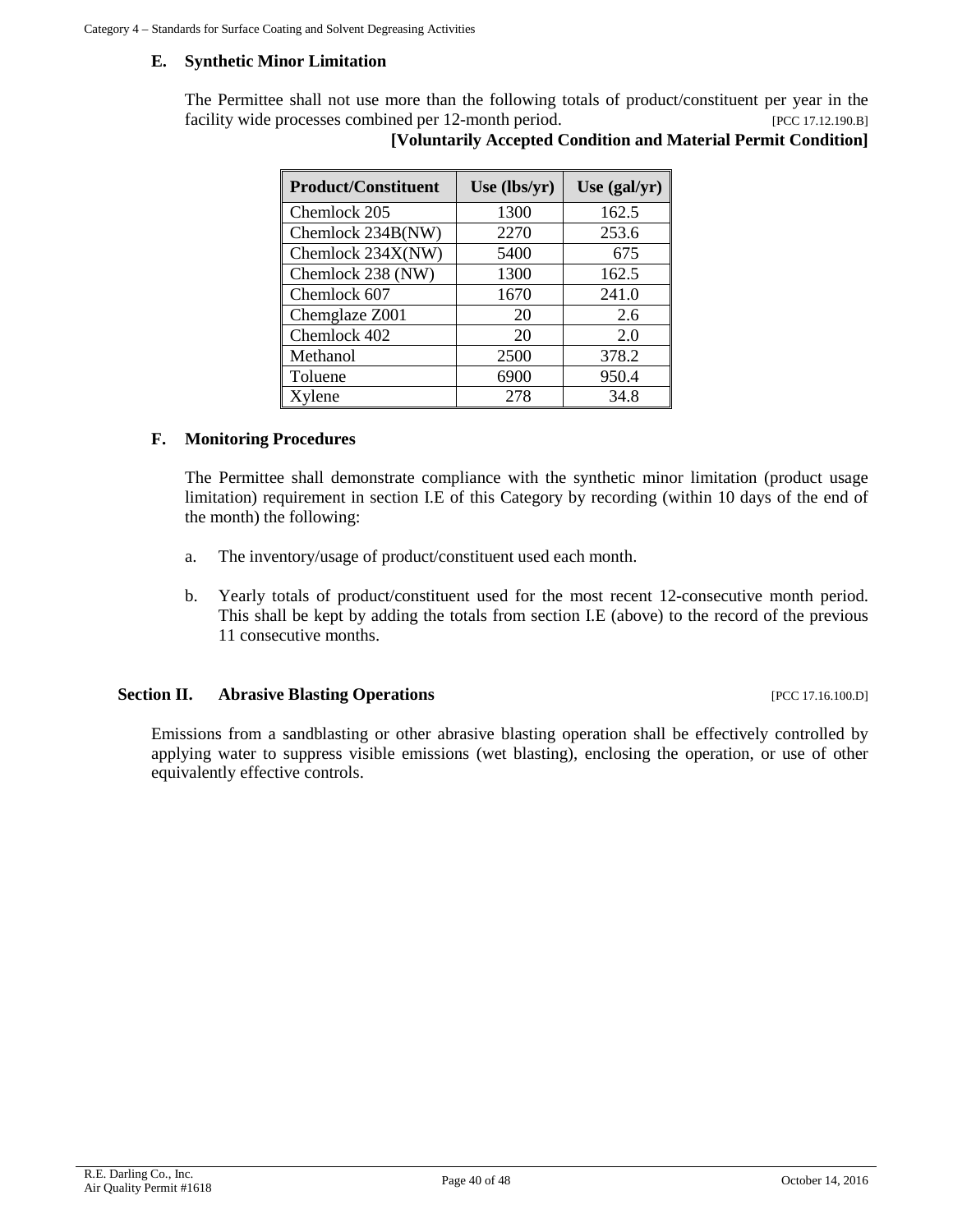Comply with the testing requirements in section VI. of [Category](#page-6-0) 2 of this permit.

R.E. Darling Co., Inc. R.E. Darling Co., Inc.<br>Air Quality Permit #1618 Page 41 of 48 Page 41 of 48 October 14, 2016

# **CATEGORY 5**

# **FOSSIL FUEL FIRED INDUSTRIAL AND COMMERCIAL EQUIPMENT (BOILERS and HEATERS)**

The provisions of this Category are applicable to boilers, heaters, and other fuel fired equipment identified on the equipment list in Table 1 of Attachment 2. In addition to the following provisions, the general provisions of 40 CFR Part 60 and 63, Subpart A apply to affected steam generating units (boilers) as applicable. All Provisions of this Category are locally enforceable unless otherwise noted. [PCC 17.16.010.B]

# **Section I. • EMISSION LIMITATIONS AND STANDARDS** [PCC 17.12.185.A.2]

# **A. Fuel Limitations**

The Permittee shall burn only the following fuels in each boiler, heater, or other fuel fired equipment listed in Table 1 of Attachment 2, subject to the following limitations:

[PCC 17.12.190.B & PCC 17.12.350.A.3.a]] **[Material Permit Conditions]**

#### **1. Natural Gas**

a. There are no operating hours or fuel limitations for equipment, boilers or heaters when burning natural gas. For the purpose of this permit, *Natural gas* means: A naturally occurring mixture of hydrocarbon and non-hydrocarbon gases found in geologic formations beneath the earth's surface, of which the principal constituent is methane; or liquefied petroleum gas, as defined by the American Society for Testing and Materials in ASTM D1835; or a mixture of hydrocarbons that maintains a gaseous state at ISO conditions (*i.e.,* a temperature of 288 Kelvin, a relative humidity of 60 percent, and a pressure of 101.3 kilopascals), additionally, natural gas must either be composed of at least 70 percent methane by volume or have a gross calorific value between 35 and 41 megajoules (MJ) per dry standard cubic meter (950 and 1,100 Btu per dry standard cubic foot); or propane or propane-derived synthetic natural gas. *Propane* means a colorless gas derived from petroleum and natural gas, with the molecular structure  $C_3H_8$ . [40 CFR 63.11237]

#### **B. Opacity Standard**

Boilers, heaters, and other fuel fired equipment listed in Table 1 of Attachment 2 shall not exceed the facility wide opacity standards in section I.E of [Category 2.](#page-6-0) [PCC 17.16.165, PCC 17.16.130.B]

#### **Section II. MONITORING AND RECORDKEEPING REQUIREMENTS** [PCC 17.12.185.A.3]

Follow the monitoring and recordkeeping requirements in sections II and III. of [Category](#page-6-0) 2.

# **Section III. REPORTING REQUIREMENTS** [PCC 17.12.185.A.5]

Follow the reporting requirements in sections IV.A through C of [Category](#page-6-0) 2.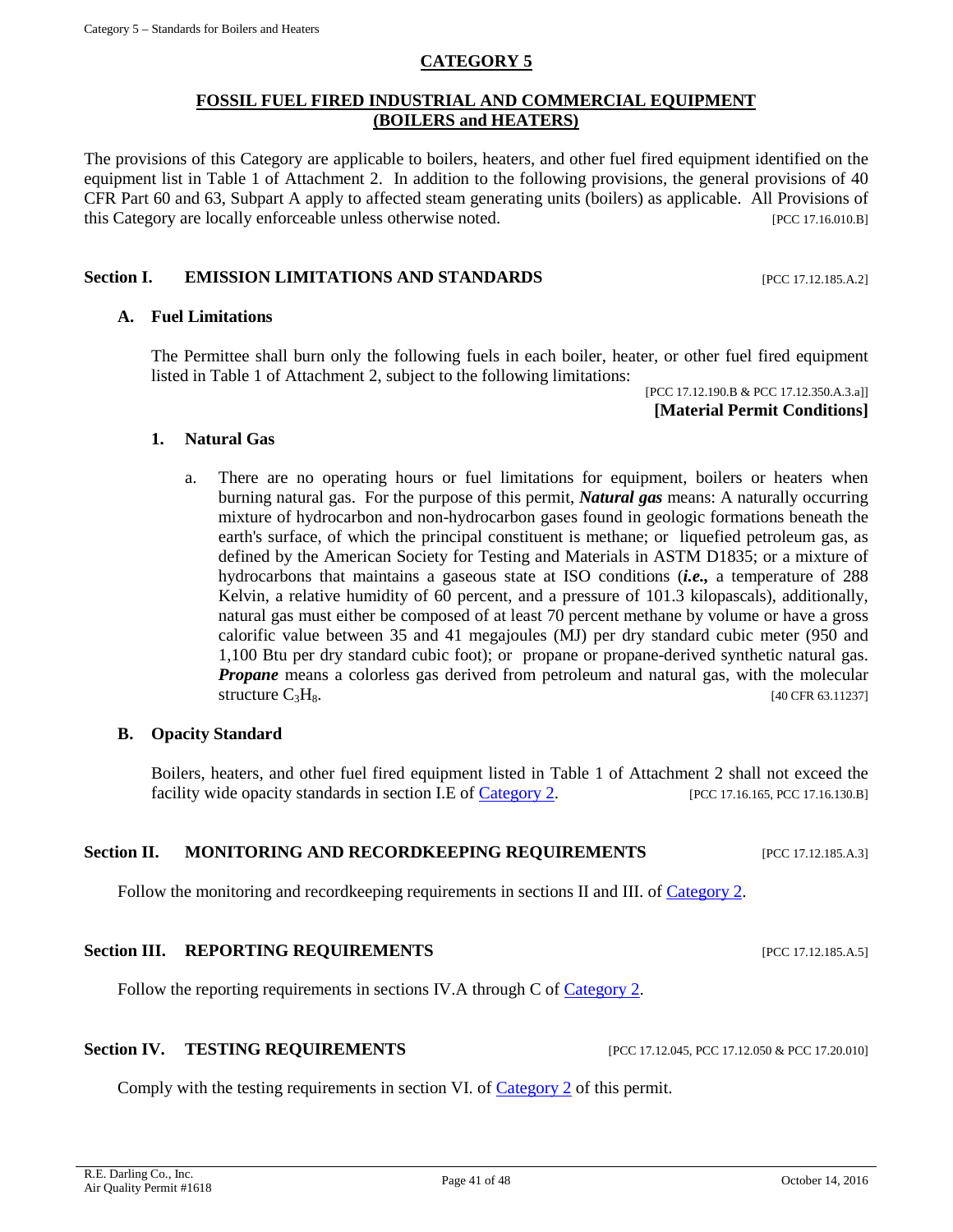# **CATEGORY 6**

#### **SPECIFIC APPLICABILITY PROVISIONS**

#### **Section I. Permitted Facility Sources**

The Specific Conditions in this permit apply to the following source categories, affected facilities, equipment, emission sources, installations, activities and operations at the facility.

#### **A. Facility-Wide Operations**

Except as provided in I.E of this Category, the following provisions apply to facility-wide operations [\(Category 2\)](#page-6-0) and to all sources of air contaminants operating at the facility: Voluntary Limitations, general control standards, materials handling standards, odor limiting standard, opacity standards, visibility limiting standard, and asbestos requirements for demolition and renovation activities.

[PCC 17.12.475, PCC 17.16.010., PCC 17.16.020 thru 050, PCC 17.16.400.A, & PCC 17.16.430.F]

# **[Locally Enforceable Conditions]**

#### **B. Fossil-Fuel Fired Industrial and Commercial Equipment (Boilers and Heaters)**

- 1. This Category applies to existing industrial and commercial installations which are less than seventy-three megawatts capacity (two hundred fifty million British thermal units per hour); but in the aggregate on any premises are rated at greater than five hundred thousand British thermal units per hour (0.146 megawatts); and in which fuel is burned for the primary purpose of producing steam, hot water, hot air or other liquids, gases or solids and in the course of doing so the products of combustion do not come into direct contact with process materials.
- 

2. Voluntary Requirements **[PCC 17.12.190.B] [Voluntary and Material Permit Conditions]**

- a. Applicable boilers identified in Table 1 of Attachment 2 that comply with [Category 2](#page-6-0) of this permit shall be considered to be compliant with the applicable requirements PCC 17.16.165.  $[40 \text{ CFR } 60.42 \text{c(d)}, 40 \text{ CFR } 60.43 \text{c(e)}(4), \& 40 \text{ CFR } 60.48 \text{(g)} \& \text{PCC } 17.16.165]$
- b. Should the Permittee desire to fire fuels in a boiler that do not meet the fuel limitations in Section 3 of this permit, the Permittee shall submit a significant revision in accordance with V.A of Section 2 of this permit.

[40 CFR 60.43c(e)(1), 40 CFR 63.1194(d), 40 CFR 63.11201(a), & Table 2, to NESHAP Subpart JJJJJJ]

## **C. Local (New and Existing) Stationary Source Performance Standards**

Local performance standards apply to the following facilities or operations: Fossil fuel fired industrial and commercial equipment, each internal combustion engine, and each unclassified source.

[PCC 17.12.185.A.2, PCC 17.16.165, PCC 17.16.340, & PCC 17.16.430] **[Locally Enforceable Conditions]**

## **D. Exempt Sources**

The Specific Conditions contained in this air quality permit shall not apply to motor vehicles, agricultural vehicles, or agricultural equipment used in normal farm operations, unless their operation without a permit would result in a violation of the Act. [PCC 17.12.140.C.3]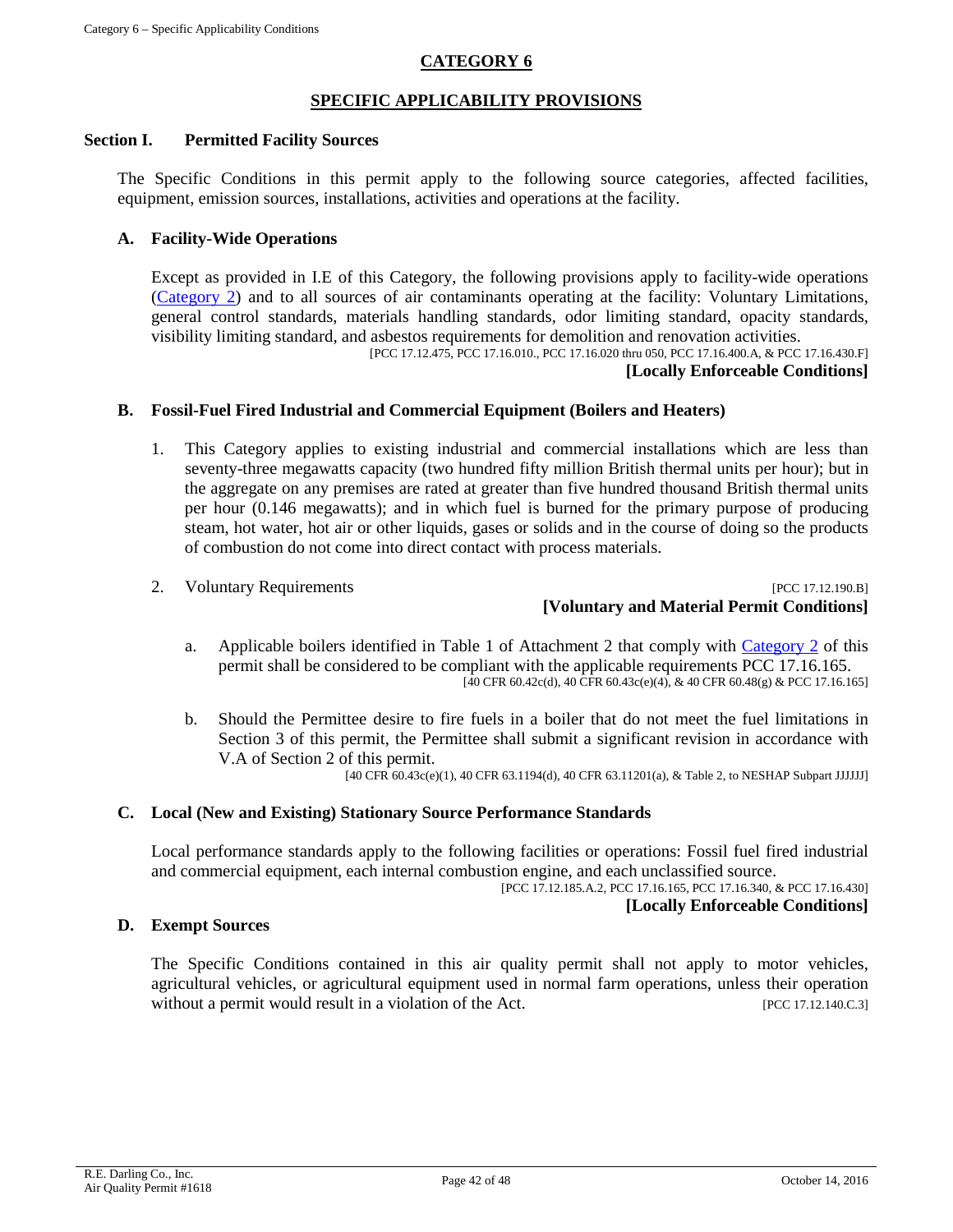#### **GENERAL CONDITIONS**

#### **I. COMPLIANCE WITH PERMIT CONDITIONS** [PCC 17.12.185.A.7.a & b]

- A. The Permittee shall comply with all conditions of this permit including all applicable requirements of Arizona air quality statutes and the air quality rules. Any permit noncompliance constitutes a violation of the Arizona Revised Statutes and is grounds for enforcement action; for permit termination, revocation and reissuance, or revision; or for denial of a permit renewal application. In addition, noncompliance with any federally enforceable requirement constitutes a violation of the Clean Air Act.
- B. The Permittee shall report to the Control Officer any emissions in excess of the limits established by this permit. The report shall be in 2 parts as specified below: [PCC 17.12.185.A.5 & PCC 17.12.040]
	- 1. Notification by telephone or facsimile within 24 hours of the time the Permittee first learned of the occurrence of excess emission that includes all available information from 17.12.040.B. The number to report excess emissions is **520-724-7400.** The facsimile number is **520-838-7432.**
	- 2. Detailed written notification by submission of an excess emissions report within 72 hours of the notification under I.B.1 above. **Send to PDEQ 33 N. Stone Avenue, Suite 700, Tucson, Arizona 85701.**
- C. It shall not be a defense for a Permittee in an enforcement action that it would have been necessary to halt or reduce the permitted activity in order to maintain compliance with the conditions of this permit.
- D. The permit does not convey any property rights of any sort, or any exclusive privilege to the permit holder.
- E. The Permittee shall pay fees to the Control Officer pursuant to PCC 17.12.520.

[PCC 17.12.185.A.9 & PCC 17.12.520]

## **II. PERMIT REVISION, REOPENING, REVOCATION AND REISSUANCE, OR TERMINATION FOR CAUSE [PCC 17.12.185.A.7.c]**

The permit may be revised, reopened, revoked and reissued, or terminated for cause pursuant to PCC 17.12.270. The filing of a request by the Permittee for a permit revision, revocation and reissuance, or termination; or of a notification of planned changes or anticipated noncompliance does not stay any permit condition.

#### **III. DUTY TO PROVIDE INFORMATION** [PCC 17.12.165.G & PCC 17.12.185.A.7.e]

- A. The Permittee shall furnish to the Control Officer, within a reasonable time, any information that the Control Officer may request in writing to determine whether cause exists for revising, revoking and reissuing, or terminating the permit or to determine compliance with the permit. Upon request, the Permittee shall also furnish to the Control Officer copies of records required to be kept by the permit. For information claimed to be confidential, the Permittee shall furnish a copy of such records to the Control Officer along with a claim of confidentiality.
- B. If the Permittee has failed to submit any relevant facts or if the Permittee has submitted incorrect information in the permit application, the Permittee shall, upon becoming aware of such failure or incorrect submittal, promptly submit such supplementary facts or corrected information.

# **IV. SEVERABILITY CLAUSE INCLUSE INCLUSE INCLUSE INCLUSION**

The provisions of this permit are severable. If any provision of this permit is held invalid, the remainder of this permit shall not be affected thereby.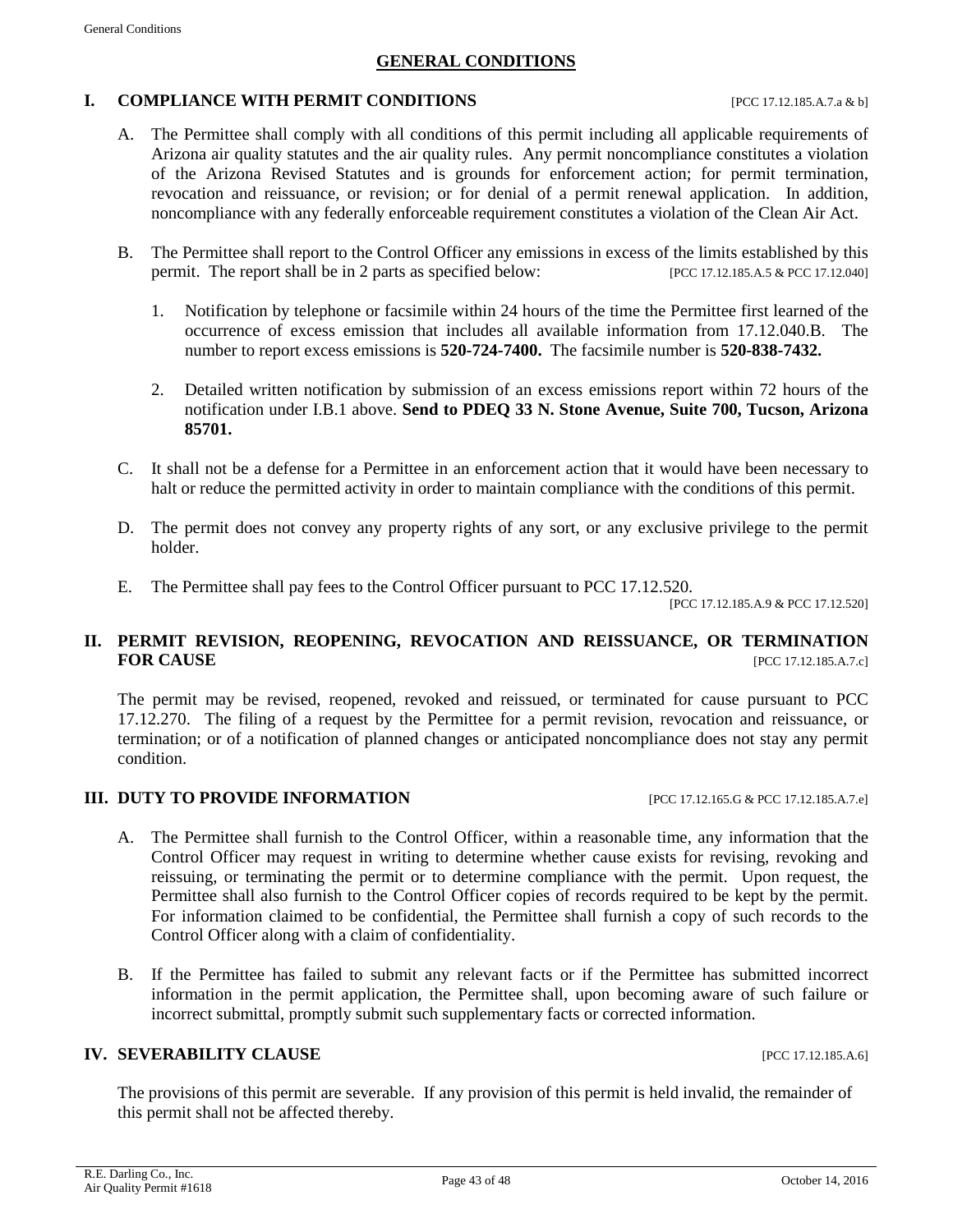# **ATTACHMENT 1**

# **APPLICABLE REGULATIONS**

## **Requirements Specifically Identified as Applicable:**

#### Code of Federal Regulations, Title 40 Part 60

Subpart A: General Provisions.

60.7(a)(1), 60.7(a)(3), 60.7(a)(4), 60.7(b), 60.7(f), 60.7(f)(3), 60.8(a), 60.8(b), 60.8(c), 60.8(d), 60.8(e), 60.8(f), 60.11(d), 60.11(g), 60.12, and 60.15

#### Code of Federal Regulations, Title 40 Part 63

Subpart T National Emission Standards for Halogenated Solvent Cleaning Appendix A to Subpart T of Part 63 – Test of Solvent Cleaning Procedures

#### **40 CFR, Part 63 Standards of Performance for New Stationary Sources**

| Subpart A  | <b>General Provisions</b>                     |
|------------|-----------------------------------------------|
| Appendix A | <b>Test Methods</b>                           |
| Appendix B | General Provisions Applicability to Subpart T |

### **Pima County Code Title 17, Chapter 17.12 – Permits and Permit Revisions**

#### **Article I – General Provisions**

| 17.12.010 | <b>Statutory Authority</b>                            |
|-----------|-------------------------------------------------------|
| 17.12.020 | Planning, Constructing, or Operating Without a Permit |
| 17.12.040 | Reporting requirements                                |
| 17.12.045 | Test methods and procedures                           |
| 17.12.050 | Performance tests                                     |
| 17.12.080 | Permit Display or Posting                             |

# **Article II – Individual Source Permits**

| 17.12.165 | Permit application processing procedures for Class II and Class III permits                |
|-----------|--------------------------------------------------------------------------------------------|
| 17.12.185 | Permit contents for Class II and Class III permits                                         |
| 17.12.190 | Permits containing synthetic emission limitations and standards                            |
| 17.12.235 | Facility Changes that require a permit revision                                            |
| 17.12.240 | Procedures for certain changes that do not require a permit revision Class II or Class III |
| 17.12.255 | <b>Minor Permit Revision</b>                                                               |
| 17.12.260 | <b>Significant Permit Revision</b>                                                         |
| 17.12.270 | Permit Reopenings – Revocation and reissuance – Termination                                |
| 17.12.350 | Material permit condition                                                                  |

#### **Article VI – Individual Source Permits**

17.12.520 Fees related to Class II and Class III permits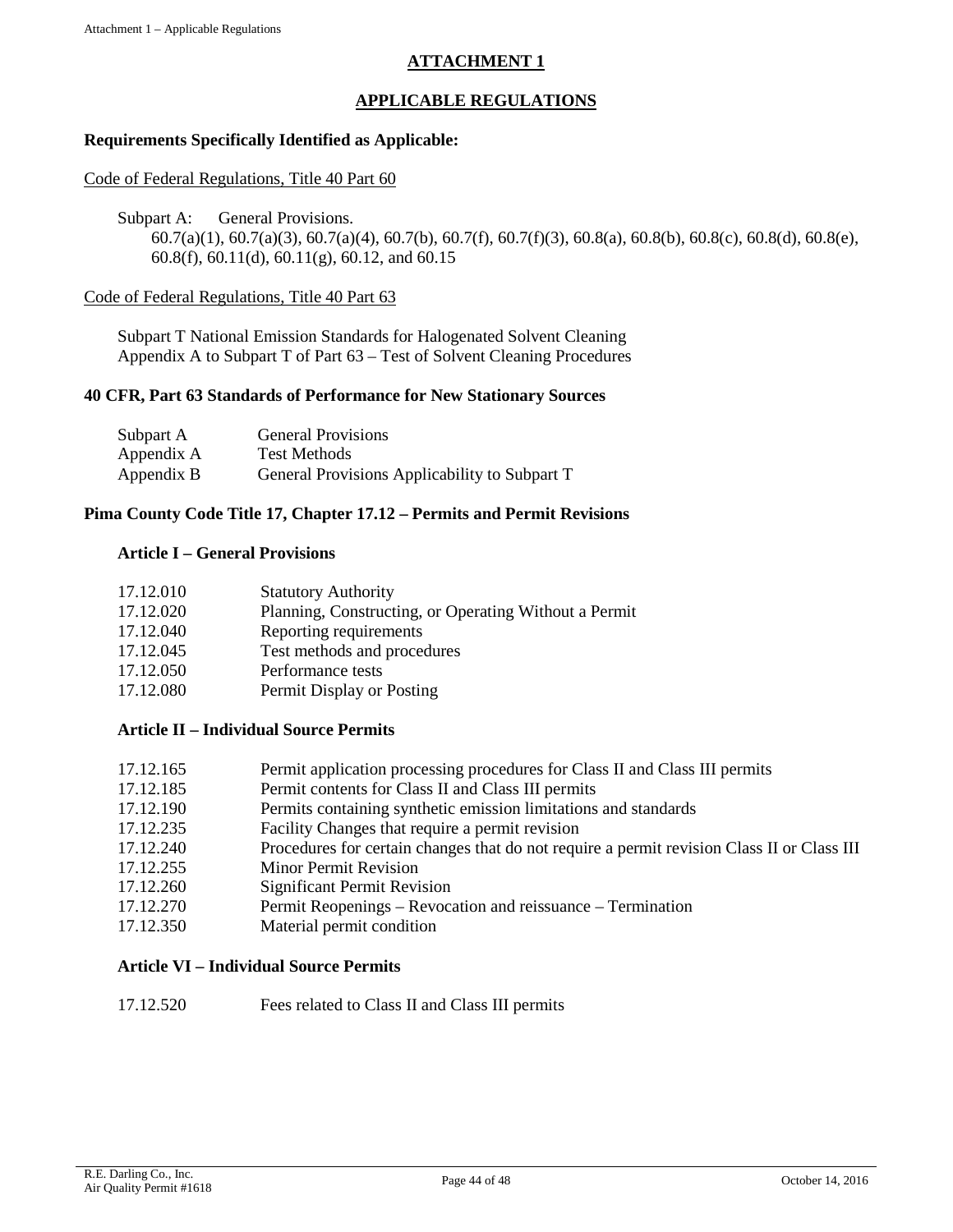## **Pima County Code Title 17, Chapter 17.16 – Emission Limiting Standards**

#### **Article I – General Provisions**

| 17.16.010 | Local rules and standards; Applicability of more than one standard |
|-----------|--------------------------------------------------------------------|
| 17.16.020 | Noncompliance with applicable standards                            |
| 17.16.030 | Odor limiting standards                                            |

#### **Article II – Visible Emission Standards**

| 17.16.040 | Standards and applicability (includes NESHAP) |
|-----------|-----------------------------------------------|
| 17.16.050 | Visibility limiting standard                  |

#### **Article IV – New and Existing Stationary Source Performance Standards**

| 17.16.130 | Applicability                                                                  |
|-----------|--------------------------------------------------------------------------------|
| 17.16.165 | Standards of performance for fossil-fuel fired industrial commercial equipment |
| 17.16.340 | Standards of performance for stationary rotating machinery                     |
| 17.16.430 | Standards of performance for unclassified sources                              |

# **Pima County Code Title 17, Chapter 17.20 – Emissions Source Testing and Monitoring**

| 17.20.010 | Source sampling, monitoring and testing |
|-----------|-----------------------------------------|
| 17.20.040 | Concealment of emissions                |

#### **Pima County Code Title 17, Chapter 17.24:**

| 17.24.020<br>Record keeping for compliance determination |
|----------------------------------------------------------|
|----------------------------------------------------------|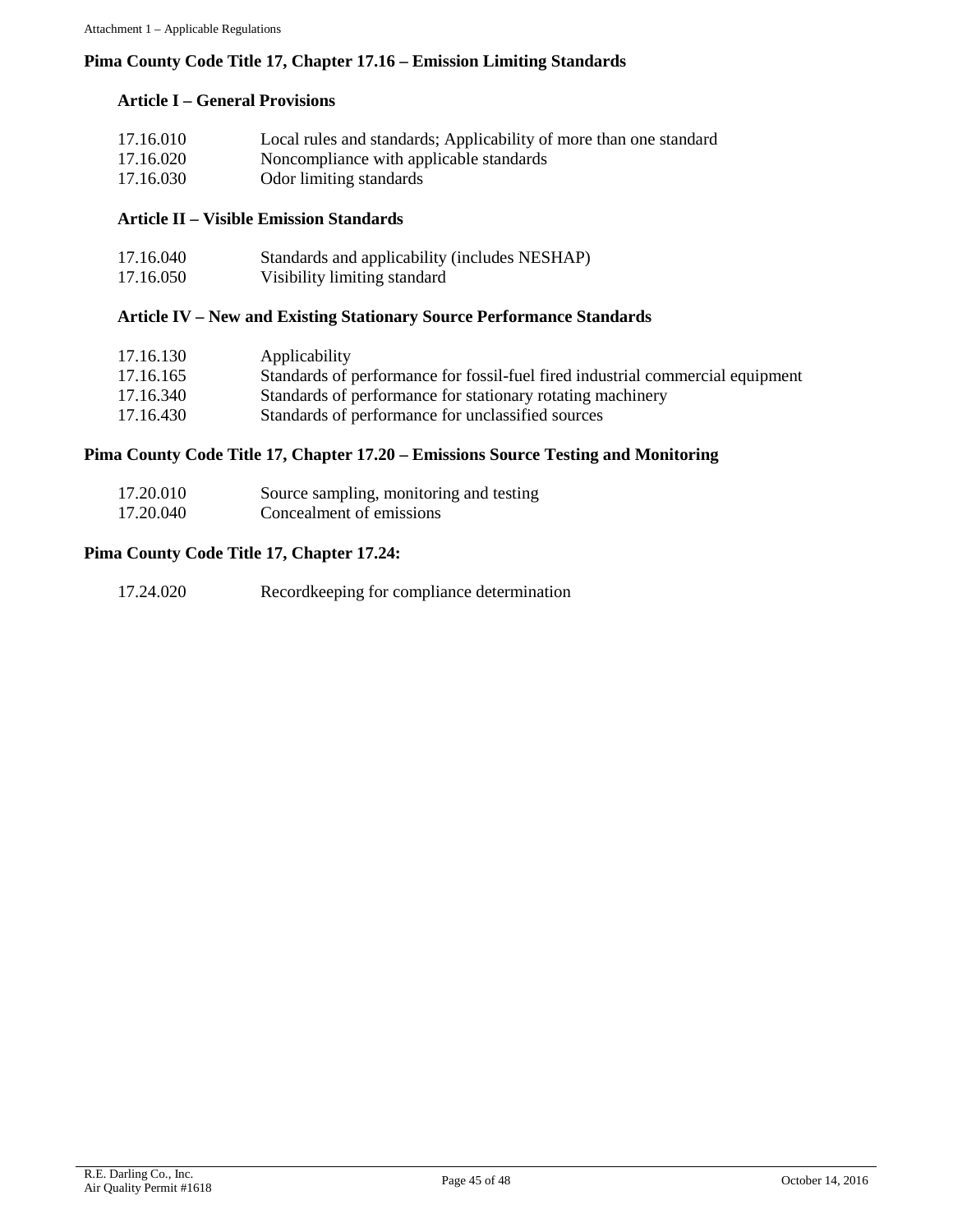# **ATTACHMENT 2**

# **EQUIPMENT LIST**

**Table 1 – Boilers, Heaters, & Other Fuel Fired Equipment (ref. Category 5)**

|                    | <b>MFR/Model</b> | <b>Serial Number/</b> | <b>Maximum</b>    | Date       | <b>Date</b>      | <b>Allowable Fuels</b><br>and Annual Limits |                      | Applicability <sup>1</sup> |                                 |
|--------------------|------------------|-----------------------|-------------------|------------|------------------|---------------------------------------------|----------------------|----------------------------|---------------------------------|
| <b>Description</b> | <b>Model</b>     | <b>Unique ID</b>      | Rated<br>Capacity | -of        | <b>Installed</b> | <b>Natural Gas</b>                          | <b>Fuel Oil</b>      | <b>NSPS</b>                | <b>NESHAP</b>                   |
|                    |                  |                       | <b>BTU</b>        | <b>MFR</b> |                  | (MMcf, hours, CF)                           | (Gallons, hours, CF) | <b>Subpart</b><br>Dc       | <b>Subpart</b><br><b>JJJJJJ</b> |
| <b>Boiler</b>      | Parker 40 HP     | 28524                 | 1,680,000         | 1983       | 1983             | Unlimited                                   | N/A                  | N/A                        | N/A                             |
| <b>Boiler</b>      | Parker 70 HP     | 26543                 | 1,940,000         | 1981       | 1981             | Unlimited                                   | N/A                  | N/A                        | N/A                             |
| <b>Boiler</b>      | Parker 75 HP     | 49158                 | 3,150,000         | 1998       | 1998             | Unlimited                                   | N/A                  | N/A                        | N/A                             |
| Evaporator         | Encon $N33V1-18$ | 37497                 | 220,000           | 2015       | 2016             | Unlimited                                   | N/A                  | N/A                        | N/A                             |
| Oven               | Wisconsin        | 47670298              | 700,000           | N/A        | N/A              | Unlimited                                   | N/A                  | N/A                        | N/A                             |

# **Table 2 – (ref. Category 5)**

| <b>Description</b>                           | <b>Serial Number / Mfg Yr</b> | Capacity   |
|----------------------------------------------|-------------------------------|------------|
| <b>Rubber Mixing Operation</b>               | N/A                           | N/A        |
| Vapor Engineering Degreaser                  | <b>BACT 96X</b>               | 90 Gallons |
| Vapor Engineering Still                      | E15                           | 30 Gallons |
| <b>AAF Dust Collector</b>                    | OP03-0018                     | N/A        |
| <b>AAF Dust Collector</b>                    | CP110011                      | N/A        |
| Rees Bag House on Sand Blaster               | N/A                           | N/A        |
| Farr Dust Collector                          | 9212J0                        | N/A        |
| Impco Bag House                              | 730917-1                      | N/A        |
| 2 Grit Blast Cabinets                        | N/A                           | N/A        |
| <b>Grit Blast Cabinet</b>                    | N/A                           | N/A        |
| Grit Blast Unit (Self-Contained)             | N/A                           | N/A        |
| Delta Degreaser                              | D7001                         | 60 Gallons |
| Delta Degreaser Still                        | D8085                         | 1 Gallon   |
| Solvent/Buffing room (Vented Outside)        | N/A                           | N/A        |
| $2nd$ Solvent/ Buffing room (Vented Outside) | N/A                           | N/A        |

<sup>1</sup> The Permittee must submit a significant permit revision and meet applicable NESHAP subpart JJJJJJ work practices (tune-ups), notification, and reporting requirements for boilers that switch to fuel oil use and become subject to the Subpart JJJJJJ in the oil firing subcategory as defined in 40 CFR 63.11237.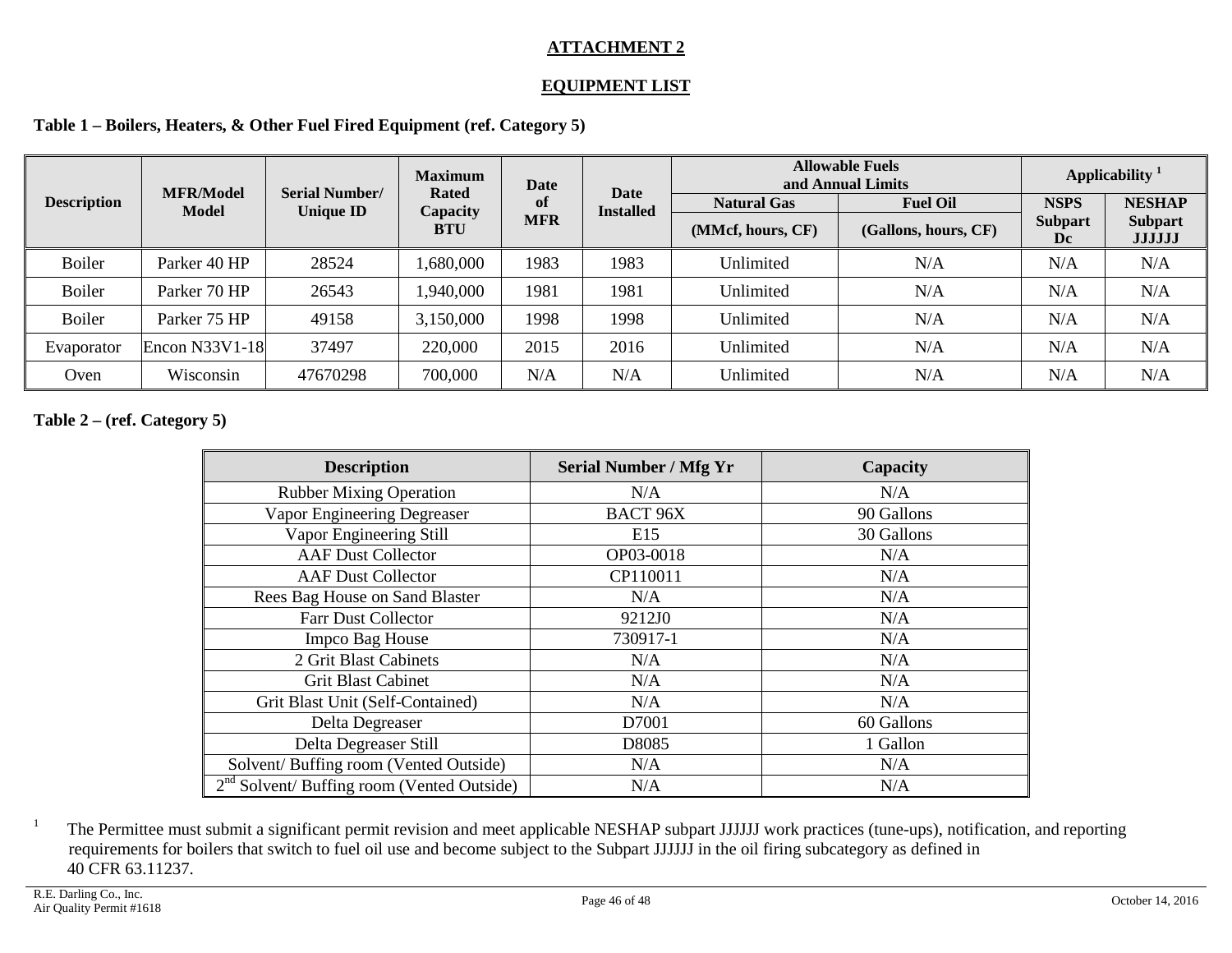# **ATTACHMENT 3**

# **INSIGNIFICANT ACTIVITIES**

The following equipment or operations have been determined by the control officer, because of their size or production rate, to be de minimus emission sources and insignificant or trivial activities in accordance with PCC 17.04.340.A.(114)

| <b>Description</b>                                                                                                                                                                                                                                                                                                                                                                                                                                                                                                                                                                                                                                                                                             | <b>Maximum Rated</b><br>Capacity | <b>Fuels</b><br><b>Used</b> |
|----------------------------------------------------------------------------------------------------------------------------------------------------------------------------------------------------------------------------------------------------------------------------------------------------------------------------------------------------------------------------------------------------------------------------------------------------------------------------------------------------------------------------------------------------------------------------------------------------------------------------------------------------------------------------------------------------------------|----------------------------------|-----------------------------|
| Landscaping, building maintenance, or janitorial services.                                                                                                                                                                                                                                                                                                                                                                                                                                                                                                                                                                                                                                                     |                                  |                             |
| Gasoline storage tanks; provided such storage tanks are equipped with a<br>submerged filling device, or acceptable equivalent, for the control of<br>hydrocarbon emissions in accordance with PCC 17.16.230.B.                                                                                                                                                                                                                                                                                                                                                                                                                                                                                                 | $\leq 10,000$ gallons            | Gasoline                    |
| Diesel or Fuel Oil Storage Tanks.                                                                                                                                                                                                                                                                                                                                                                                                                                                                                                                                                                                                                                                                              | $\leq$ 40,000 gallons each       | Diesel                      |
| Batch mixers.                                                                                                                                                                                                                                                                                                                                                                                                                                                                                                                                                                                                                                                                                                  | $\leq$ 5 cubic feet              |                             |
| Wet sand and gravel production facilities whose permanent in-plant roads are<br>paved and cleaned to control dust. This does not include activities in emissions<br>units which are used to crush or grind any nonmetallic minerals.                                                                                                                                                                                                                                                                                                                                                                                                                                                                           | $\leq$ 200 tons/hour             |                             |
| Hand-held or manually operated equipment used for buffing, polishing,<br>carving, cutting, drilling, machining, routing, sanding, sawing, surface<br>grinding, or turning of ceramic art work, precision parts, leather, metals,<br>plastics, fiberboard, masonry, carbon, glass or wood.                                                                                                                                                                                                                                                                                                                                                                                                                      |                                  |                             |
| <b>Powder Coating Operations</b>                                                                                                                                                                                                                                                                                                                                                                                                                                                                                                                                                                                                                                                                               |                                  |                             |
| Internal combustion (IC) engine-driven compressors, IC engine-driven<br>electrical generator sets, and IC engine-driven water pumps used only for<br>emergency replacement or standby service.<br>Note: Portable or temporary IC engines or other non-road engines that<br>operate, or are planned for operation, at a fixed location for more than 12<br>months are subject to stationary source permitting requirements. Portable or<br>temporary IC located at a facility, may be required to keep records showing<br>when the sources are transferred to or from the facility, or moved to<br>alternate locations at the facility in order to establish that the sources are not<br>stationary IC engines. |                                  |                             |
| Lab equipment used exclusively for chemical and physical analyses.                                                                                                                                                                                                                                                                                                                                                                                                                                                                                                                                                                                                                                             |                                  |                             |
| Trivial activities as provided in PCC 17.04.340.A.237 a through xx.                                                                                                                                                                                                                                                                                                                                                                                                                                                                                                                                                                                                                                            |                                  |                             |